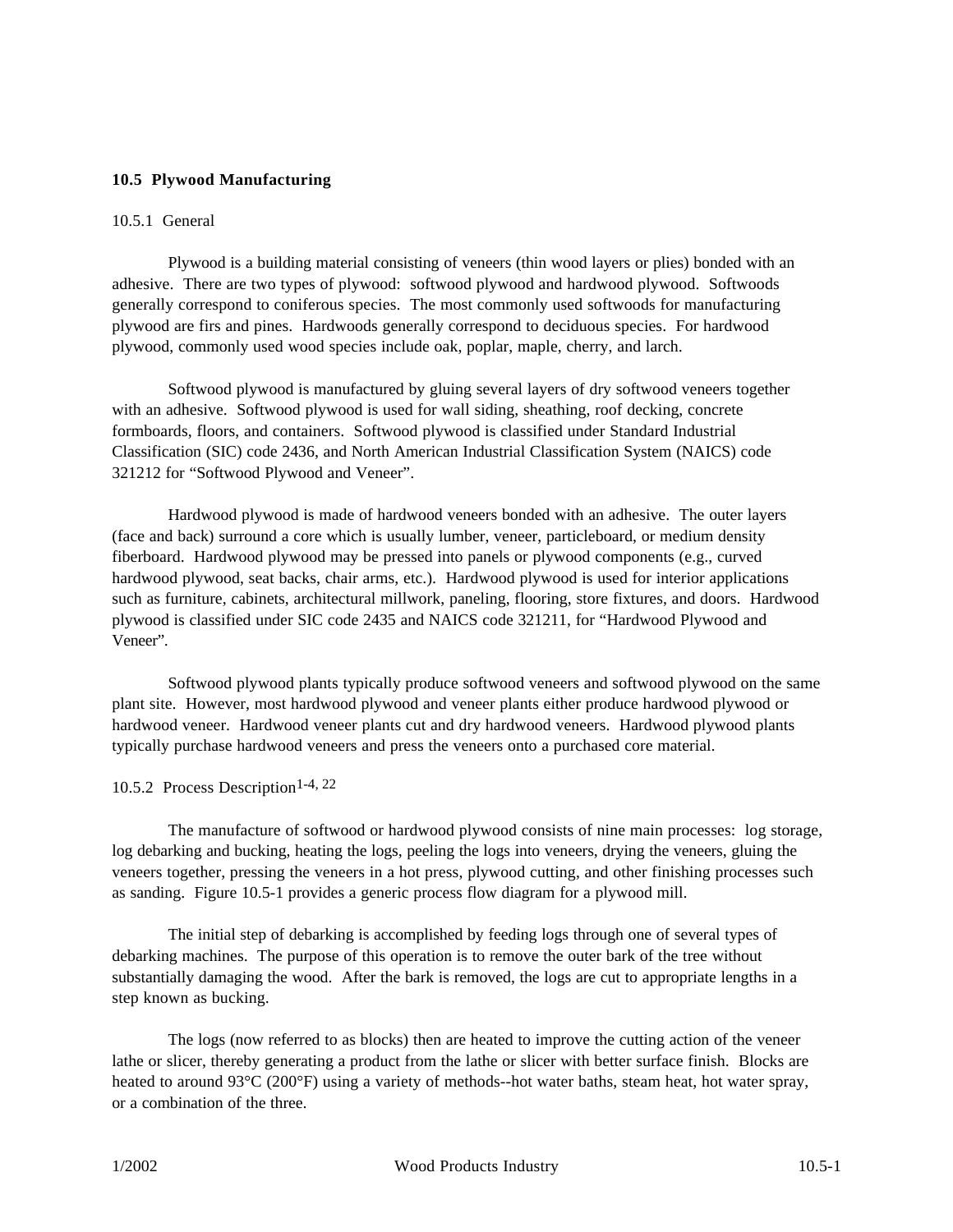

Additional Source Classification Codes for Combined Operations:

- SCC 3-07-007-88: Hardwood plywood combined dust baghouse (includes trim saw, composer, core saw, dry hog, hammermill, and sander)
- SCC 3-07-007-90: Softwood plywood, dry veneer trim chipper (trimmed veneer from layup line)
- SCC 3-07-007-91: Softwood plywood, dry plywood trim chippers (trim from panel saws)
- SCC 3-07-007-92: Softwood plywood sander (includes sanders and specialty saw)
- SCC 3-07-007-93: Softwood plywood saws (includes 3 saws, hog, and sander)

Figure 10.5-1. Generic process flow diagram for a plywood mill.  $(SCC = Source Classification Code.)$ 

After heating, the logs are processed to generate veneer. For most applications, a veneer lathe is used, but some decorative, high quality veneer is generated with a veneer slicer. The slicer and veneer lathe both work on the same principle; the wood is compressed with a nosebar while the veneer knife cuts the blocks into veneers that are typically 3 mm (1/8 in.) thick. Decorative hardwood veneers are usually sliced much thinner than 3 mm (1/8 in.) thick. The veneer pieces are then clipped to a usable width, typically 1.37 m (54 in.), to allow for shrinkage and trim.

Veneers are taken from the clipper to a veneer dryer where they are dried to moisture contents that range from around 1 to 15 percent, dry basis. Face veneer moisture contents can range up to 25 percent, dry basis. Target moisture content depends on the type of resin used in subsequent gluing steps. The typical drying temperature ranges from 150° to 200°C (300° to 400°F). The veneer dryer may be a longitudinal dryer, which circulates air parallel to the veneer, or a jet dryer. The jet dryers direct hot, high velocity air at the surface of the veneers in order to create a more turbulent flow of air. The increased turbulence provides more effective use of dryer energy, thereby reducing drying time. Veneer dryers may be either direct-fired or indirect-heated. In direct-fired dryers, hot combustion gases from an onsite boiler are blended with recirculated exhaust from the dryer to lower the gas temperature. In indirectheated veneer dryers, air is warmed over steam coils and circulated over the veneer. Veneer dryers typically have one to three heated zones followed by a cooling zone or section. Each heated zone has a hot air source, fans to move the warm air, and an exhaust vent or stack. The cooling section circulates ambient air over the veneer to reduce the veneer temperature just before it exits the dryer. The veneers must be cooled to prevent glue from curing on the veneers during the layup and glue spreading operations before they reach the plywood press.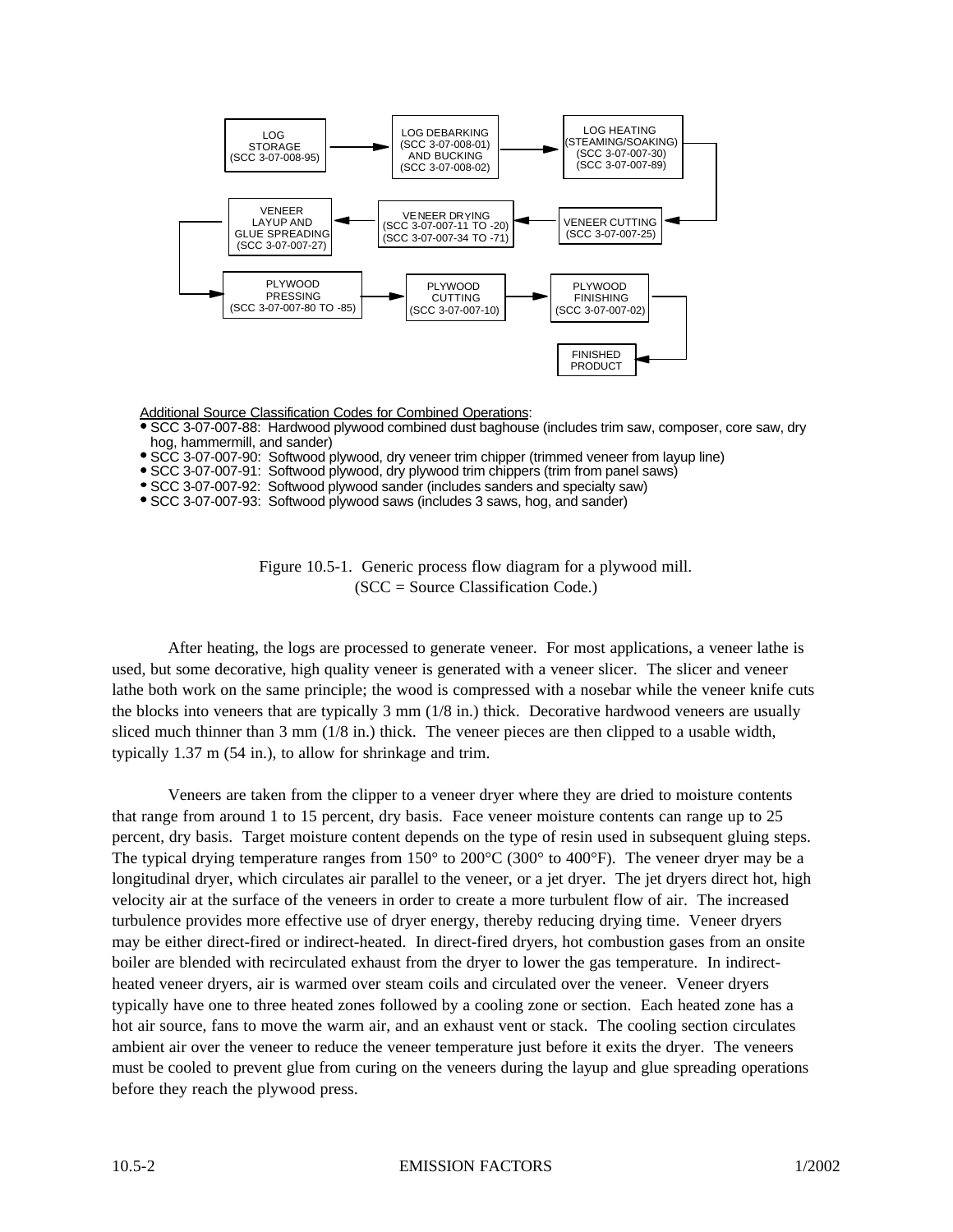Veneer may also be dried in veneer kilns, which resemble lumber kilns. Kiln drying is a batch operation, where the veneers are stacked with stickers (narrow wood strips) and dried in the kiln.

Veneer moisture is checked against the target moisture level as the veneer exits the veneer dryer. Veneer redryers may be used to redry the veneer that did not reach the target moisture content. Veneer redryers are typically heated by radio frequency (RF) and are designed to handle only a fraction of the throughput from full-scale veneer dryers. Conventional veneer dryers may also be used for redrying veneer. When used for redrying veneer, conventional veneer dryers are operated at faster than normal speeds (i.e., the redry veneer passes through the dryer more quickly than does green veneer).

After drying, veneers sometimes are glued together on the edges to form larger sheets of veneer. This process is called composing. Narrow veneer slices must be composed before they are used in plywood panels or other products requiring wider veneer sheets.

When the veneers have been dried to their specified moisture content, they are conveyed to a layup operation, where a thermosetting resin is spread on the veneers. The two main types of resins are phenol-formaldehyde, which is used for softwood plywood and exterior grades of hardwood plywood, and urea-formaldehyde, which is used to glue interior grades of hardwood plywood. The resins are applied by glue spreaders, curtain coaters, or spray systems. Spreaders have a series of rubber-covered grooved application rolls that apply the resin to the sheet of veneer. Generally, resin is spread on two sides of one ply of veneer, which is then placed between two plies of veneer that are not coated with resin.

Assembly of the plywood panels must be symmetrical on either side of a neutral center in order to avoid excessive warpage. For example, a five-ply panel would be laid up in the following manner. A back, with the grain direction parallel to the long axis of the panel, is placed on the assembly table. The next veneer has a grain direction perpendicular to that of the back, and is spread with resin on both sides. Then, the center is placed, with no resin, and with the grain perpendicular to the previous veneer (parallel with the back). The fourth veneer has a grain perpendicular to the previous veneer (parallel with the short axis of the panel) and is spread with resin on both sides. The final, face, veneer with no resin is placed like the back with the grain parallel to the long axis of the plywood panel.

The laid-up assembly of veneers then is sent to a hot press in which it is consolidated under heat and pressure. Hot pressing has two main objectives: (1) to press the glue into a thin layer over each sheet of veneer; and (2) to activate the thermosetting resins. Typical press temperatures range from  $132^{\circ}$ to 165°C (270° to 330°F) for softwood plywood, and 107° to 135°C (225° to 275°F) for hardwood plywood. Press times generally range from 2 to 7 minutes. The time and temperature vary depending on the wood species used, the resin used, and the press design.

The plywood then is taken to a finishing process where edges are trimmed; the face and back may or may not be sanded smooth. The type of finishing depends on the end product desired.

### 10.5.3 Emissions and Controls<sup>2-22</sup>

The primary emissions from the manufacture of plywood include filterable particulate matter (PM) and PM less than 10 micrometers in aerodynamic diameter (PM-10) from log debarking and bucking, and plywood cutting and sanding; filterable and condensible PM/PM-10 from drying and pressing; organic compounds from steaming and drying operations; and organic compounds, including formaldehyde and other hazardous air pollutants (HAPs), from gluing and hot pressing. However, trace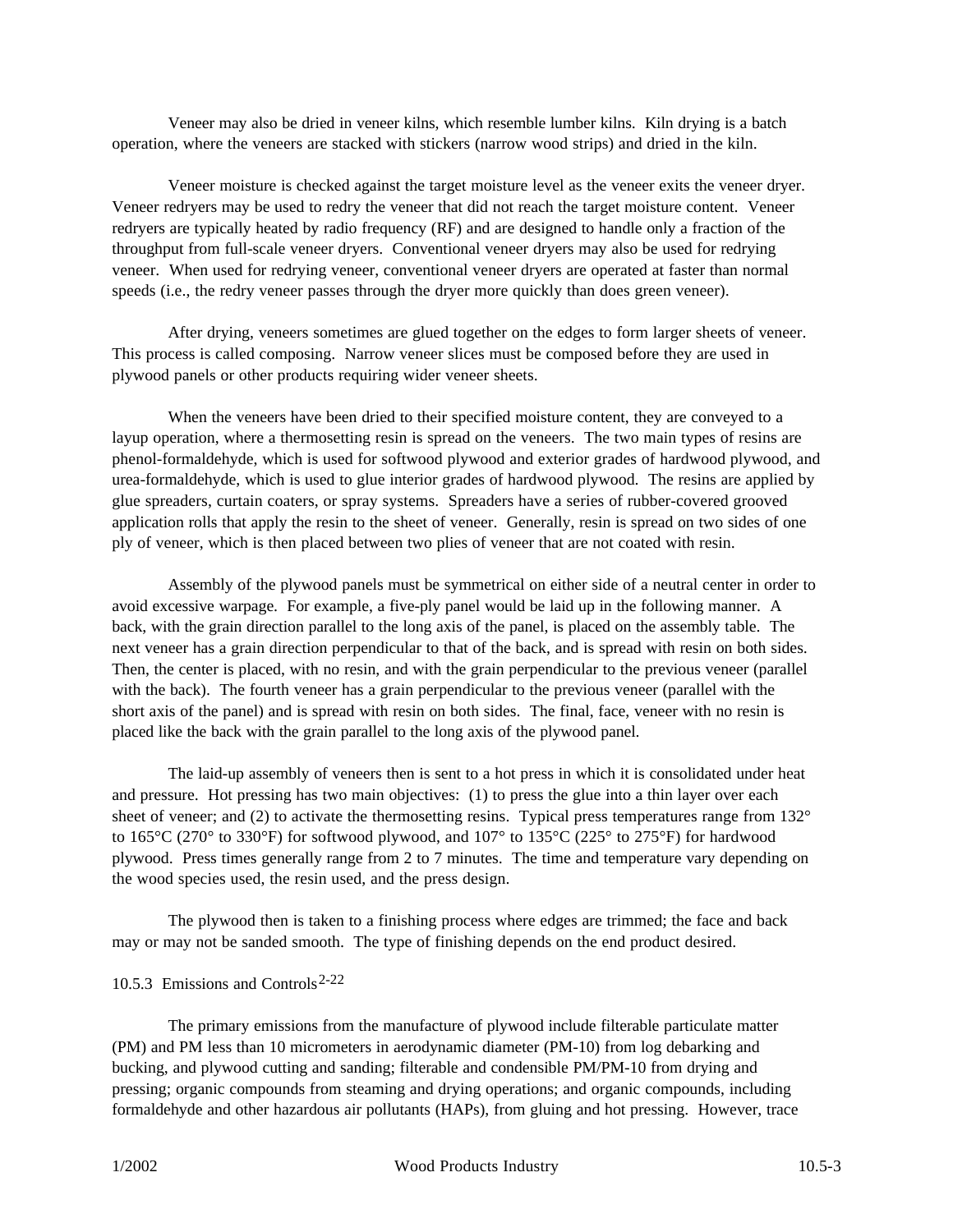amounts of combustion by-products, which may include HAPs, may be present in direct-fired veneer dryer exhausts as a result of fossil fuel or wood combustion gases being passed through the dryer. Fuel combustion for material drying also can generate carbon monoxide (CO), carbon dioxide  $(CO_2)$ , sulfur dioxide  $(SO_2)$ , and nitrogen oxide  $(NO_x)$  emissions.

The main source of emissions is the veneer dryer, which emits significant quantities of organic compounds. The quantity and type of organic compounds emitted varies depending on the wood species, the dryer type, and its method of operation. Emissions from dryer heated zones and cooling sections typically are ducted through separate stacks. In addition to emissions from the heated zones and cooling section stacks, veneer dryer fugitive emissions may be emitted from the dryer ends and doors. The two discernible fractions released from the dryer are condensibles and volatiles. As the condensible compounds cool after being emitted from the stack, they often combine with water vapor to form aerosols, which can cause a blue haze.

Measurement of VOC and condensible PM emission rates are highly dependent on stack gas and sampling train filter temperatures. When the sampling train filter temperature is higher than the stack gas temperature, the rate of VOC and condensible PM emissions measured will increase with increasing filter temperature, because, as filter temperature increases, less organic material will condense on the sampling train filter. The available data are inadequate to determine the effect on emissions of recirculating the exhaust from wood-fired veneer dryers to a combustion gas blend box.

The hot pressing operation is also a source of organic emissions. The quantity and composition of emissions from this operation are expected to vary with wood species and resin components. Plywood pressing operations are typically uncontrolled.

Significant quantities of sawdust and other small wood particles are generated by plywood cutting and sanding operations. Sanders and trim saws typically have control devices to recover the material for use as a fuel in the dryer or boiler. However, small amounts of PM may be released from cutting and sanding. Log debarking, log bucking, and sawdust handling are additional sources of PM emissions. Wood storage piles are sources of fugitive PM and VOC emissions. Log debarking, log peeling, and other minor operations are also sources of fugitive VOC emissions.

Methods of controlling PM emissions from veneer dryers include absorption systems (wet scrubbers), electrified filter beds (EFBs), wet electrostatic precipitators (WESPs), and oxidation systems (discussed below). The EFB uses electrostatic forces to attract pollutants to an electrically charged gravel bed. The WESP uses electrostatic forces to attract pollutants to either a charged metal plate or a charged metal tube. The collecting surfaces are continually rinsed with water to wash away the pollutants. Wet PM control systems such as wet scrubbers and WESPs may achieve short-term reductions in emissions of some water-soluble organic compounds (such as formaldehyde). However, the ability of these wet systems to absorb water-soluble compounds diminishes as the recirculating scrubbing liquid becomes saturated with these compounds.

A VOC control technology commonly used in the wood products industry for controlling veneer dryer exhaust gases is regenerative thermal oxidation. Thermal oxidizers destroy VOCs and condensible organics by burning them at high temperatures. Thermal oxidizers also reduce CO emissions in directfired dryer exhausts by oxidizing the CO in the exhaust to  $CO<sub>2</sub>$  (a product of complete combustion). Regenerative thermal oxidizers (RTOs) are designed to preheat the inlet emission stream with heat recovered from the incineration exhaust gases. Up to 98 percent heat recovery is possible, although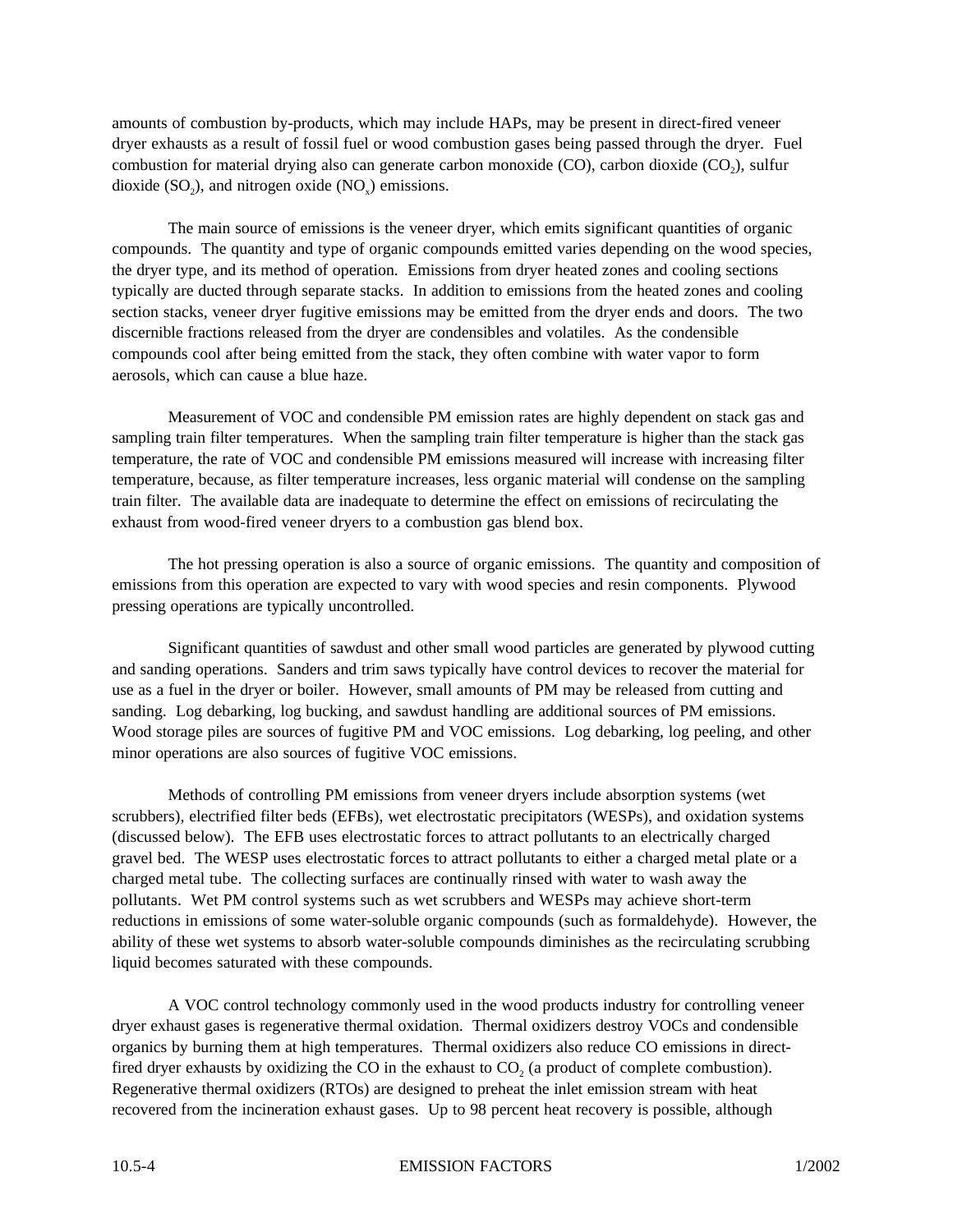95 percent is typically specified. Gases entering an RTO are heated by passing through pre-heated beds packed with a ceramic media. A gas burner brings the preheated emissions up to an incineration temperature between 788° and 871°C (1450° and 1600°F) in a combustion chamber with sufficient gas residence time to complete the combustion. Combustion gases then pass through a cooled ceramic bed where heat is extracted. By reversing the flow through the beds, the heat transferred from the combustion exhaust air preheats the gases to be treated, thereby reducing auxiliary fuel requirements.

Regenerative catalytic oxidizers (RCOs) are also used to control VOCs from veneer dryers. Regenerative catalytic oxidizers function similar to RTOs, except that the heat recovery beds in RCOs contain catalytic media. The catalyst accelerates the rate of VOC oxidation and allows for VOC destruction at lower temperatures than in an RTO, typically 316° to 538°C (600° to 1000°F), which reduces auxiliary fuel usage.

In addition to add-on thermal or catalytic oxidizers, exhaust gases from veneer dryers may be routed to the combustion chamber of an onsite boiler or process heater. The VOC and CO emissions in the process exhaust may be incinerated in the combustion chamber provided that the system is designed to allow for sufficient mixing and residence time.

Fugitive PM emissions from road dust and uncovered bark and dust storage piles may be controlled in a number of different ways. Some of these methods include enclosure, wet suppression systems, and chemical stabilization.

Calculating PM-10 emissions from wood products industry emission sources is problematic due to the relationship between PM-10 (or PM) emissions and VOC emissions from these processes. Because the Method 201A train (PM-10) operates with an in-stack cyclone and filter, organic materials that are volatile at stack gas temperatures but that are condensed at back half impinger temperatures ( $\sim$ 20 $\degree$ C [-68°F]) are collected as condensible PM-10. However, these materials will also be measured as VOC via Methods 25 and 25A, which operate with a heated or an in-stack filter. Hence, if PM-10 is calculated as the sum of filterable and condensible material, some pollutants will be measured as both PM-10 and VOC emissions. However, if only filterable material is considered to be PM-10, the PM-10 emission factors will be highly dependent on stack gas temperature. In this AP-42 section, PM-10 is reported as front half catch only (Method 201A results only; not including Method 202 results). However, condensible PM results are also reported, and these results can be combined with the PM-10 results as appropriate for a specific application. Measured VOC emissions may be affected by the sampling method and by the quantity of formaldehyde and other aldehydes and ketones in the exhaust; formaldehyde is not quantified using Method 25A. Other low molecular weight oxygenated compounds have reduced responses to Method 25A. Therefore, when VOC emissions are measured using Method 25A, the emission rates will be biased low if low molecular weight oxygenated compounds are present in significant concentrations in the exhaust stream. A more extensive discussion of these sampling and analysis issues is provided in the Background Report (Reference 15) for this section.

Guidance from EPA's Emission Factor and Inventory Group (EFIG) indicates that when it is possible, VOC emission factors should be reported in terms of the actual weight of the emitted compound. However, when an actual molecular weight (MW) of the emitted stream is not feasible (as is the case with the mixed streams emitted from wood products industry sources), the VOC should be reported using an assumed MW of 44, and reported "as propane." Each VOC-as-propane emission factor is estimated by first converting the THC from a carbon basis to a propane basis. Propane ( $\text{MW} = 44$ ) includes 3 carbon atoms (total MW of 36) and 8 hydrogen atoms (total MW of 8). Every 36 pounds of carbon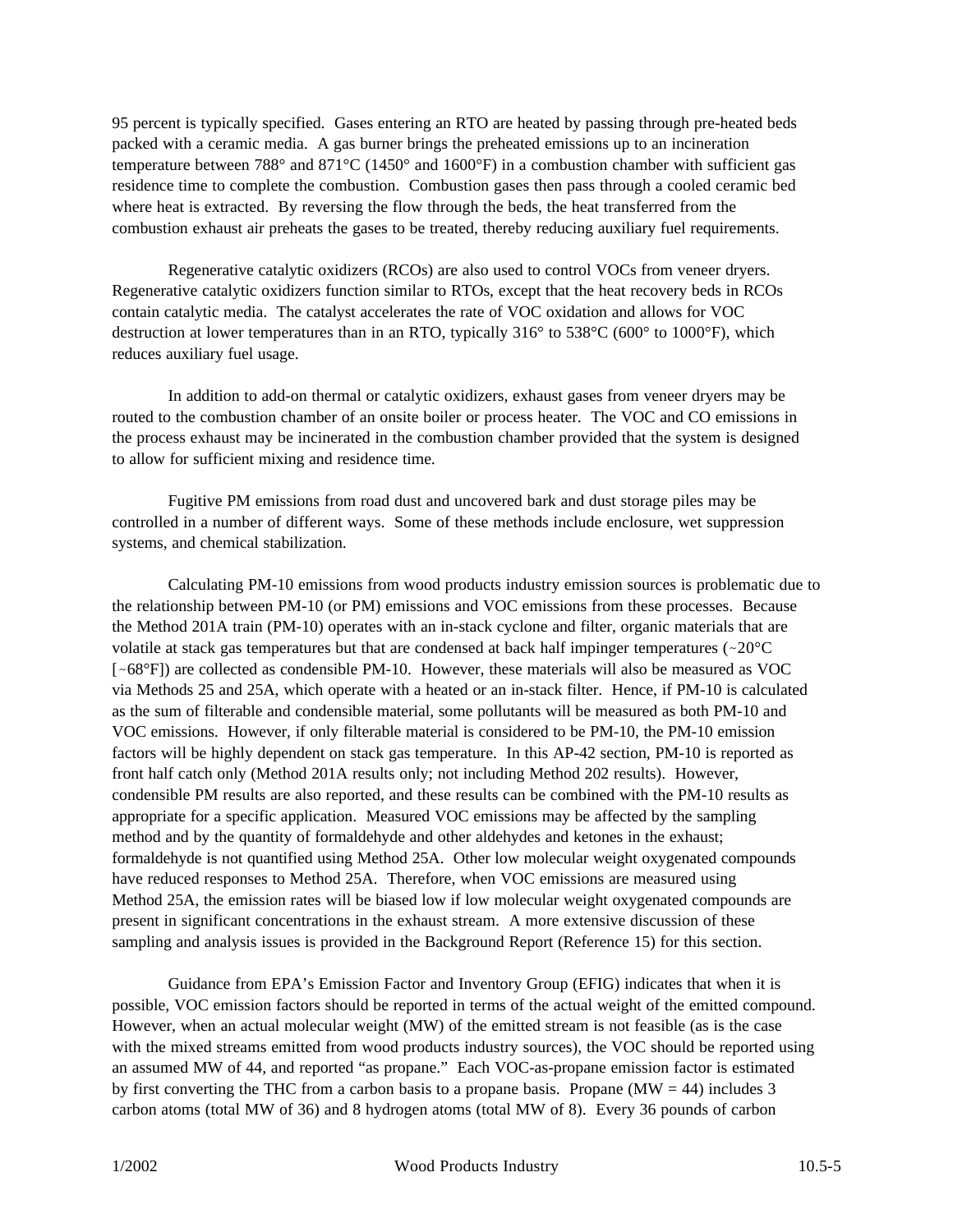measured corresponds to 44 pounds of propane. The ratio of the MW of propane to the MW of carbon in propane is 44/36, or 1.22. The conversion is expressed by the following equation:

> THC as pounds carbon  $\times$  44 pounds propane 36 pounds carbon = THC as pounds propane

or

THC as pounds carbon  $\times$  1.22 = THC as pounds propane

After the THC emission factor has been converted from a carbon to a propane basis, the formaldehyde emission factor is added (where available), then the available emission factors for non-VOC compounds, including acetone, methane, and methylene chloride, are subtracted. This procedure is expressed simply by the following equation:

VOC as propane  $= (1.22 \times THC$  as carbon) + formaldehyde - (acetone + methane + methylene chloride)

In cases where no emission factor is available (or the emission factor is reported only as below the test method detection limit, or "BDL") for one or more of the compounds used to estimate the VOC-aspropane value, adjustments to the converted THC value are made only for those compounds for which emission factors are available. That is, a value of zero is inserted in the above equation for the specified compounds where no emission factor is available, or where the emission factor is reported only as BDL. For example, if no methane emission factor is available, the THC-as-carbon emission factor is converted to THC-as-propane, formaldehyde is added, and only acetone and methylene chloride are subtracted.

Table 10.5-1 presents emission factors for veneer dryer emissions of PM, including filterable PM and condensible PM. Table 10.5-2 presents emission factors for veneer dryer emissions of  $NO<sub>x</sub>$ , CO, and CO<sub>2</sub>. Table 10.5-3 presents emission factors for veneer dryer emissions of organic compounds, some of which are listed as HAPs under section 112(b) of the Clean Air Act. The emission factors for dryer emissions are presented in units of pounds of pollutant per thousand square feet of 3/8-inch thick panel produced (lb/MSF 3/8). Separate emission factors are presented for hardwood plywood and softwood plywood veneer dryers. In Tables 10.5-2 and -3, separate emission factors also are presented for the heated zones and cooling section of a veneer dryer. When estimating total emissions from the drying process, emissions from heated zones and cooling section should be combined.

Table 10.5-4 presents emission factors for plywood press emissions of PM, including filterable PM and condensible PM. Table 10.5-5 presents emission factors for plywood press emissions of  $NO<sub>x</sub>$ , CO, and CO<sub>2</sub>. Table 10.5-6 presents emission factors for plywood press emissions of organic compounds, some of which are HAPs. The units for the press emission factors are pounds of pollutant per thousand square feet of 3/8-inch thick panel produced (lb/MSF 3/8). Table 10.5-7 presents emission factors for organic compounds from miscellaneous plywood manufacturing sources. Some of these compounds are listed HAPs under section 112(b) of the Clean Air Act.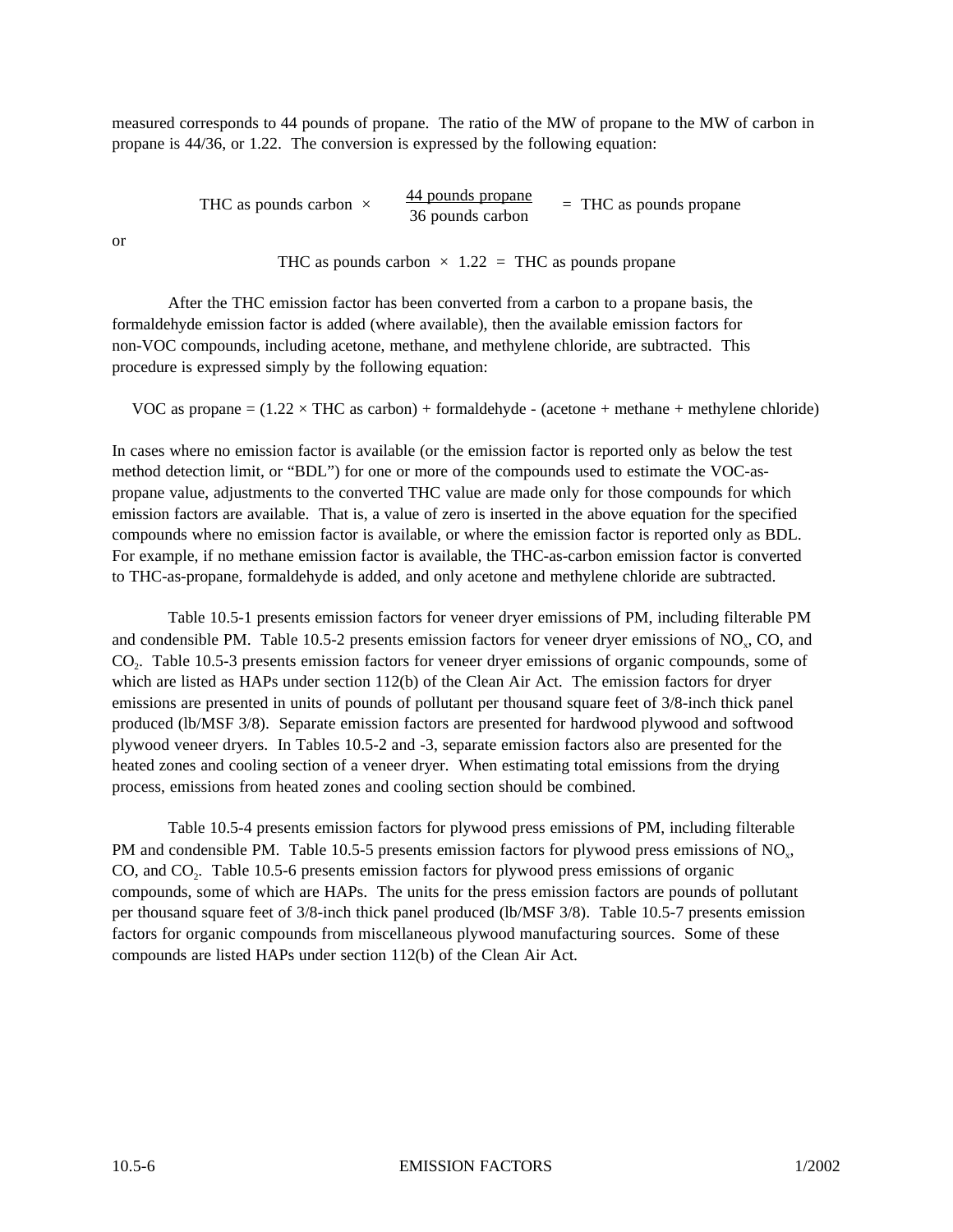|                                                                                |                                            |           | Filterable <sup>b</sup>                           |           |                                                   |                          |                                                   |
|--------------------------------------------------------------------------------|--------------------------------------------|-----------|---------------------------------------------------|-----------|---------------------------------------------------|--------------------------|---------------------------------------------------|
| Source                                                                         | Emission<br>Control<br>Device <sup>C</sup> | <b>PM</b> | <b>EMISSION</b><br><b>FACTOR</b><br><b>RATING</b> | $PM-10$   | <b>EMISSION</b><br><b>FACTOR</b><br><b>RATING</b> | Condensible <sup>d</sup> | <b>EMISSION</b><br><b>FACTOR</b><br><b>RATING</b> |
| Indirect heated,<br>heated zones,<br>softwood<br>$(SCC 3-07-007-62)$           | Uncontrolled                               | 0.35      | D                                                 | ND        |                                                   | 1.0                      | D                                                 |
| Direct natural gas-<br>fired, heated zones,<br>softwood<br>$(SCC 3-07-007-52)$ | Uncontrolled                               | 0.079     | D                                                 | <b>ND</b> |                                                   | 0.42                     | D                                                 |
| Direct wood-fired,<br>heated zones,<br>softwood<br>$(SCC 3-07-007-36)$         | <b>WESP</b>                                | 0.24      | D                                                 | ND        |                                                   | <b>ND</b>                |                                                   |
| Radio frequency-<br>heated redryer,<br>softwood<br>$(SCC 3-07-007-71)$         | Uncontrolled                               | 0.0050    | E                                                 | ND        |                                                   | 0.0060                   | E                                                 |

### Table 10.5-1. EMISSION FACTORS FOR PLYWOOD VENEER DRYERS-- PARTICULATE MATTERa

a Emission factor units are pounds of pollutant per thousand square feet of 3/8-inch thick veneer (lb/MSF 3/8). One lb/MSF  $3/8 = 0.5 \text{ kg/m}^3$ . Factors represent uncontrolled emissions unless otherwise noted. SCC = Source Classification Code. ND = no data available. Reference 16. See Table 10.5-8 for the hardwood and softwood species commonly used in the production of plywood and other composite wood products. **Note: emission factors in table represent averages of data sets. The data spreadsheets, which may be more useful for specific applications, are available on EPA's Technology Transfer Network (TTN) website at: http://www.epa.gov/ttn/chief/.**

b Filterable PM is that PM collected on or prior to the filter of an EPA Method 5 (or equivalent) sampling train. Filterable PM-10 is that PM collected on the filter, or in the sample line between the cyclone and filter of an EPA Method 201 or 201A sampling train.

 $\text{c}$  Emission control device: WESP = wet electrostatic precipitator.

d Condensible PM is that PM collected in the impinger portion of a PM sampling train (EPA Method 202).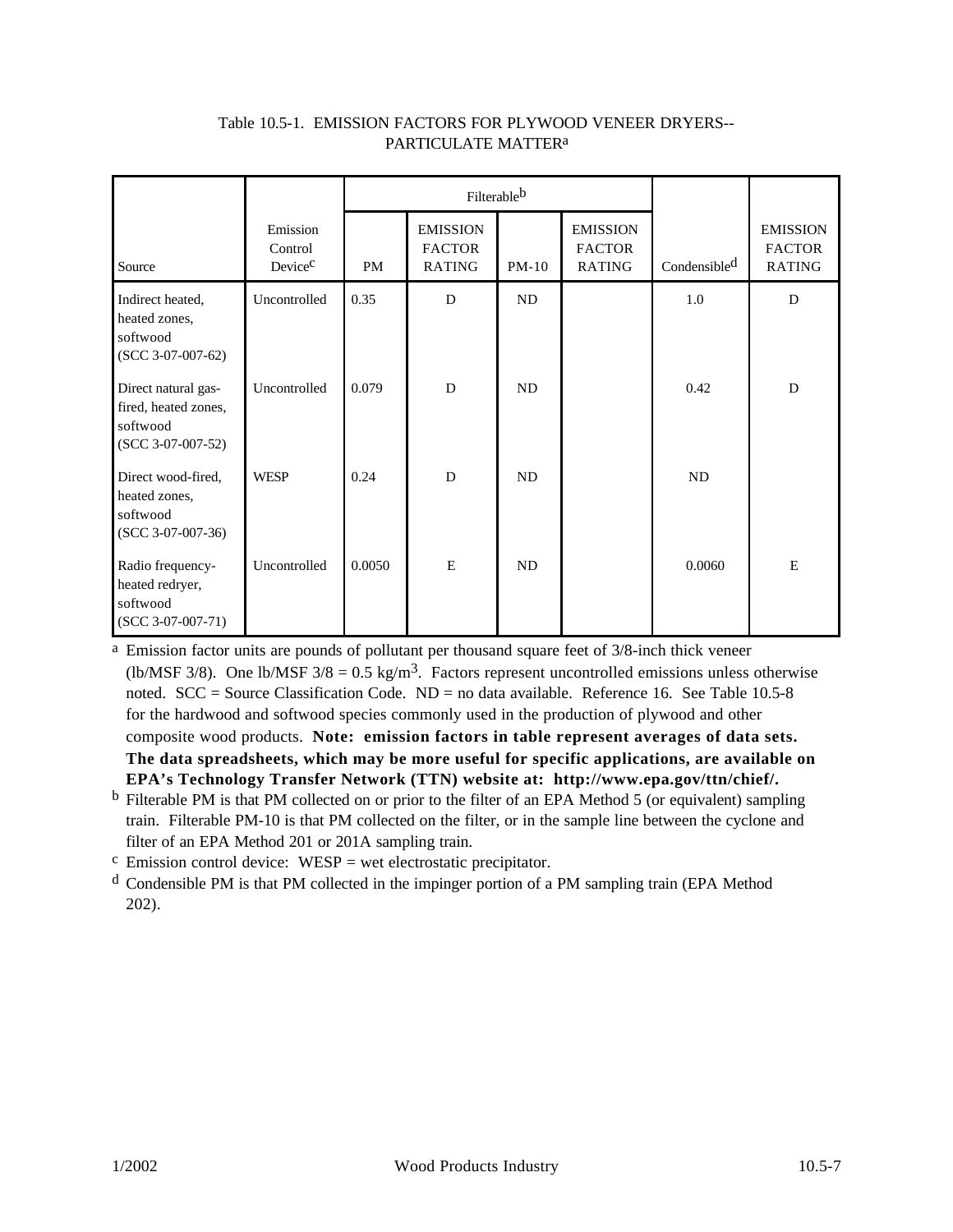| Source                                                                            | Emission<br>Control<br>Deviceb | NO <sub>x</sub>    | <b>EMISSION</b><br><b>FACTOR</b><br><b>RATING</b> | CO                  | <b>EMISSION</b><br><b>FACTOR</b><br><b>RATING</b> | CO <sub>2</sub>  | <b>EMISSION</b><br><b>FACTOR</b><br><b>RATING</b> |
|-----------------------------------------------------------------------------------|--------------------------------|--------------------|---------------------------------------------------|---------------------|---------------------------------------------------|------------------|---------------------------------------------------|
| Indirect heated, heated<br>zones, softwood                                        | Uncontrolled                   | <b>ND</b>          |                                                   | 0.028 <sup>c</sup>  | $\mathbf E$                                       | ND               |                                                   |
| $(SCC 3-07-007-62)$                                                               | <b>RTO</b>                     | <b>ND</b>          |                                                   | $0.062^{\circ}$     | $\mathbf E$                                       | ND               |                                                   |
| Indirect heated, cooling<br>section, softwood<br>$(SCC 3-07-007-63)$              | Uncontrolled                   | ND                 |                                                   | $0.043^{\circ}$     | ${\bf E}$                                         | $\rm ND$         |                                                   |
| Indirect heated, heated<br>zones, hardwood<br>$(SCC 3-07-007-56)$                 | Uncontrolled                   | ND                 |                                                   | $0.0088^{\text{c}}$ | ${\bf E}$                                         | ND               |                                                   |
| Indirect heated, cooling<br>section, hardwood<br>$(SCC 3-07-007-57)$              | Uncontrolled                   | <b>ND</b>          |                                                   | 0.099c              | $\mathbf E$                                       | ND               |                                                   |
| Direct natural gas-                                                               | Uncontrolled                   | 0.012 <sup>d</sup> | D                                                 | $0.64^e$            | D                                                 | 28 <sup>f</sup>  | D                                                 |
| fired, heated zones,<br>softwood<br>$(SCC 3-07-007-52)$                           | <b>RCO</b>                     | <b>ND</b>          |                                                   | $0.0076^{\circ}$    | ${\bf E}$                                         | ND               |                                                   |
| Direct natural gas-<br>fired, cooling section,<br>softwood<br>$(SCC 3-07-007-53)$ | Uncontrolled                   | <b>ND</b>          |                                                   | $0.010^{\circ}$     | ${\bf E}$                                         | ND               |                                                   |
| Direct wood-fired,<br>heated zones,<br>softwood<br>$(SCC 3-07-007-36)$            | Uncontrolled                   | 0.17g              | $\mathbf D$                                       | 3.28                | $\overline{D}$                                    | 100 <sup>h</sup> | $\mathbf D$                                       |
| Direct wood-fired,<br>heated zones,<br>hardwood<br>$(SCC 3-07-007-34)$            | Uncontrolled                   | <b>ND</b>          |                                                   | $0.23^{\text{c}}$   | E                                                 | <b>ND</b>        |                                                   |

Table 10.5-2. EMISSION FACTORS FOR PLYWOOD VENEER DRYERS--NO<sub>x</sub>, CO, AND CO<sub>2</sub><sup>a</sup>

a Emission factor units are pounds of pollutant per thousand square feet of 3/8-inch thick veneer (lb/MSF 3/8). One lb/MSF  $3/8 = 0.5 \text{ kg/m}^3$ . Factors represent uncontrolled emissions unless otherwise noted. Factors for heating zones and cooling section should be summed when estimating total dryer emissions.  $SCC = Source Classification Code$ .  $ND = no data available$ . See Table 10.5-8 for the hardwood and softwood species commonly used in the production of plywood and other composite wood products. **Note: emission factors in table represent averages of data sets. The data spreadsheets, which may be more useful for specific applications, are available on EPA's TTN website at: http://www.epa.gov/ttn/chief/.**

 $<sup>b</sup>$  Emission control device: RTO = regenerative thermal oxidizer; RCO = regenerative catalytic oxidizer.</sup>

c Reference 17.

d Reference 16.

e References 16 and 17.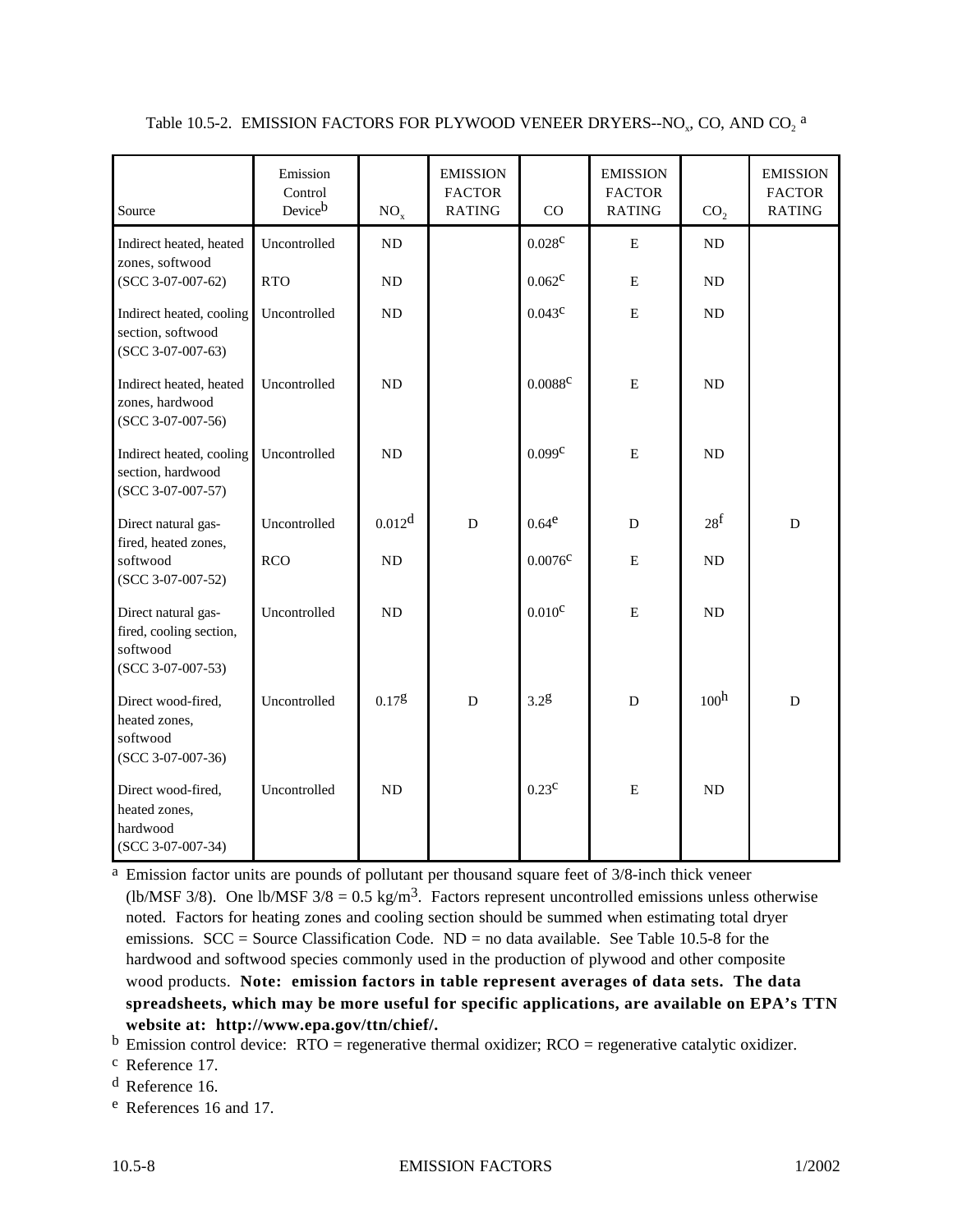# Table 10.5-2 (cont.).

f Reference 18.

g References 16 and 19.

h Reference 19.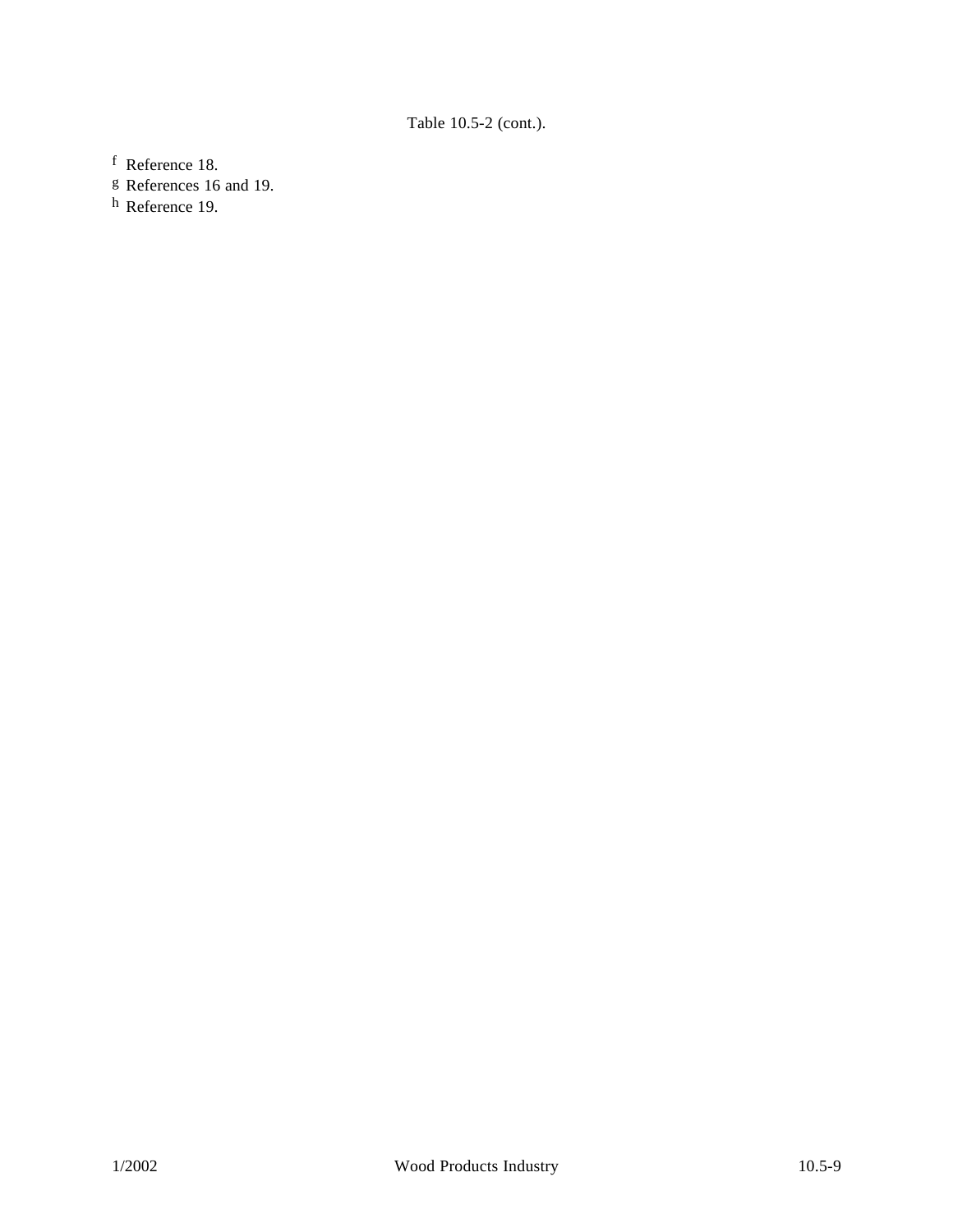| Source              | Emission<br>Control<br>Deviceb | CASRN <sup>c</sup> | Pollutant                   | Emission<br>Factor | <b>EMISSION</b><br><b>FACTOR</b><br><b>RATING</b> |
|---------------------|--------------------------------|--------------------|-----------------------------|--------------------|---------------------------------------------------|
| Indirect heated,    | Uncontrolled                   |                    | THC as carbon <sup>d</sup>  | 1.5 <sup>f</sup>   | $\, {\bf B}$                                      |
| heated zones,       |                                |                    | VOC as propane <sup>e</sup> | 1.8                | $\overline{C}$                                    |
| softwood            |                                |                    | 1,2-Dichloroethane*         | <b>BDL</b>         |                                                   |
| $(SCC 3-07-007-62)$ |                                |                    | 1,2,4-Trichlorobenzene *    | <b>BDL</b>         |                                                   |
|                     |                                | 13466-78-9         | 3-Carene                    | 0.040              | $\mathsf C$                                       |
|                     |                                | $75-07-0$          | Acetaldehyde *              | 0.017              | $\mathbf C$                                       |
|                     |                                | $67 - 64 - 1$      | Acetone                     | 0.013              | $\overline{C}$                                    |
|                     |                                | $107 - 02 - 8$     | Acrolein <sup>*</sup>       | 0.0013             | $\mathbf C$                                       |
|                     |                                | 80-56-8            | Alpha-pinene                | 0.96               | $\overline{C}$                                    |
|                     |                                | $71-43-2$          | Benzene <sup>*</sup>        | 0.00059            | $\mathbf C$                                       |
|                     |                                | 127-91-3           | Beta-pinene                 | 0.27               | $\overline{C}$                                    |
|                     |                                |                    | Bromomethane <sup>*</sup>   | <b>BDL</b>         |                                                   |
|                     |                                |                    | Camphene                    | <b>BDL</b>         |                                                   |
|                     |                                |                    | Chloroethane <sup>*</sup>   | <b>BDL</b>         |                                                   |
|                     |                                |                    | Chloroethene <sup>*</sup>   | <b>BDL</b>         |                                                   |
|                     |                                |                    | Cis-1,2-dichloroethylene    | <b>BDL</b>         |                                                   |
|                     |                                |                    | Cumene*                     | <b>BDL</b>         |                                                   |
|                     |                                | $50-00-0$          | Formaldehyde *              | 0.014              | $\mathsf C$                                       |
|                     |                                | 138-86-3           | Limonene                    | 0.080              | $\overline{C}$                                    |
|                     |                                | $67-56-1$          | Methanol <sup>*</sup>       | 0.039              | $\overline{C}$                                    |
|                     |                                |                    | Methyl ethyl ketone *       | <b>BDL</b>         |                                                   |
|                     |                                | $108 - 10 - 1$     | Methyl isobutyl ketone *    | 0.0015             | $\mathsf{C}$                                      |
|                     |                                |                    | Methylene chloride *        | <b>BDL</b>         |                                                   |
|                     |                                | 1330-20-7          | m,p-Xylene*                 | 0.00075            | $\mathbf C$                                       |
|                     |                                |                    | o-Xylene*                   | <b>BDL</b>         |                                                   |
|                     |                                |                    | p-Cymene                    | <b>BDL</b>         |                                                   |
|                     |                                | $99 - 83 - 2$      | p-Mentha-1,5-diene          | 0.017              | $\mathsf C$                                       |
|                     |                                | 108-95-2           | Phenol <sup>*</sup>         | 0.0034             | $\mathbf C$                                       |
|                     |                                | 123-38-6           | Propionaldehyde *           | 0.0024             | $\overline{C}$                                    |
|                     |                                |                    | Styrene <sup>*</sup>        | <b>BDL</b>         |                                                   |
|                     |                                | 108-88-3           | Toluene*                    | 0.0011             | $\mathsf{C}$                                      |

### Table 10.5-3. EMISSION FACTORS FOR PLYWOOD VENEER DRYERS--ORGANICSa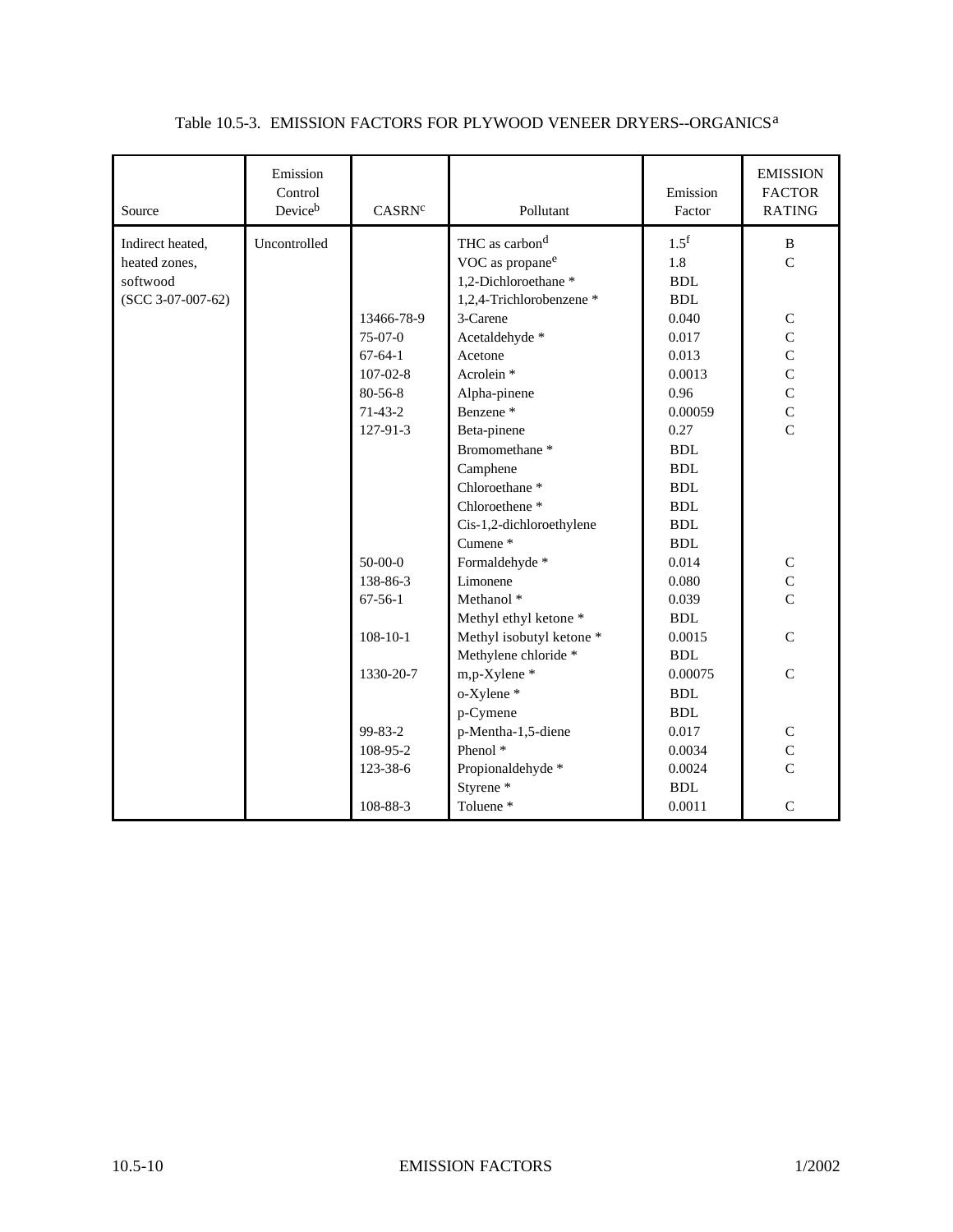| Source              | Emission<br>Control<br>Deviceb | CASRN <sup>c</sup> | Pollutant                   | Emission<br>Factor | <b>EMISSION</b><br><b>FACTOR</b><br><b>RATING</b> |
|---------------------|--------------------------------|--------------------|-----------------------------|--------------------|---------------------------------------------------|
| Indirect heated,    | Uncontrolled                   |                    | THC as carbon <sup>d</sup>  | 0.050              | D                                                 |
| cooling section,    |                                |                    | VOC as propane <sup>e</sup> | 0.054              | E                                                 |
| softwood            |                                |                    | 1,2-Dichloroethane *        | <b>BDL</b>         |                                                   |
| $(SCC 3-07-007-63)$ |                                |                    | 1,2,4-Trichlorobenzene *    | <b>BDL</b>         |                                                   |
|                     |                                |                    | 3-Carene                    | <b>BDL</b>         |                                                   |
|                     |                                | $75-07-0$          | Acetaldehyde *              | 0.0046             | D                                                 |
|                     |                                | $67-64-1$          | Acetone                     | 0.0085             | D                                                 |
|                     |                                |                    | Acrolein <sup>*</sup>       | <b>BDL</b>         |                                                   |
|                     |                                | $80 - 56 - 8$      | Alpha-pinene                | 0.049              | D                                                 |
|                     |                                |                    | Benzene <sup>*</sup>        | <b>BDL</b>         |                                                   |
|                     |                                |                    | Beta-pinene                 | ${\bf BDL}$        |                                                   |
|                     |                                |                    | Bromomethane <sup>*</sup>   | <b>BDL</b>         |                                                   |
|                     |                                |                    | Camphene                    | ${\bf BDL}$        |                                                   |
|                     |                                |                    | Chloroethane <sup>*</sup>   | <b>BDL</b>         |                                                   |
|                     |                                |                    | Chloroethene <sup>*</sup>   | <b>BDL</b>         |                                                   |
|                     |                                |                    | Cis-1,2-dichloroethylene    | <b>BDL</b>         |                                                   |
|                     |                                |                    | Cumene*                     | <b>BDL</b>         |                                                   |
|                     |                                | $50 - 00 - 0$      | Formaldehyde *              | 0.0013             | $\mathbf D$                                       |
|                     |                                |                    | Limonene                    | <b>BDL</b>         |                                                   |
|                     |                                | $67 - 56 - 1$      | Methanol <sup>*</sup>       | 0.010              | $\mathbf D$                                       |
|                     |                                |                    | Methyl ethyl ketone *       | ${\bf BDL}$        |                                                   |
|                     |                                | $108 - 10 - 1$     | Methyl isobutyl ketone *    | 0.0054             | D                                                 |
|                     |                                |                    | Methylene chloride *        | <b>BDL</b>         |                                                   |
|                     |                                | 1330-20-7          | m,p-Xylene*                 | 0.0019             | D                                                 |
|                     |                                | 95-47-6            | o-Xylene*                   | 0.0014             | D                                                 |
|                     |                                |                    | p-Cymene                    | <b>BDL</b>         |                                                   |
|                     |                                |                    | p-Mentha-1,5-diene          | <b>BDL</b>         |                                                   |
|                     |                                | 108-95-2           | Phenol <sup>*</sup>         | 0.0062             | D                                                 |
|                     |                                |                    | Propionaldehyde *           | <b>BDL</b>         |                                                   |
|                     |                                |                    | Styrene <sup>*</sup>        | <b>BDL</b>         |                                                   |
|                     |                                |                    | Toluene*                    | <b>BDL</b>         |                                                   |

Table 10.5-3 (cont.).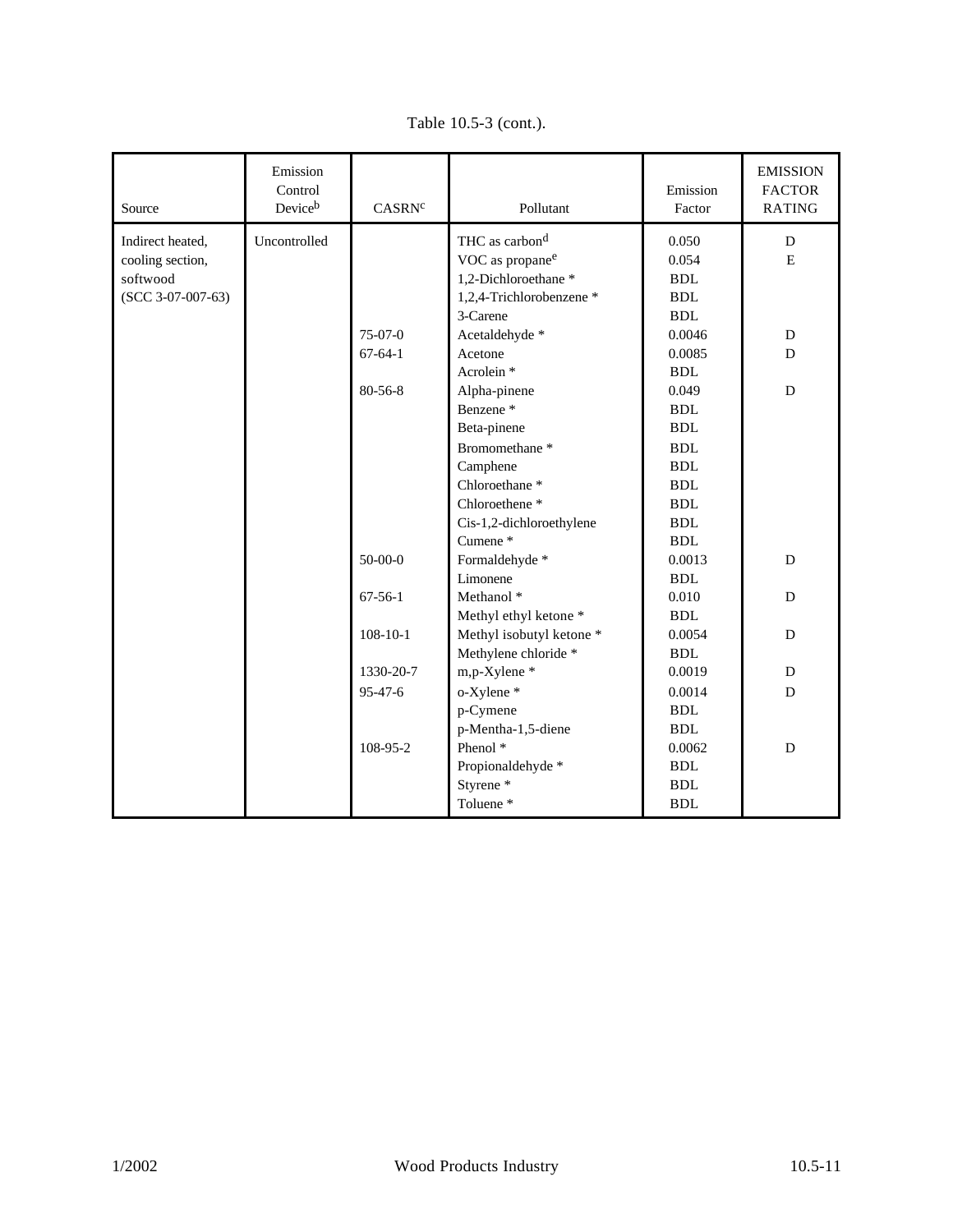| Source              | Emission<br>Control<br>Deviceb | CASRN <sup>c</sup> | Pollutant                   | Emission<br>Factor   | <b>EMISSION</b><br><b>FACTOR</b><br><b>RATING</b> |
|---------------------|--------------------------------|--------------------|-----------------------------|----------------------|---------------------------------------------------|
| Indirect heated,    | <b>RTO</b>                     |                    | THC as carbon <sup>d</sup>  | 0.14                 | D                                                 |
| heated zones,       |                                |                    | VOC as propane <sup>e</sup> | 0.17                 | E                                                 |
| softwood            |                                |                    | 1,2-Dichloroethane*         | <b>BDL</b>           |                                                   |
| $(SCC 3-07-007-62)$ |                                |                    | 1,2,4-Trichlorobenzene *    | <b>BDL</b>           |                                                   |
|                     |                                |                    | 3-Carene                    | $\operatorname{BDL}$ |                                                   |
|                     |                                | 75-07-0            | Acetaldehyde *              | 0.0019               | ${\bf D}$                                         |
|                     |                                | $67-64-1$          | Acetone                     | 0.0017               | $\mathbf D$                                       |
|                     |                                |                    | Acrolein <sup>*</sup>       | <b>BDL</b>           |                                                   |
|                     |                                | 80-56-8            | Alpha-pinene                | 0.026                | D                                                 |
|                     |                                | $71-43-2$          | Benzene <sup>*</sup>        | 0.00040              | $\mathbf E$                                       |
|                     |                                |                    | Beta-pinene                 | <b>BDL</b>           |                                                   |
|                     |                                |                    | Bromomethane <sup>*</sup>   | ${\bf BDL}$          |                                                   |
|                     |                                |                    | Camphene                    | <b>BDL</b>           |                                                   |
|                     |                                |                    | Chloroethane <sup>*</sup>   | <b>BDL</b>           |                                                   |
|                     |                                |                    | Chloroethene <sup>*</sup>   | <b>BDL</b>           |                                                   |
|                     |                                |                    | Cis-1,2-dichloroethylene    | <b>BDL</b>           |                                                   |
|                     |                                |                    | Cumene <sup>*</sup>         | <b>BDL</b>           |                                                   |
|                     |                                | $50-00-0$          | Formaldehyde *              | 0.0023               | D                                                 |
|                     |                                |                    | Limonene                    | <b>BDL</b>           |                                                   |
|                     |                                | $67 - 56 - 1$      | Methanol <sup>*</sup>       | 0.0023               | D                                                 |
|                     |                                |                    | Methyl ethyl ketone *       | <b>BDL</b>           |                                                   |
|                     |                                |                    | Methyl isobutyl ketone *    | <b>BDL</b>           |                                                   |
|                     |                                |                    | Methylene chloride *        | <b>BDL</b>           |                                                   |
|                     |                                |                    | m,p-Xylene*                 | <b>BDL</b>           |                                                   |
|                     |                                |                    | o-Xylene*                   | <b>BDL</b>           |                                                   |
|                     |                                |                    | p-Cymene                    | <b>BDL</b>           |                                                   |
|                     |                                |                    | p-Mentha-1,5-diene          | <b>BDL</b>           |                                                   |
|                     |                                | 108-95-2           | Phenol <sup>*</sup>         | 0.0050               | D                                                 |
|                     |                                |                    | Propionaldehyde *           | <b>BDL</b>           |                                                   |
|                     |                                |                    | Styrene <sup>*</sup>        | <b>BDL</b>           |                                                   |
|                     |                                |                    | Toluene <sup>*</sup>        | <b>BDL</b>           |                                                   |

Table 10.5-3 (cont.).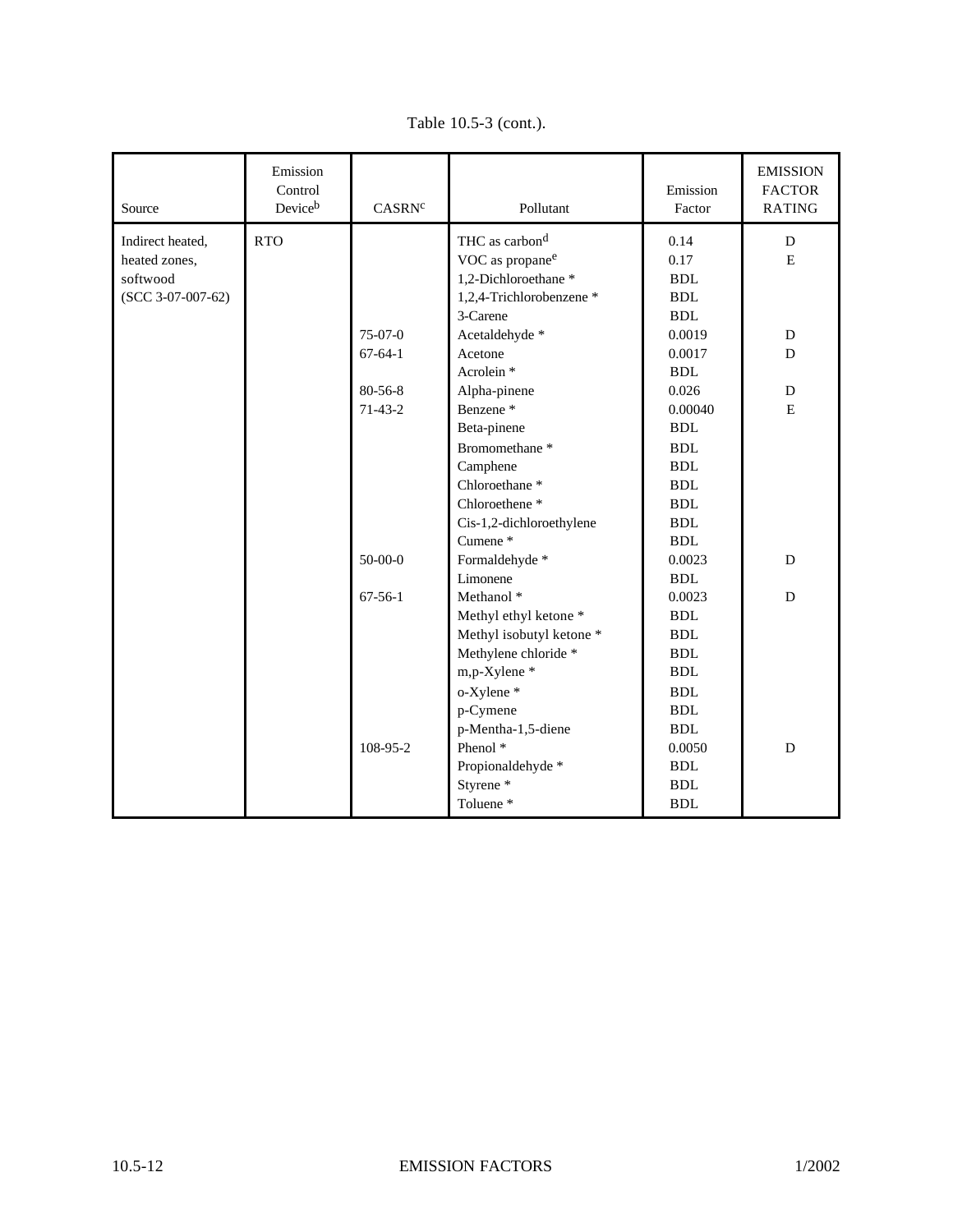| Source              | Emission<br>Control<br>Deviceb | CASRN <sup>c</sup> | Pollutant                   | Emission<br>Factor   | <b>EMISSION</b><br><b>FACTOR</b><br><b>RATING</b> |
|---------------------|--------------------------------|--------------------|-----------------------------|----------------------|---------------------------------------------------|
| Indirect heated,    | Uncontrolled                   |                    | THC as carbon <sup>d</sup>  | $0.23$ g             | D                                                 |
| heated zones,       |                                |                    | VOC as propane <sup>e</sup> | 0.28                 | E                                                 |
| hardwood            |                                |                    | 1,2-Dichloroethane*         | $\operatorname{BDL}$ |                                                   |
| $(SCC 3-07-007-56)$ |                                |                    | 1,2,4-Trichlorobenzene *    | ${\bf BDL}$          |                                                   |
|                     |                                |                    | 3-Carene                    | <b>BDL</b>           |                                                   |
|                     |                                | $75-07-0$          | Acetaldehyde *              | 0.0043               | D                                                 |
|                     |                                | $67-64-1$          | Acetone                     | 0.0040               | D                                                 |
|                     |                                |                    | Acrolein <sup>*</sup>       | <b>BDL</b>           |                                                   |
|                     |                                |                    | Alpha-pinene                | <b>BDL</b>           |                                                   |
|                     |                                |                    | Benzene <sup>*</sup>        | <b>BDL</b>           |                                                   |
|                     |                                |                    | Beta-pinene                 | <b>BDL</b>           |                                                   |
|                     |                                |                    | Bromomethane <sup>*</sup>   | <b>BDL</b>           |                                                   |
|                     |                                |                    | Camphene                    | <b>BDL</b>           |                                                   |
|                     |                                |                    | Chloroethane <sup>*</sup>   | <b>BDL</b>           |                                                   |
|                     |                                |                    | Chloroethene <sup>*</sup>   | <b>BDL</b>           |                                                   |
|                     |                                |                    | Cis-1,2-dichloroethylene    | <b>BDL</b>           |                                                   |
|                     |                                |                    | Cumene*                     | <b>BDL</b>           |                                                   |
|                     |                                | $50-00-0$          | Formaldehyde *              | 0.0011               | $\mathbf D$                                       |
|                     |                                |                    | Limonene                    | <b>BDL</b>           |                                                   |
|                     |                                | $67 - 56 - 1$      | Methanol *                  | 0.041                | D                                                 |
|                     |                                |                    | Methyl ethyl ketone *       | <b>BDL</b>           |                                                   |
|                     |                                | $108-10-1$         | Methyl isobutyl ketone *    | 0.0022               | D                                                 |
|                     |                                |                    | Methylene chloride *        | <b>BDL</b>           |                                                   |
|                     |                                |                    | m,p-Xylene*                 | <b>BDL</b>           |                                                   |
|                     |                                |                    | o-Xylene*                   | <b>BDL</b>           |                                                   |
|                     |                                |                    | p-Cymene                    | <b>BDL</b>           |                                                   |
|                     |                                |                    | p-Mentha-1,5-diene          | <b>BDL</b>           |                                                   |
|                     |                                | 108-95-2           | Phenol <sup>*</sup>         | 0.0030               | D                                                 |
|                     |                                |                    | Propionaldehyde *           | <b>BDL</b>           |                                                   |
|                     |                                |                    | Styrene <sup>*</sup>        | <b>BDL</b>           |                                                   |
|                     |                                |                    | Toluene <sup>*</sup>        | <b>BDL</b>           |                                                   |

Table 10.5-3 (cont.).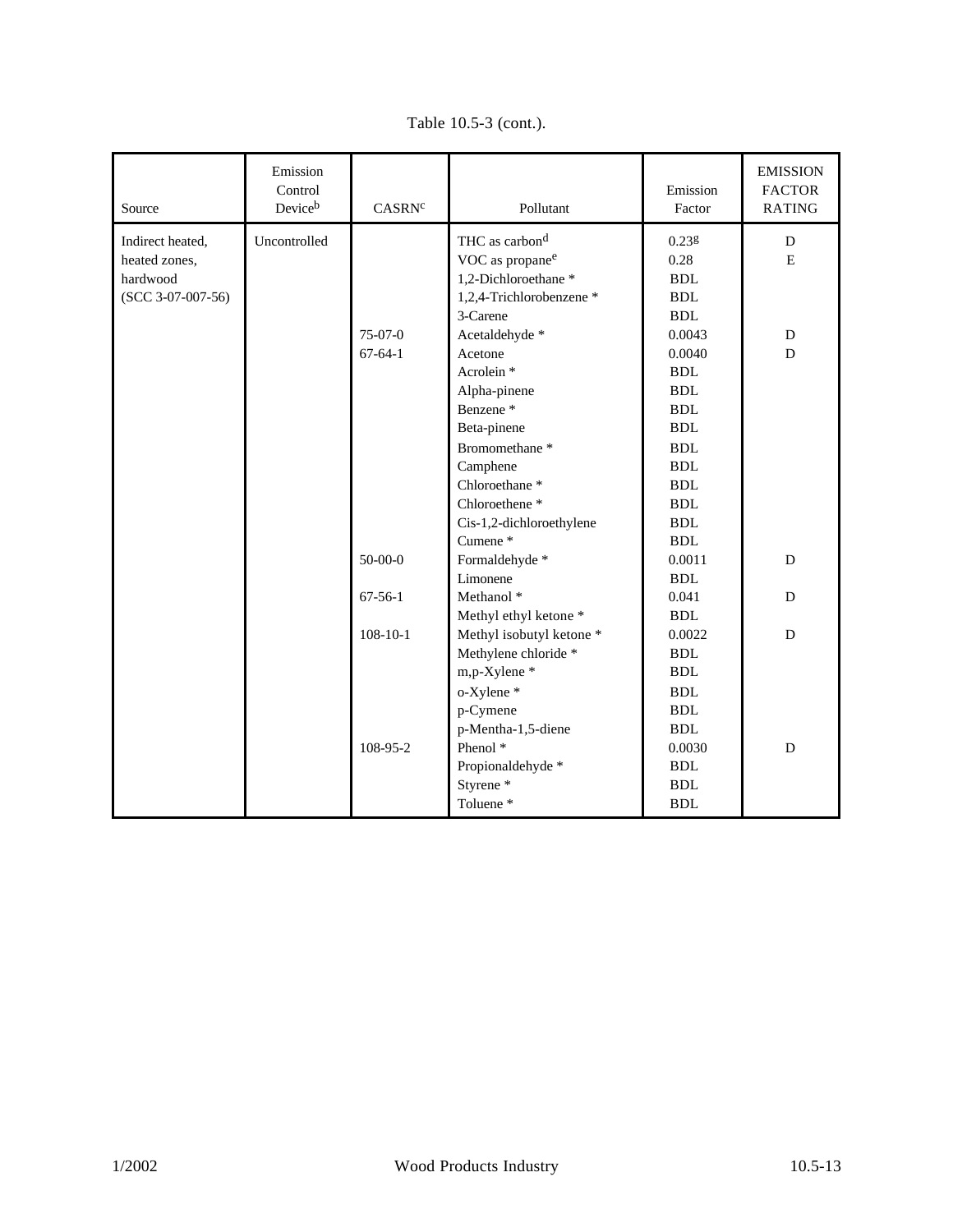| Source              | Emission<br>Control<br>Deviceb | CASRN <sup>c</sup> | Pollutant                   | Emission<br>Factor   | <b>EMISSION</b><br><b>FACTOR</b><br><b>RATING</b> |
|---------------------|--------------------------------|--------------------|-----------------------------|----------------------|---------------------------------------------------|
| Indirect heated,    | Uncontrolled                   |                    | THC as carbon <sup>d</sup>  | 0.62                 | $\mathbf D$                                       |
| cooling section,    |                                |                    | VOC as propane <sup>e</sup> | 0.72                 | ${\bf E}$                                         |
| hardwood            |                                |                    | 1,2-Dichloroethane *        | <b>BDL</b>           |                                                   |
| $(SCC 3-07-007-57)$ |                                |                    | 1,2,4-Trichlorobenzene *    | <b>BDL</b>           |                                                   |
|                     |                                |                    | 3-Carene                    | <b>BDL</b>           |                                                   |
|                     |                                | 75-07-0            | Acetaldehyde *              | 0.032                | D                                                 |
|                     |                                | $67 - 64 - 1$      | Acetone                     | 0.047                | D                                                 |
|                     |                                |                    | Acrolein <sup>*</sup>       | <b>BDL</b>           |                                                   |
|                     |                                |                    | Alpha-pinene                | <b>BDL</b>           |                                                   |
|                     |                                |                    | Benzene <sup>*</sup>        | ${\bf BDL}$          |                                                   |
|                     |                                |                    | Beta-pinene                 | ${\bf BDL}$          |                                                   |
|                     |                                |                    | Bromomethane <sup>*</sup>   | <b>BDL</b>           |                                                   |
|                     |                                |                    | Camphene                    | <b>BDL</b>           |                                                   |
|                     |                                |                    | Chloroethane <sup>*</sup>   | <b>BDL</b>           |                                                   |
|                     |                                |                    | Chloroethene <sup>*</sup>   | <b>BDL</b>           |                                                   |
|                     |                                |                    | Cis-1,2-dichloroethylene    | <b>BDL</b>           |                                                   |
|                     |                                |                    | Cumene*                     | <b>BDL</b>           |                                                   |
|                     |                                | $50 - 00 - 0$      | Formaldehyde *              | 0.0065               | D                                                 |
|                     |                                |                    | Limonene                    | $\operatorname{BDL}$ |                                                   |
|                     |                                | $67 - 56 - 1$      | Methanol <sup>*</sup>       | 0.021                | D                                                 |
|                     |                                |                    | Methyl ethyl ketone *       | <b>BDL</b>           |                                                   |
|                     |                                | $108 - 10 - 1$     | Methyl isobutyl ketone *    | 0.029                | D                                                 |
|                     |                                |                    | Methylene chloride *        | <b>BDL</b>           |                                                   |
|                     |                                |                    | m,p-Xylene*                 | <b>BDL</b>           |                                                   |
|                     |                                |                    | o-Xylene *                  | <b>BDL</b>           |                                                   |
|                     |                                |                    | p-Cymene                    | <b>BDL</b>           |                                                   |
|                     |                                |                    | p-Mentha-1,5-diene          | <b>BDL</b>           |                                                   |
|                     |                                |                    | Phenol <sup>*</sup>         | <b>BDL</b>           |                                                   |
|                     |                                |                    | Propionaldehyde *           | <b>BDL</b>           |                                                   |
|                     |                                |                    | Styrene <sup>*</sup>        | <b>BDL</b>           |                                                   |
|                     |                                |                    | Toluene*                    | <b>BDL</b>           |                                                   |

Table 10.5-3 (cont.).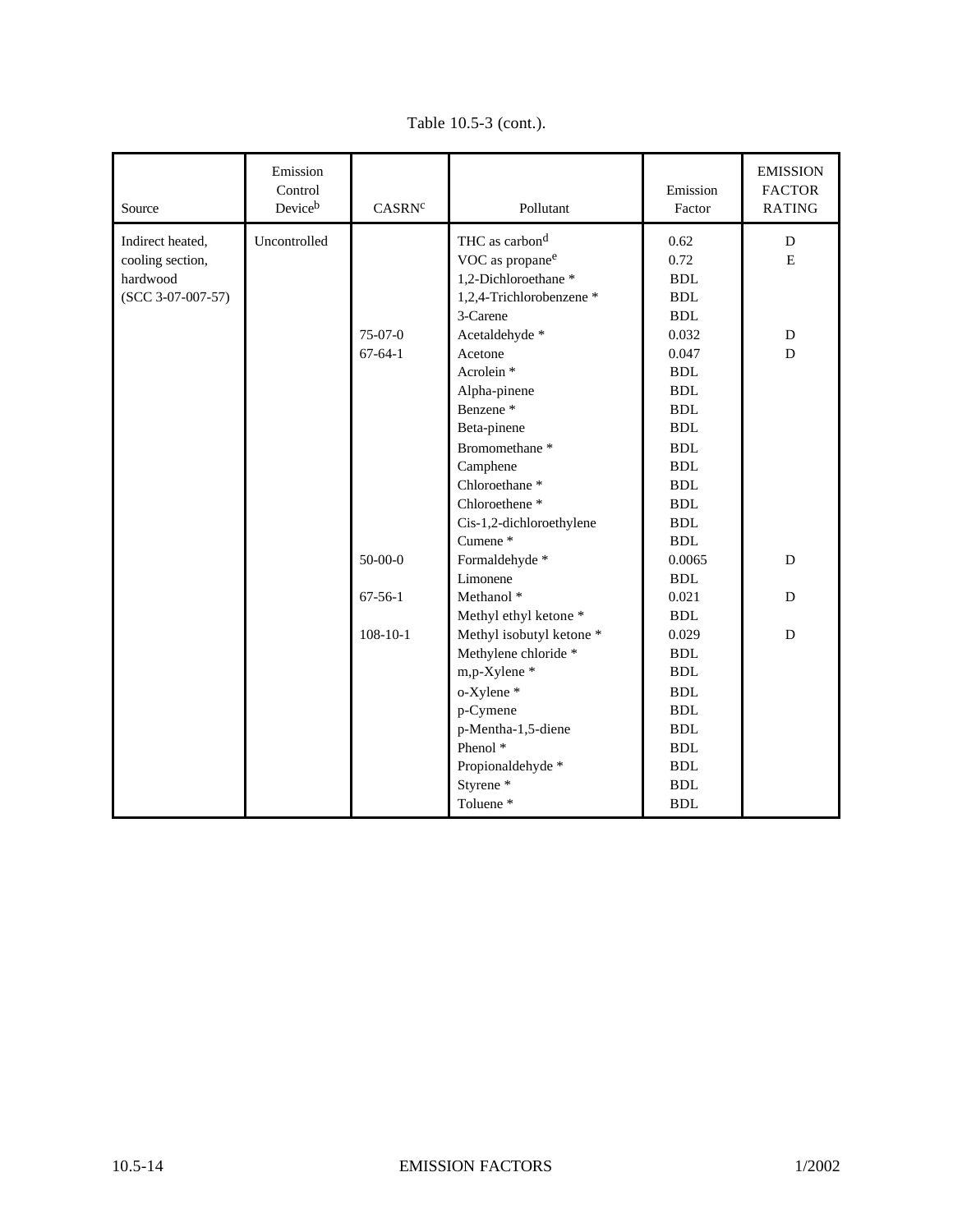| Source               | Emission<br>Control<br>Deviceb | CASRN <sup>c</sup> | Pollutant                   | Emission<br>Factor | <b>EMISSION</b><br><b>FACTOR</b><br><b>RATING</b> |
|----------------------|--------------------------------|--------------------|-----------------------------|--------------------|---------------------------------------------------|
| Direct natural gas-  | Uncontrolled                   |                    | THC as carbon <sup>d</sup>  | 2.1 <sup>h</sup>   | D                                                 |
| fired, heated zones, |                                |                    | VOC as propane <sup>e</sup> | 2.5                | $\mathbf E$                                       |
| softwood             |                                |                    | 1,2-Dichloroethane *        | <b>BDL</b>         |                                                   |
| $(SCC 3-07-007-52)$  |                                |                    | 1,2,4-Trichlorobenzene *    | <b>BDL</b>         |                                                   |
|                      |                                |                    | 3-Carene                    | <b>BDL</b>         |                                                   |
|                      |                                | $75-07-0$          | Acetaldehyde *              | 0.062              | D                                                 |
|                      |                                | $67-64-1$          | Acetone                     | 0.059              | D                                                 |
|                      |                                | $107 - 02 - 8$     | Acrolein <sup>*</sup>       | 0.0090             | D                                                 |
|                      |                                | $80 - 56 - 8$      | Alpha-pinene                | 1.0                | D                                                 |
|                      |                                | $71-43-2$          | Benzene <sup>*</sup>        | 0.0057             | D                                                 |
|                      |                                | 127-91-3           | Beta-pinene                 | 0.41               | $\mathbf D$                                       |
|                      |                                |                    | Bromomethane <sup>*</sup>   | <b>BDL</b>         |                                                   |
|                      |                                |                    | Camphene                    | <b>BDL</b>         |                                                   |
|                      |                                |                    | Chloroethane <sup>*</sup>   | <b>BDL</b>         |                                                   |
|                      |                                |                    | Chloroethene <sup>*</sup>   | <b>BDL</b>         |                                                   |
|                      |                                |                    | Cis-1,2-dichloroethylene    | <b>BDL</b>         |                                                   |
|                      |                                |                    | Cumene*                     | <b>BDL</b>         |                                                   |
|                      |                                | $50 - 00 - 0$      | Formaldehyde *              | $0.064^{j}$        | ${\bf D}$                                         |
|                      |                                | 138-86-3           | Limonene                    | 0.081              | D                                                 |
|                      |                                | $74 - 82 - 8$      | Methane                     | 0.067 <sup>k</sup> | D                                                 |
|                      |                                | $67 - 56 - 1$      | Methanol <sup>*</sup>       | 0.036              | D                                                 |
|                      |                                | 78-93-3            | Methyl ethyl ketone *       | 0.0019             | D                                                 |
|                      |                                | $108 - 10 - 1$     | Methyl isobutyl ketone *    | 0.0026             | D                                                 |
|                      |                                |                    | Methylene chloride *        | <b>BDL</b>         |                                                   |
|                      |                                | 1330-20-7          | m,p-Xylene*                 | 0.0039             | $\mathbf D$                                       |
|                      |                                |                    | o-Xylene*                   | <b>BDL</b>         |                                                   |
|                      |                                |                    | p-Cymene                    | <b>BDL</b>         |                                                   |
|                      |                                |                    | p-Mentha-1,5-diene          | <b>BDL</b>         |                                                   |
|                      |                                | 108-95-2           | Phenol <sup>*</sup>         | 0.0060             | ${\bf D}$                                         |
|                      |                                | 123-38-6           | Propionaldehyde *           | 0.0016             | D                                                 |
|                      |                                | $100-42-5$         | Styrene*                    | 0.0015             | D                                                 |
|                      |                                | 108-88-3           | Toluene*                    | 0.0074             | D                                                 |

Table 10.5-3 (cont.).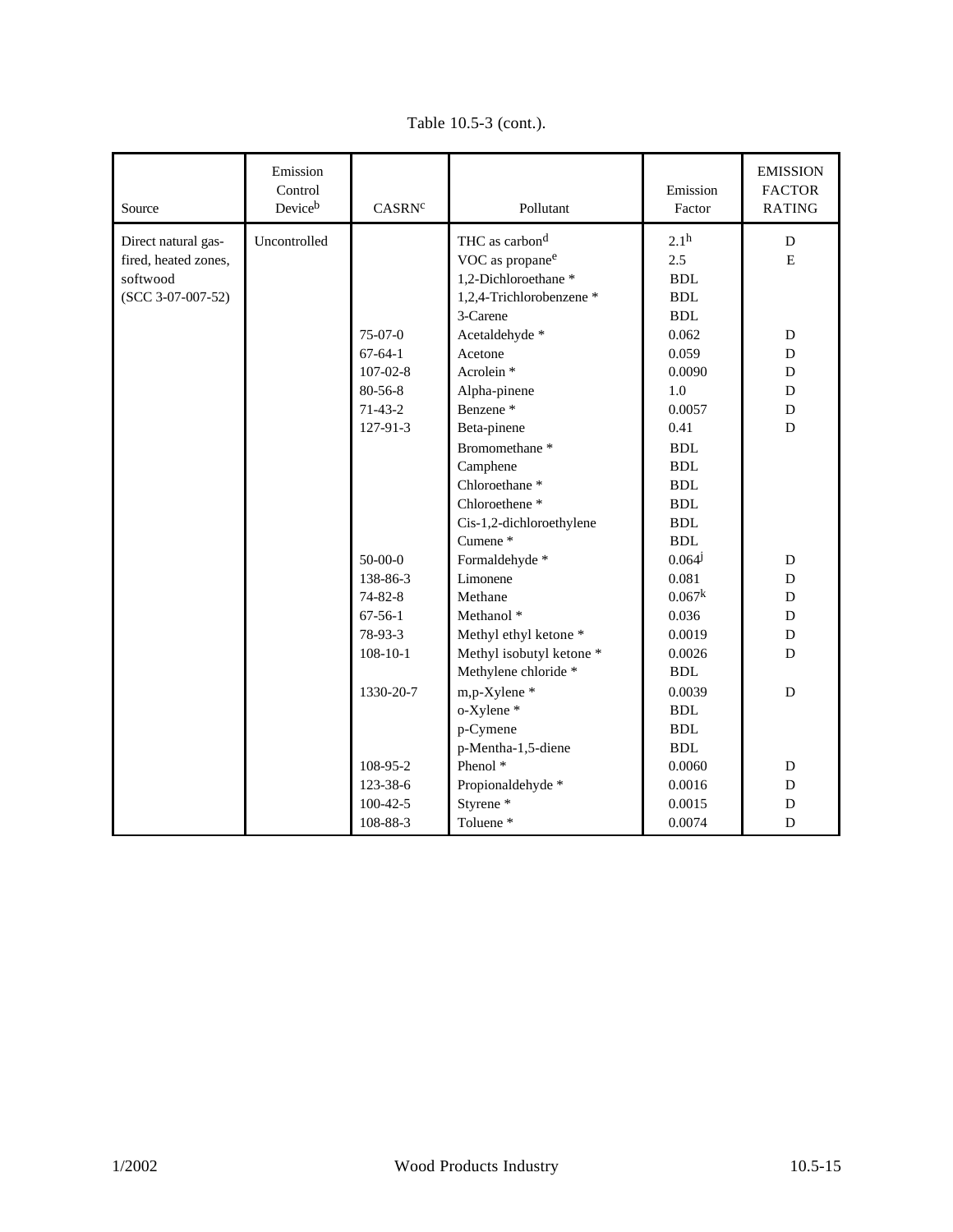| Source              | Emission<br>Control<br>Deviceb | CASRN <sup>c</sup> | Pollutant                   | Emission<br>Factor   | <b>EMISSION</b><br><b>FACTOR</b><br><b>RATING</b> |
|---------------------|--------------------------------|--------------------|-----------------------------|----------------------|---------------------------------------------------|
| Direct natural gas- | Uncontrolled                   |                    | THC as carbon <sup>d</sup>  | 0.038                | ${\bf E}$                                         |
| fired, cooling      |                                |                    | VOC as propane <sup>e</sup> | 0.044                | ${\bf E}$                                         |
| section, softwood   |                                |                    | 1,2-Dichloroethane*         | $\operatorname{BDL}$ |                                                   |
| $(SCC 3-07-007-53)$ |                                |                    | 1,2,4-Trichlorobenzene *    | ${\bf BDL}$          |                                                   |
|                     |                                |                    | 3-Carene                    | $\operatorname{BDL}$ |                                                   |
|                     |                                | 75-07-0            | Acetaldehyde *              | 0.0034               | $\mathbf E$                                       |
|                     |                                | $67-64-1$          | Acetone                     | 0.0041               | E                                                 |
|                     |                                |                    | Acrolein <sup>*</sup>       | <b>BDL</b>           |                                                   |
|                     |                                |                    | Alpha-pinene                | ${\bf BDL}$          |                                                   |
|                     |                                |                    | Benzene <sup>*</sup>        | ${\bf BDL}$          |                                                   |
|                     |                                |                    | Beta-pinene                 | ${\bf BDL}$          |                                                   |
|                     |                                |                    | Bromomethane <sup>*</sup>   | ${\bf BDL}$          |                                                   |
|                     |                                |                    | Camphene                    | <b>BDL</b>           |                                                   |
|                     |                                |                    | Chloroethane <sup>*</sup>   | <b>BDL</b>           |                                                   |
|                     |                                |                    | Chloroethene <sup>*</sup>   | <b>BDL</b>           |                                                   |
|                     |                                |                    | Cis-1,2-dichloroethylene    | <b>BDL</b>           |                                                   |
|                     |                                |                    | Cumene*                     | <b>BDL</b>           |                                                   |
|                     |                                | $50-00-0$          | Formaldehyde *              | 0.0015               | E                                                 |
|                     |                                |                    | Limonene                    | <b>BDL</b>           |                                                   |
|                     |                                | $67 - 56 - 1$      | Methanol <sup>*</sup>       | 0.0057               | E                                                 |
|                     |                                |                    | Methyl ethyl ketone *       | <b>BDL</b>           |                                                   |
|                     |                                |                    | Methyl isobutyl ketone *    | <b>BDL</b>           |                                                   |
|                     |                                |                    | Methylene chloride *        | <b>BDL</b>           |                                                   |
|                     |                                |                    | m,p-Xylene*                 | <b>BDL</b>           |                                                   |
|                     |                                |                    | o-Xylene*                   | <b>BDL</b>           |                                                   |
|                     |                                |                    | p-Cymene                    | <b>BDL</b>           |                                                   |
|                     |                                |                    | p-Mentha-1,5-diene          | <b>BDL</b>           |                                                   |
|                     |                                | 108-95-2           | Phenol <sup>*</sup>         | 0.010                | E                                                 |
|                     |                                |                    | Propionaldehyde *           | <b>BDL</b>           |                                                   |
|                     |                                |                    | Styrene <sup>*</sup>        | <b>BDL</b>           |                                                   |
|                     |                                |                    | Toluene <sup>*</sup>        | <b>BDL</b>           |                                                   |

Table 10.5-3 (cont.).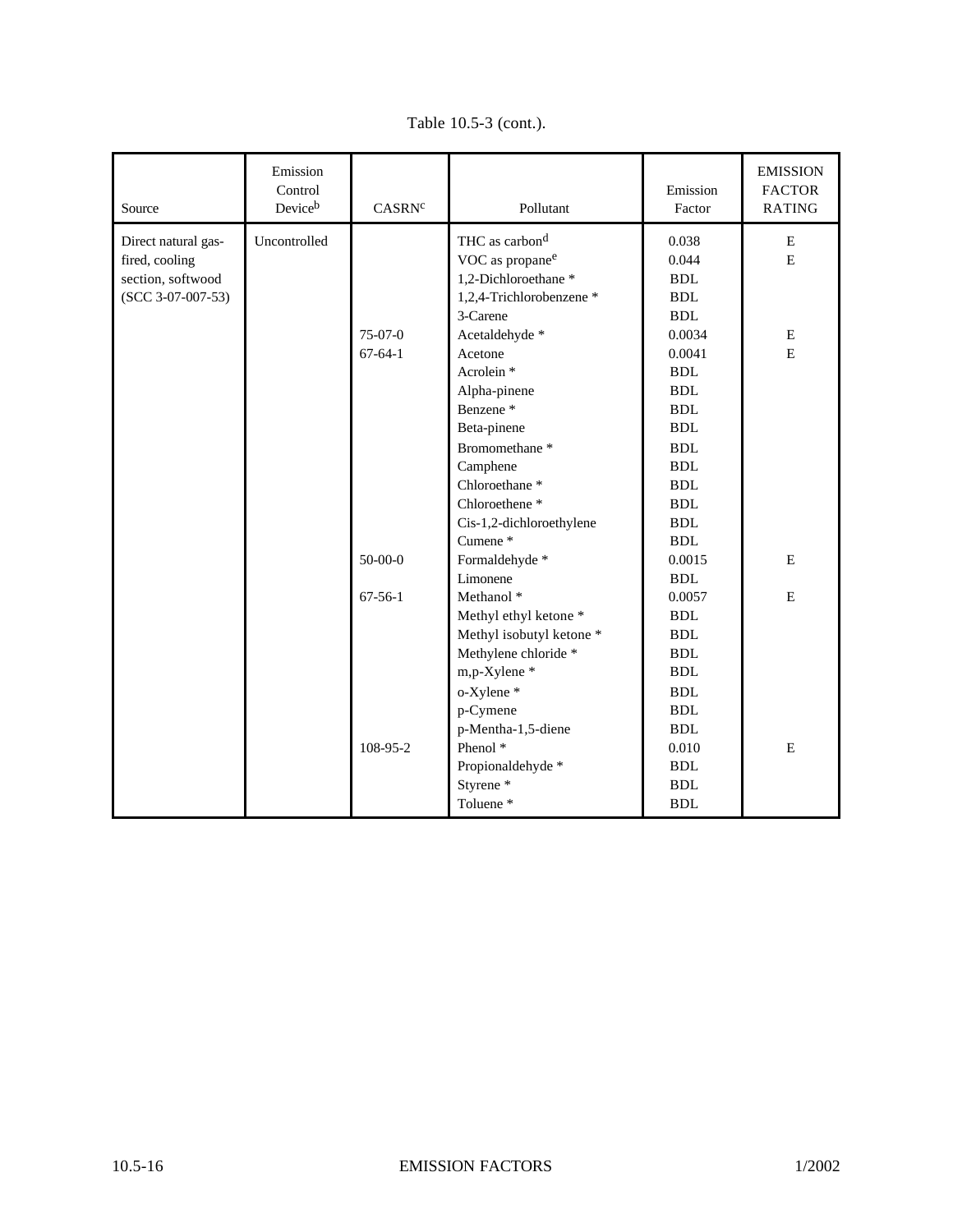| Source                                                                         | Emission<br>Control<br>Deviceb | CASRN <sup>c</sup>                               | Pollutant                                                                                                                                                                                                                                                                                                                                                                                                                                                        | Emission<br>Factor                                                                                                                                                                                                                                                                      | <b>EMISSION</b><br><b>FACTOR</b><br><b>RATING</b> |
|--------------------------------------------------------------------------------|--------------------------------|--------------------------------------------------|------------------------------------------------------------------------------------------------------------------------------------------------------------------------------------------------------------------------------------------------------------------------------------------------------------------------------------------------------------------------------------------------------------------------------------------------------------------|-----------------------------------------------------------------------------------------------------------------------------------------------------------------------------------------------------------------------------------------------------------------------------------------|---------------------------------------------------|
| Direct natural gas-<br>fired, heated zones,<br>softwood<br>$(SCC 3-07-007-52)$ | <b>RCO</b>                     | $75-07-0$<br>$67-64-1$<br>$50-00-0$<br>$67-56-1$ | THC as carbon <sup>d</sup><br>VOC as propane <sup>e</sup><br>1,2-Dichloroethane *<br>1,2,4-Trichlorobenzene *<br>3-Carene<br>Acetaldehyde *<br>Acetone<br>Acrolein <sup>*</sup><br>Alpha-pinene<br>Benzene <sup>*</sup><br>Beta-pinene<br>Bromomethane <sup>*</sup><br>Camphene<br>Chloroethane <sup>*</sup><br>Chloroethene <sup>*</sup><br>Cis-1,2-dichloroethylene<br>Cumene*<br>Formaldehyde *<br>Limonene<br>Methanol <sup>*</sup><br>Methyl ethyl ketone * | 0.30<br>0.36<br><b>BDL</b><br><b>BDL</b><br><b>BDL</b><br>0.061<br>0.048<br><b>BDL</b><br><b>BDL</b><br><b>BDL</b><br><b>BDL</b><br><b>BDL</b><br>$\operatorname{BDL}$<br><b>BDL</b><br><b>BDL</b><br>$\operatorname{BDL}$<br><b>BDL</b><br>0.038<br><b>BDL</b><br>0.0049<br><b>BDL</b> | E<br>E<br>Е<br>E<br>E<br>E                        |
| Direct wood-fired,<br>heated zones,<br>softwood<br>$(SCC 3-07-007-36)$         | Uncontrolled                   | 108-95-2<br>$50-00-0$                            | Methyl isobutyl ketone *<br>Methylene chloride *<br>m,p-Xylene*<br>o-Xylene*<br>p-Cymene<br>p-Mentha-1,5-diene<br>Phenol <sup>*</sup><br>Propionaldehyde *<br>Styrene <sup>*</sup><br>Toluene*<br>THC as carbon <sup>d</sup><br>VOC as propane <sup>e</sup><br>Formaldehyde *                                                                                                                                                                                    | $\operatorname{BDL}$<br><b>BDL</b><br>BDL.<br><b>BDL</b><br><b>BDL</b><br>$\operatorname{BDL}$<br>0.0055<br><b>BDL</b><br>$\operatorname{BDL}$<br><b>BDL</b><br>0.83 <sup>m</sup><br>1.1<br>$0.045^n$                                                                                   | ${\bf E}$<br>$\mathbf D$<br>E<br>D                |

Table 10.5-3 (cont.).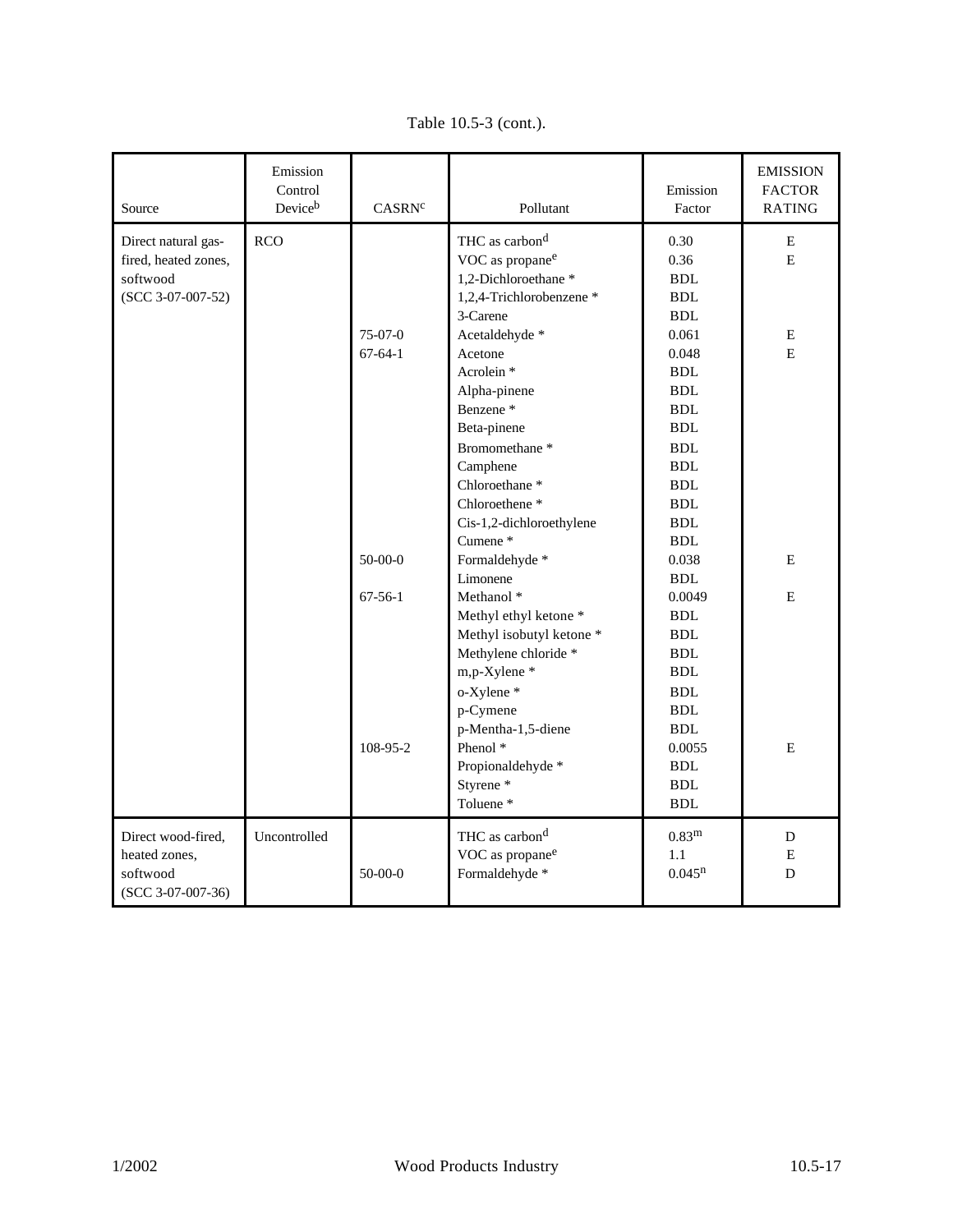| Source              | Emission<br>Control<br>Deviceb | CASRN <sup>c</sup> | Pollutant                   | Emission<br>Factor | <b>EMISSION</b><br><b>FACTOR</b><br><b>RATING</b> |
|---------------------|--------------------------------|--------------------|-----------------------------|--------------------|---------------------------------------------------|
| Direct wood-fired,  | Uncontrolled                   |                    | THC as carbon <sup>d</sup>  | 0.053              | E                                                 |
| heated zones,       |                                |                    | VOC as propane <sup>e</sup> | 0.063              | ${\bf E}$                                         |
| hardwood            |                                |                    | 1,2-Dichloroethane *        | <b>BDL</b>         |                                                   |
| $(SCC 3-07-007-34)$ |                                |                    | 1,2,4-Trichlorobenzene *    | <b>BDL</b>         |                                                   |
|                     |                                |                    | 3-Carene                    | <b>BDL</b>         |                                                   |
|                     |                                | $75-07-0$          | Acetaldehyde *              | 0.0052             | E                                                 |
|                     |                                | $67-64-1$          | Acetone                     | 0.0045             | ${\bf E}$                                         |
|                     |                                |                    | Alpha-pinene                | <b>BDL</b>         |                                                   |
|                     |                                |                    | Benzene <sup>*</sup>        | <b>BDL</b>         |                                                   |
|                     |                                |                    | Beta-pinene                 | <b>BDL</b>         |                                                   |
|                     |                                |                    | Bromomethane <sup>*</sup>   | <b>BDL</b>         |                                                   |
|                     |                                |                    | Camphene                    | <b>BDL</b>         |                                                   |
|                     |                                |                    | Chloroethane <sup>*</sup>   | <b>BDL</b>         |                                                   |
|                     |                                |                    | Chloroethene <sup>*</sup>   | <b>BDL</b>         |                                                   |
|                     |                                |                    | Cis-1,2-dichloroethylene    | <b>BDL</b>         |                                                   |
|                     |                                |                    | Cumene*                     | <b>BDL</b>         |                                                   |
|                     |                                | $50-00-0$          | Formaldehyde*               | 0.0025             | E                                                 |
|                     |                                |                    | Limonene                    | <b>BDL</b>         |                                                   |
|                     |                                | $67-56-1$          | Methanol <sup>*</sup>       | 0.0095             | E                                                 |
|                     |                                |                    | Methyl ethyl ketone *       | <b>BDL</b>         |                                                   |
|                     |                                |                    | Methyl isobutyl ketone *    | <b>BDL</b>         |                                                   |
|                     |                                |                    | Methylene chloride *        | <b>BDL</b>         |                                                   |
|                     |                                |                    | m,p-Xylene*                 | <b>BDL</b>         |                                                   |
|                     |                                |                    | o-Xylene*                   | <b>BDL</b>         |                                                   |
|                     |                                |                    | p-Cymene                    | <b>BDL</b>         |                                                   |
|                     |                                |                    | p-Mentha-1,5-diene          | <b>BDL</b>         |                                                   |
|                     |                                |                    | Phenol <sup>*</sup>         | <b>BDL</b>         |                                                   |
|                     |                                |                    | Propionaldehyde *           | <b>BDL</b>         |                                                   |
|                     |                                |                    | Styrene <sup>*</sup>        | <b>BDL</b>         |                                                   |
|                     |                                |                    | Toluene*                    | <b>BDL</b>         |                                                   |

Table 10.5-3 (cont.).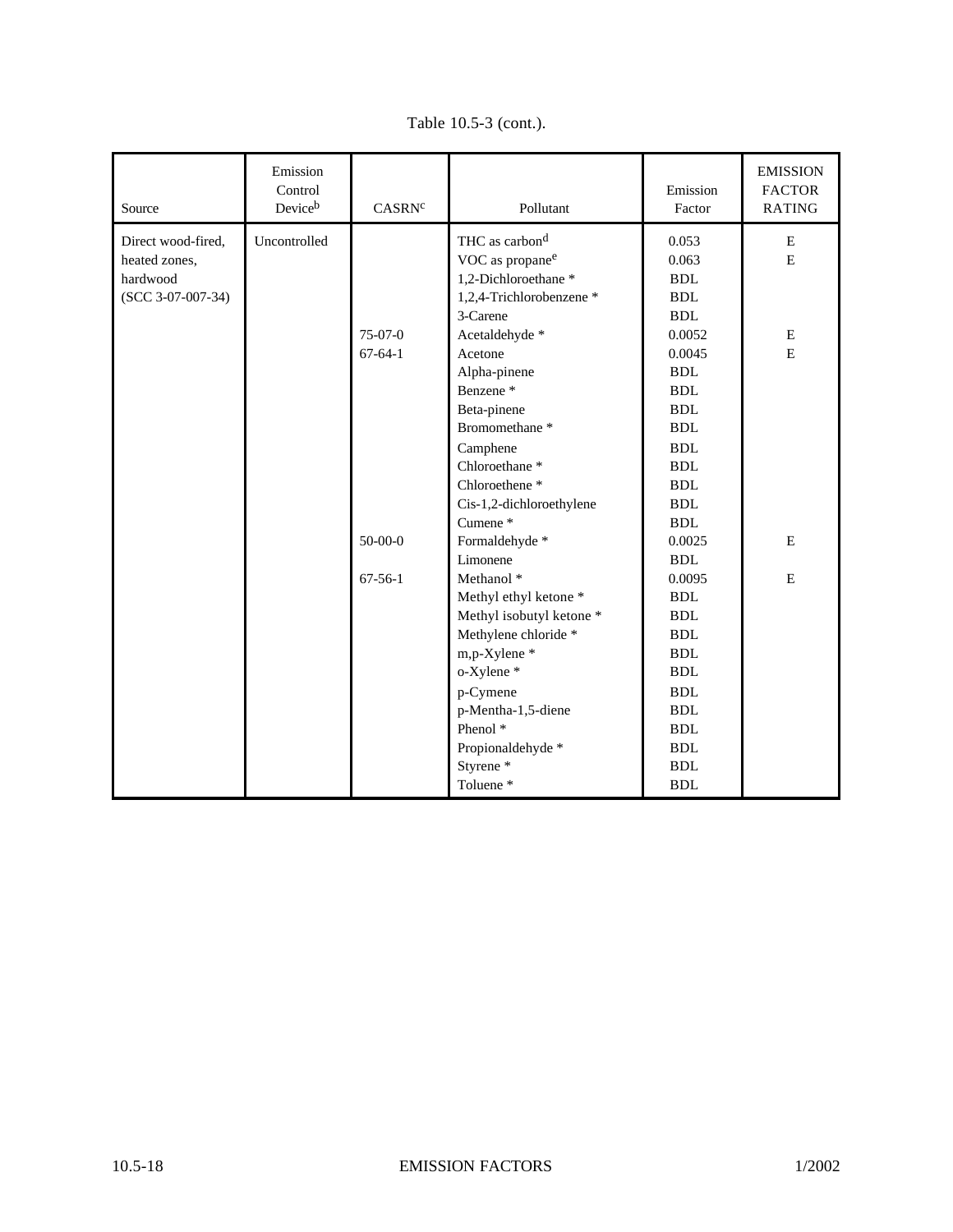| Source                                                                    | Emission<br>Control<br>Deviceb | CASRN <sup>c</sup> | Pollutant                                                                                                                                                                                                                                                                                                                                                                                                                                                                                                                                                                                                                                                           | Emission<br>Factor                                                                                                                                                                                                                                                                                                                                                                                                       | <b>EMISSION</b><br><b>FACTOR</b><br><b>RATING</b> |
|---------------------------------------------------------------------------|--------------------------------|--------------------|---------------------------------------------------------------------------------------------------------------------------------------------------------------------------------------------------------------------------------------------------------------------------------------------------------------------------------------------------------------------------------------------------------------------------------------------------------------------------------------------------------------------------------------------------------------------------------------------------------------------------------------------------------------------|--------------------------------------------------------------------------------------------------------------------------------------------------------------------------------------------------------------------------------------------------------------------------------------------------------------------------------------------------------------------------------------------------------------------------|---------------------------------------------------|
| Direct wood-fired,<br>cooling section,<br>hardwood<br>$(SCC 3-07-007-35)$ | Uncontrolled                   |                    | THC as carbon <sup>d</sup><br>VOC as propane <sup>e</sup><br>1,2-Dichloroethane *<br>1,2,4-Trichlorobenzene *<br>3-Carene<br>Acetaldehyde *<br>Acetone<br>Acrolein <sup>*</sup><br>Alpha-pinene<br>Benzene <sup>*</sup><br>Beta-pinene<br>Bromomethane <sup>*</sup><br>Camphene<br>Chloroethane <sup>*</sup><br>Chloroethene <sup>*</sup><br>Cis-1,2-dichloroethylene<br>Cumene <sup>*</sup><br>Formaldehyde *<br>Limonene<br>Methanol <sup>*</sup><br>Methyl ethyl ketone *<br>Methyl isobutyl ketone *<br>Methylene chloride *<br>m,p-Xylene *<br>o-Xylene*<br>p-Cymene<br>p-Mentha-1,5-diene<br>Phenol <sup>*</sup><br>Propionaldehyde *<br>Styrene <sup>*</sup> | 0.0037<br>0.0045<br><b>BDL</b><br><b>BDL</b><br><b>BDL</b><br><b>BDL</b><br><b>BDL</b><br><b>BDL</b><br><b>BDL</b><br><b>BDL</b><br><b>BDL</b><br><b>BDL</b><br><b>BDL</b><br><b>BDL</b><br><b>BDL</b><br><b>BDL</b><br><b>BDL</b><br><b>BDL</b><br><b>BDL</b><br><b>BDL</b><br><b>BDL</b><br><b>BDL</b><br><b>BDL</b><br><b>BDL</b><br><b>BDL</b><br><b>BDL</b><br><b>BDL</b><br><b>BDL</b><br><b>BDL</b><br><b>BDL</b> | Е<br>${\bf E}$                                    |
|                                                                           |                                |                    | Toluene*                                                                                                                                                                                                                                                                                                                                                                                                                                                                                                                                                                                                                                                            | <b>BDL</b>                                                                                                                                                                                                                                                                                                                                                                                                               |                                                   |

Table 10.5-3 (cont.).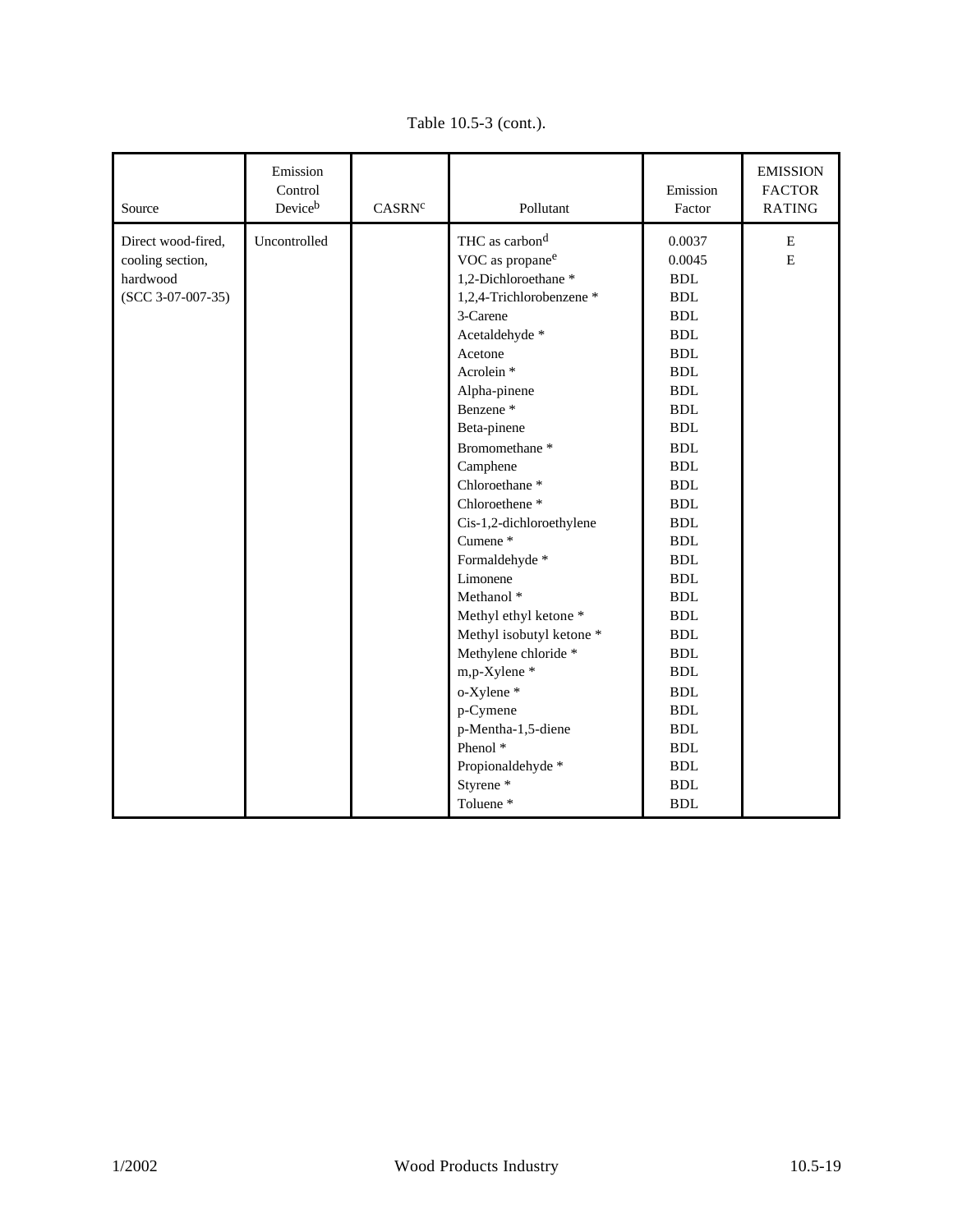| Source              | Emission<br>Control<br>Deviceb | CASRN <sup>c</sup> | Pollutant                   | Emission<br>Factor   | <b>EMISSION</b><br><b>FACTOR</b><br><b>RATING</b> |
|---------------------|--------------------------------|--------------------|-----------------------------|----------------------|---------------------------------------------------|
| Radio frequency-    | Uncontrolled                   |                    | THC as carbon <sup>d</sup>  | 0.23 <sup>f</sup>    | D                                                 |
| heated redryer,     |                                |                    | VOC as propane <sup>e</sup> | 0.28                 | ${\bf E}$                                         |
| softwood            |                                |                    | 1,2-Dichloroethane *        | <b>BDL</b>           |                                                   |
| $(SCC 3-07-007-71)$ |                                |                    | 1,2,4-Trichlorobenzene *    | <b>BDL</b>           |                                                   |
|                     |                                |                    | 3-Carene                    | <b>BDL</b>           |                                                   |
|                     |                                | 75-07-0            | Acetaldehyde *              | 0.0015               | D                                                 |
|                     |                                | $67 - 64 - 1$      | Acetone                     | 0.00089              | ${\bf D}$                                         |
|                     |                                |                    | Acrolein <sup>*</sup>       | <b>BDL</b>           |                                                   |
|                     |                                | $80 - 56 - 8$      | Alpha-pinene                | 0.17                 | D                                                 |
|                     |                                |                    | Benzene <sup>*</sup>        | <b>BDL</b>           |                                                   |
|                     |                                | 127-91-3           | Beta-pinene                 | 0.056                | D                                                 |
|                     |                                |                    | Bromomethane <sup>*</sup>   | $\operatorname{BDL}$ |                                                   |
|                     |                                |                    | Camphene                    | <b>BDL</b>           |                                                   |
|                     |                                |                    | Chloroethane <sup>*</sup>   | <b>BDL</b>           |                                                   |
|                     |                                |                    | Chloroethene <sup>*</sup>   | <b>BDL</b>           |                                                   |
|                     |                                |                    | Cis-1,2-dichloroethylene    | <b>BDL</b>           |                                                   |
|                     |                                |                    | Cumene*                     | <b>BDL</b>           |                                                   |
|                     |                                | $50 - 00 - 0$      | Formaldehyde *              | 0.00035              | ${\bf D}$                                         |
|                     |                                | 138-86-3           | Limonene                    | 0.0040               | ${\bf D}$                                         |
|                     |                                | $67-56-1$          | Methanol <sup>*</sup>       | 0.0027               | D                                                 |
|                     |                                |                    | Methyl ethyl ketone *       | <b>BDL</b>           |                                                   |
|                     |                                |                    | Methyl isobutyl ketone *    | <b>BDL</b>           |                                                   |
|                     |                                |                    | Methylene chloride *        | <b>BDL</b>           |                                                   |
|                     |                                |                    | m,p-Xylene*                 | BDL                  |                                                   |
|                     |                                |                    | o-Xylene*                   | <b>BDL</b>           |                                                   |
|                     |                                |                    | p-Cymene                    | <b>BDL</b>           |                                                   |
|                     |                                |                    | p-Mentha-1,5-diene          | $\operatorname{BDL}$ |                                                   |
|                     |                                |                    | Phenol <sup>*</sup>         | ${\bf BDL}$          |                                                   |
|                     |                                |                    | Propionaldehyde *           | <b>BDL</b>           |                                                   |
|                     |                                |                    | Styrene <sup>*</sup>        | <b>BDL</b>           |                                                   |
|                     |                                |                    | Toluene*                    | <b>BDL</b>           |                                                   |

Table 10.5-3 (cont.).

a Emission factor units are pounds of pollutant per thousand square feet of 3/8-inch thick veneer (lb/MSF 3/8). One lb/MSF  $3/8 = 0.5$  kg/m<sup>3</sup>. Factors represent uncontrolled emissions unless otherwise noted. Factors for heating zones and cooling section should be summed when estimating total dryer emissions.  $SCC = Source Classification Code. * = hazardous air pollutant. BDL = below test method$ detection limit; indicates that this pollutant has not been detected in any test runs on this source. Reference 17 unless otherwise noted. See Table 10.5-8 for the hardwood and softwood species commonly used in the production of plywood and other composite wood products. **Note: emission factors in table represent averages of data sets. The data spreadsheets, which may be more useful for specific applications, are available on EPA's TTN website at: http://www.epa.gov/ttn/chief/.**

 $<sup>b</sup>$  Emission control device: RTO = regenerative thermal oxidizer; RCO = regenerative catalytic oxidizer.</sup>

 $c$  CASRN = Chemical Abstracts Service Registry Number.

d THC as carbon = total hydrocarbon measurements using EPA Method 25A.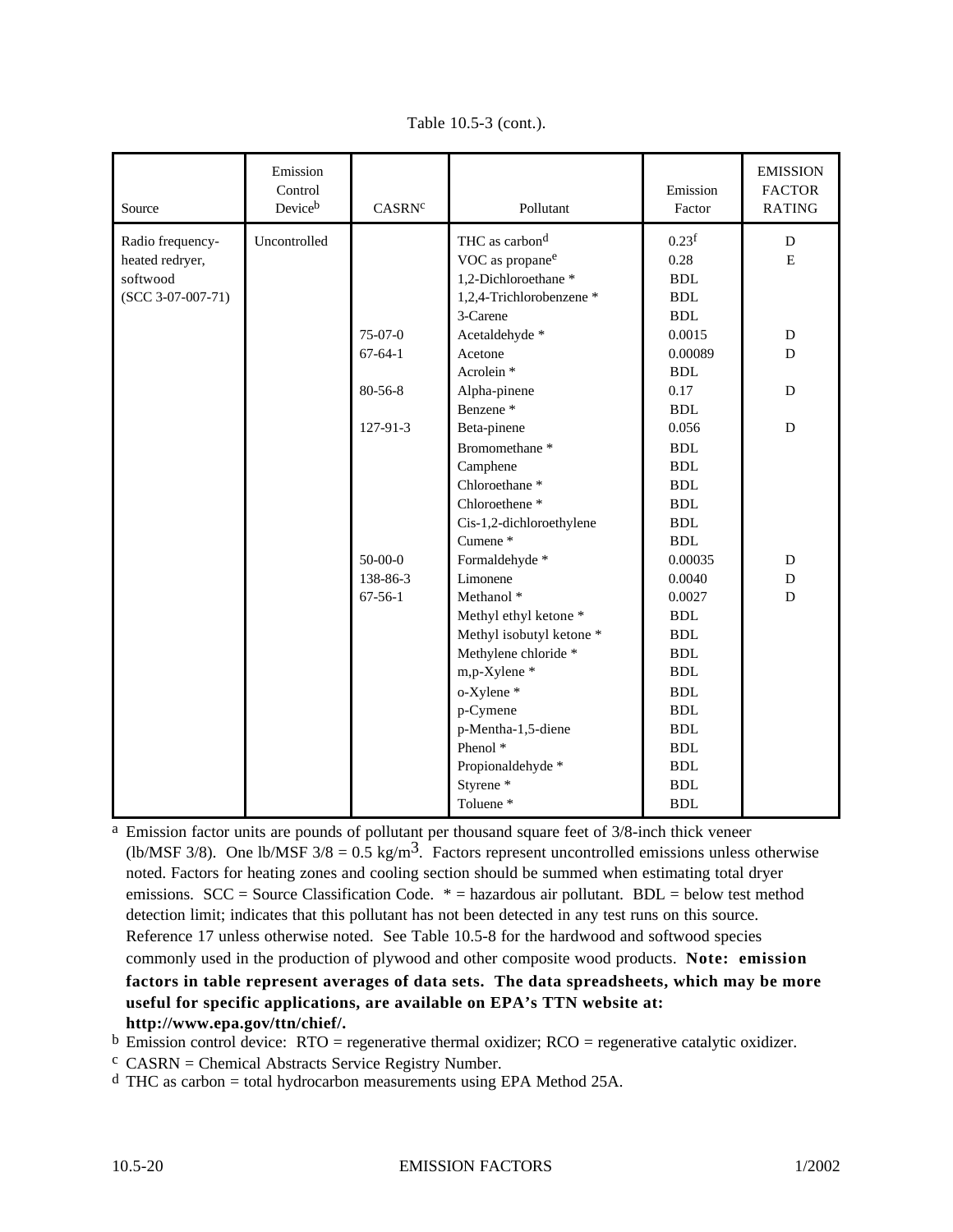### Table 10.5-3 (cont.).

- <sup>e</sup> VOC as propane =  $(1.22 \times THC)$  + formaldehyde (acetone + methane + methylene chloride); a value of zero is inserted in the equation for the specified compounds where no emission factor is available, or where the emission factor is reported only as "BDL".
- f References 16 and 17.
- g References 17 and 20.
- h References 16, 17, and 18.
- j References 17 and 18.
- k Reference 18.
- m References 16 and 19.
- n Reference 19.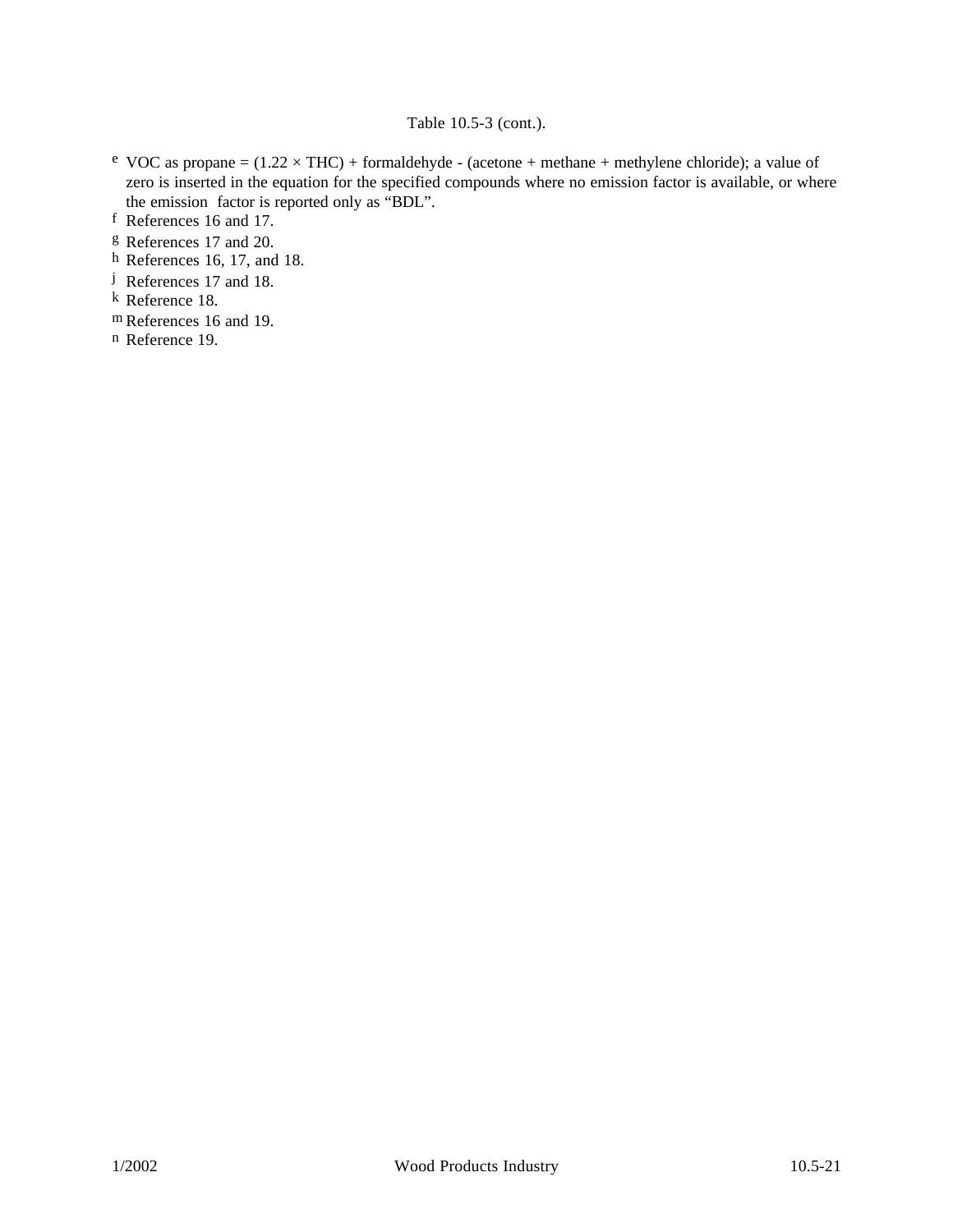|                                                                 |                               |           | Filterable <sup>b</sup>                           |         |                                                   |                          |                                                   |
|-----------------------------------------------------------------|-------------------------------|-----------|---------------------------------------------------|---------|---------------------------------------------------|--------------------------|---------------------------------------------------|
| Source <sup>C</sup>                                             | Emission<br>Control<br>Device | <b>PM</b> | <b>EMISSION</b><br><b>FACTOR</b><br><b>RATING</b> | $PM-10$ | <b>EMISSION</b><br><b>FACTOR</b><br><b>RATING</b> | Condensible <sup>d</sup> | <b>EMISSION</b><br><b>FACTOR</b><br><b>RATING</b> |
| Hot press, PF resin,<br>softwood plywood<br>$(SCC 3-07-007-83)$ | Uncontrolled                  | 0.12      | D                                                 | ND      |                                                   | 0.083                    | D                                                 |

Table 10.5-4. EMISSION FACTORS FOR PLYWOOD PRESSES--PARTICULATE MATTERa

<sup>a</sup> Emission factor units are pounds of pollutant per thousand square feet of 3/8-inch thick panel (lb/MSF 3/8). One lb/MSF  $3/8 = 0.5 \text{ kg/m}^3$ . Factors represent uncontrolled emissions unless otherwise noted.  $SCC = Source Classification Code. ND = no data available. Reference 16. See Table 10.5-8$ for the hardwood and softwood species commonly used in the production of plywood and other composite wood products. **Note: emission factors in table represent averages of data sets. The data spreadsheets, which may be more useful for specific applications, are available on EPA's TTN website at: http://www.epa.gov/ttn/chief/.**

- $<sup>b</sup>$  Filterable PM is that PM collected on or prior to the filter of an EPA Method 5 (or equivalent) sampling</sup> train. Filterable PM-10 is that PM collected on the filter, or in the sample line between the cyclone and filter of an EPA Method 201 or 201A sampling train.
- $c$  PF = phenol formaldehyde.
- d Condensible PM is that PM collected in the impinger portion of a PM sampling train (EPA Method 202).

| Table 10.5-5. EMISSION FACTORS FOR PLYWOOD PRESSES--NO <sub>x</sub> , CO, AND CO <sub>2</sub> <sup>a</sup> |  |  |  |  |
|------------------------------------------------------------------------------------------------------------|--|--|--|--|
|                                                                                                            |  |  |  |  |

| Sourceb                                                         | Emission<br>Control<br>Device | NO <sub>x</sub> | <b>EMISSION</b><br><b>FACTOR</b><br>RATING | CO. | <b>EMISSION</b><br><b>FACTOR</b><br><b>RATING</b> | CO <sub>2</sub> | <b>EMISSION</b><br><b>FACTOR</b><br><b>RATING</b> |
|-----------------------------------------------------------------|-------------------------------|-----------------|--------------------------------------------|-----|---------------------------------------------------|-----------------|---------------------------------------------------|
| Hot press, PF resin,<br>softwood plywood<br>$(SCC 3-07-007-83)$ | Uncontrolled                  | ND              |                                            | ND  |                                                   | ND              |                                                   |

<sup>a</sup> Emission factor units are pounds of pollutant per thousand square feet of 3/8-inch thick panel (lb/MSF 3/8). One lb/MSF  $3/8 = 0.5$  kg/m<sup>3</sup>. Factors represent uncontrolled emissions unless otherwise noted.  $SCC = Source Classification Code$ .  $ND = no data available$ . See Table 10.5-8 for the hardwood and softwood species commonly used in the production of plywood and other composite wood products. **Note: emission factors in table represent averages of data sets. The data spreadsheets, which may be more useful for specific applications, are available on EPA's TTN website at: http://www.epa.gov/ttn/chief/.**

 $b$  PF = phenol formaldehyde.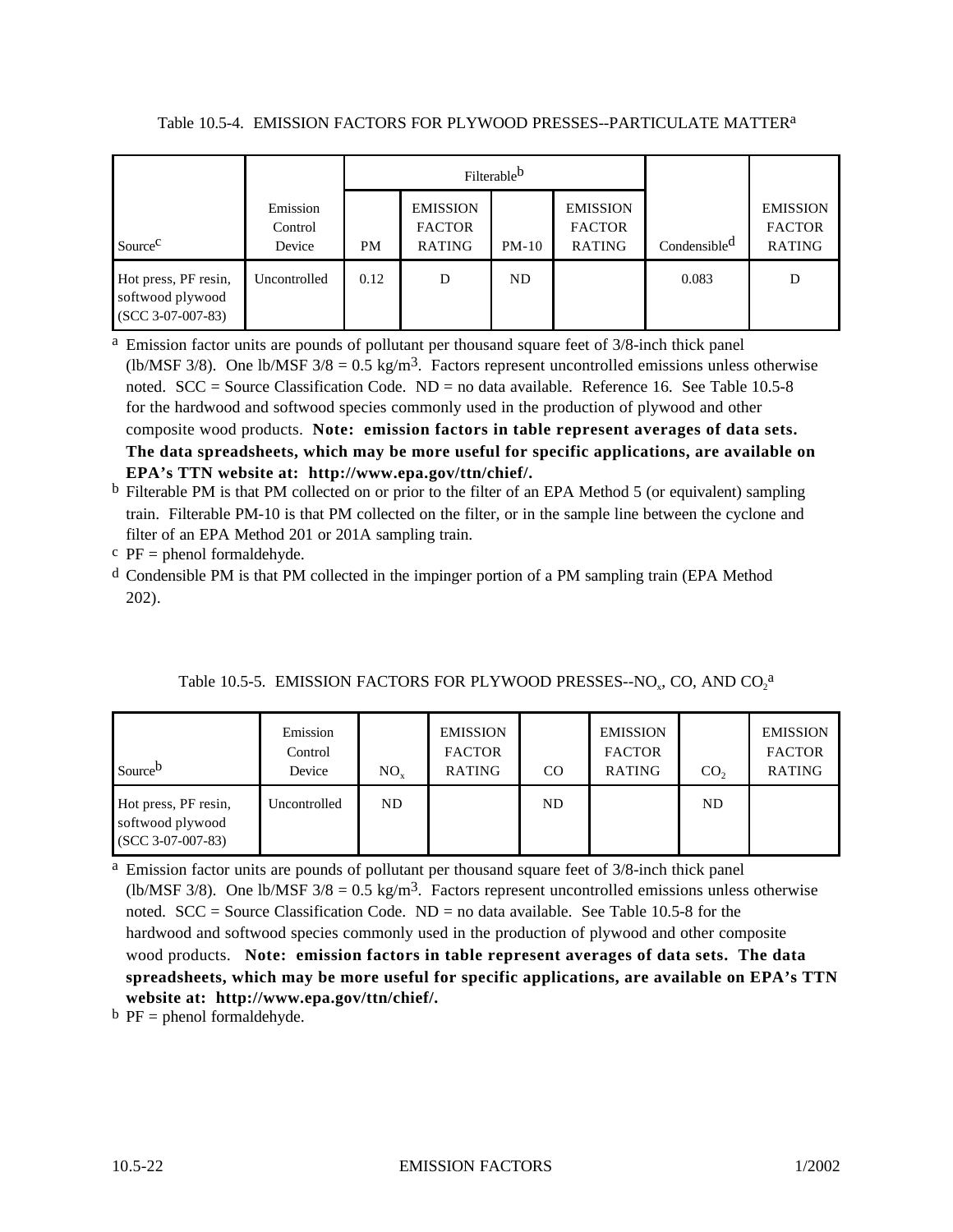| Sourceb                                                         | Emission<br><b>Control Device</b> | CASRN <sup>c</sup> | Pollutant                                                                                                                                  | Emission<br>Factor                                                                        | <b>EMISSION</b><br><b>FACTOR</b><br><b>RATING</b> |
|-----------------------------------------------------------------|-----------------------------------|--------------------|--------------------------------------------------------------------------------------------------------------------------------------------|-------------------------------------------------------------------------------------------|---------------------------------------------------|
| Hot press, PF resin,<br>softwood plywood<br>$(SCC 3-07-007-83)$ | Uncontrolled                      | $75-07-0$          | THC as carbon <sup>d</sup><br>VOC as propane <sup>e</sup><br>1,2-Dichloroethane*<br>1,2,4-Trichlorobenzene *<br>3-Carene<br>Acetaldehyde * | 0.21 <sup>f</sup><br>0.25<br><b>BDL</b><br><b>BDL</b><br><b>BDL</b><br>0.0042             | D<br>E<br>D                                       |
|                                                                 |                                   | $67-64-1$          | Acetone<br>Acrolein <sup>*</sup>                                                                                                           | 0.0065<br><b>BDL</b>                                                                      | D                                                 |
|                                                                 |                                   | $80 - 56 - 8$      | Alpha-pinene<br>Benzene <sup>*</sup>                                                                                                       | 0.098<br>BDL                                                                              | D                                                 |
|                                                                 |                                   | 127-91-3           | Beta-pinene<br>Bromomethane <sup>*</sup><br>Camphene<br>Chloroethane*<br>Chloroethene <sup>*</sup><br>Cis-1,2-dichloroethylene<br>Cumene*  | 0.038<br><b>BDL</b><br><b>BDL</b><br><b>BDL</b><br><b>BDL</b><br><b>BDL</b><br><b>BDL</b> | D                                                 |
|                                                                 |                                   | $50-00-0$          | Formaldehyde *                                                                                                                             | 0.00198                                                                                   | D                                                 |
|                                                                 |                                   | 138-86-3           | Limonene                                                                                                                                   | 0.011                                                                                     | D                                                 |
|                                                                 |                                   | $67-56-1$          | Methanol <sup>*</sup>                                                                                                                      | 0.14                                                                                      | D                                                 |
|                                                                 |                                   | 78-93-3            | Methyl ethyl ketone *                                                                                                                      | 0.00087                                                                                   | D                                                 |
|                                                                 |                                   | $108-10-1$         | Methyl isobutyl ketone *<br>Methylene chloride *<br>m,p-Xylene*<br>o-Xylene*<br>p-Cymene<br>p-Mentha-1,5-diene                             | 0.00071<br><b>BDL</b><br><b>BDL</b><br><b>BDL</b><br><b>BDL</b><br>BDL                    | $\mathbf D$                                       |
|                                                                 |                                   | 108-95-2           | Phenol <sup>*</sup><br>Propionaldehyde *<br>Styrene <sup>*</sup><br>Toluene*                                                               | 0.0014<br><b>BDL</b><br><b>BDL</b><br><b>BDL</b>                                          | $\mathbf D$                                       |

## Table 10.5-6. EMISSION FACTORS FOR PLYWOOD PRESSES--ORGANICSa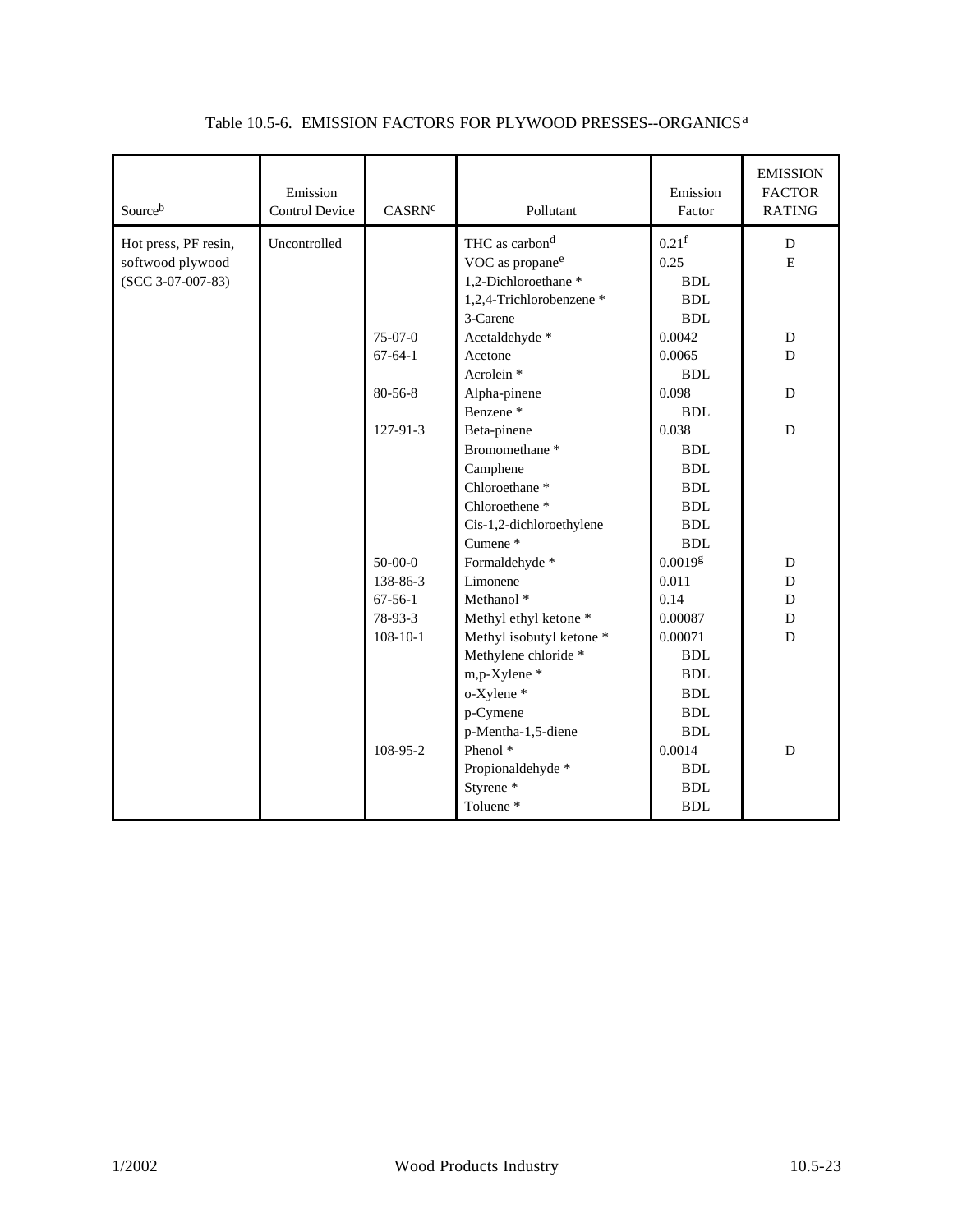| Sourceb              | Emission<br><b>Control Device</b> | CASRN <sup>c</sup> | Pollutant                   | Emission<br>Factor   | <b>EMISSION</b><br><b>FACTOR</b><br>RATING |
|----------------------|-----------------------------------|--------------------|-----------------------------|----------------------|--------------------------------------------|
| Hot press, UF resin, | Uncontrolled                      |                    | THC as carbon <sup>d</sup>  | 0.055 <sup>h</sup>   | D                                          |
| hardwood plywood     |                                   |                    | VOC as propane <sup>e</sup> | 0.047                | $\mathbf E$                                |
| $(SCC 3-07-007-85)$  |                                   |                    | 1,2-Dichloroethane*         | <b>BDL</b>           |                                            |
|                      |                                   |                    | 1,2,4-Trichlorobenzene *    | <b>BDL</b>           |                                            |
|                      |                                   |                    | 3-Carene                    | <b>BDL</b>           |                                            |
|                      |                                   |                    | Acetaldehyde *              | <b>BDL</b>           |                                            |
|                      |                                   | $67-64-1$          | Acetone                     | 0.025                | D                                          |
|                      |                                   |                    | Acrolein <sup>*</sup>       | <b>BDL</b>           |                                            |
|                      |                                   |                    | Alpha-pinene                | <b>BDL</b>           |                                            |
|                      |                                   |                    | Benzene <sup>*</sup>        | $\operatorname{BDL}$ |                                            |
|                      |                                   |                    | Beta-pinene                 | $\operatorname{BDL}$ |                                            |
|                      |                                   |                    | Bromomethane <sup>*</sup>   | $\operatorname{BDL}$ |                                            |
|                      |                                   |                    | Camphene                    | <b>BDL</b>           |                                            |
|                      |                                   |                    | Chloroethane <sup>*</sup>   | <b>BDL</b>           |                                            |
|                      |                                   |                    | Chloroethene <sup>*</sup>   | <b>BDL</b>           |                                            |
|                      |                                   |                    | Cis-1,2-dichloroethylene    | <b>BDL</b>           |                                            |
|                      |                                   |                    | Cumene <sup>*</sup>         | $\operatorname{BDL}$ |                                            |
|                      |                                   | $50-00-0$          | Formaldehyde *              | 0.0047               | ${\bf D}$                                  |
|                      |                                   |                    | Limonene                    | <b>BDL</b>           |                                            |
|                      |                                   | $67-56-1$          | Methanol <sup>*</sup>       | 0.032                | D                                          |
|                      |                                   |                    | Methyl ethyl ketone *       | <b>BDL</b>           |                                            |
|                      |                                   | $108 - 10 - 1$     | Methyl isobutyl ketone *    | 0.0057               | D                                          |
|                      |                                   |                    | Methylene chloride *        | <b>BDL</b>           |                                            |
|                      |                                   |                    | m,p-Xylene*                 | <b>BDL</b>           |                                            |
|                      |                                   |                    | o-Xylene*                   | <b>BDL</b>           |                                            |
|                      |                                   |                    | p-Cymene                    | <b>BDL</b>           |                                            |
|                      |                                   |                    | p-Mentha-1,5-diene          | BDL                  |                                            |
|                      |                                   | 108-95-2           | Phenol <sup>*</sup>         | 0.011                | ${\bf D}$                                  |
|                      |                                   |                    | Propionaldehyde *           | <b>BDL</b>           |                                            |
|                      |                                   |                    | Styrene <sup>*</sup>        | <b>BDL</b>           |                                            |
|                      |                                   |                    | Toluene*                    | <b>BDL</b>           |                                            |

Table 10.5-6 (cont.).

<sup>a</sup> Emission factor units are pounds of pollutant per thousand square feet of 3/8-inch thick panel (lb/MSF 3/8). One lb/MSF  $3/8 = 0.5$  kg/m<sup>3</sup>. Factors represent uncontrolled emissions unless otherwise noted.  $SCC = Source Classification Code. * = hazardous air pollutant. BDL = below test method$ detection limit; indicates that this pollutant has not been detected in any test runs on this source. Reference 17 unless otherwise noted. See Table 10.5-8 for the hardwood and softwood species commonly used in the production of plywood and other composite wood products. **Note: emission factors in table represent averages of data sets. The data spreadsheets, which may be more useful for specific applications, are available on EPA's TTN website at: http://www.epa.gov/ttn/chief/.**

- $<sup>b</sup> PF = phenol formula de by de; UF = urea formula de by de.$ </sup>
- $c$  CASRN = Chemical Abstracts Service Registry Number.
- $d$  THC as carbon = total hydrocarbon measurements using EPA Method 25A.
- <sup>e</sup> VOC as propane =  $(1.22 \times THC)$  + formaldehyde (acetone + methane + methylene chloride); a value of zero is inserted in the equation for the specified compounds where no emission factor is available, or where the emission factor is reported only as "BDL".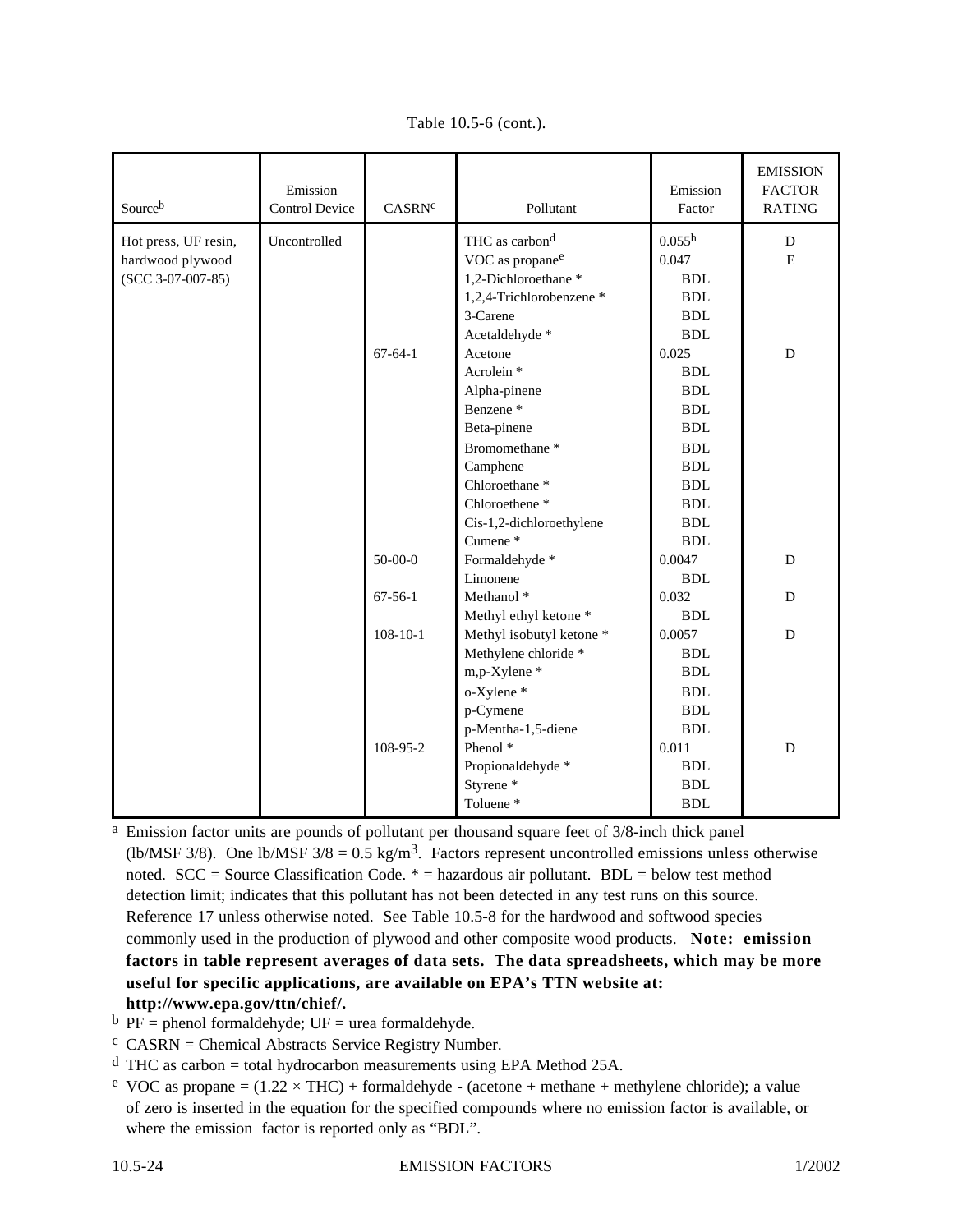f References 16, 17, and 21.

g References 17 and 21.

h References 17 and 20.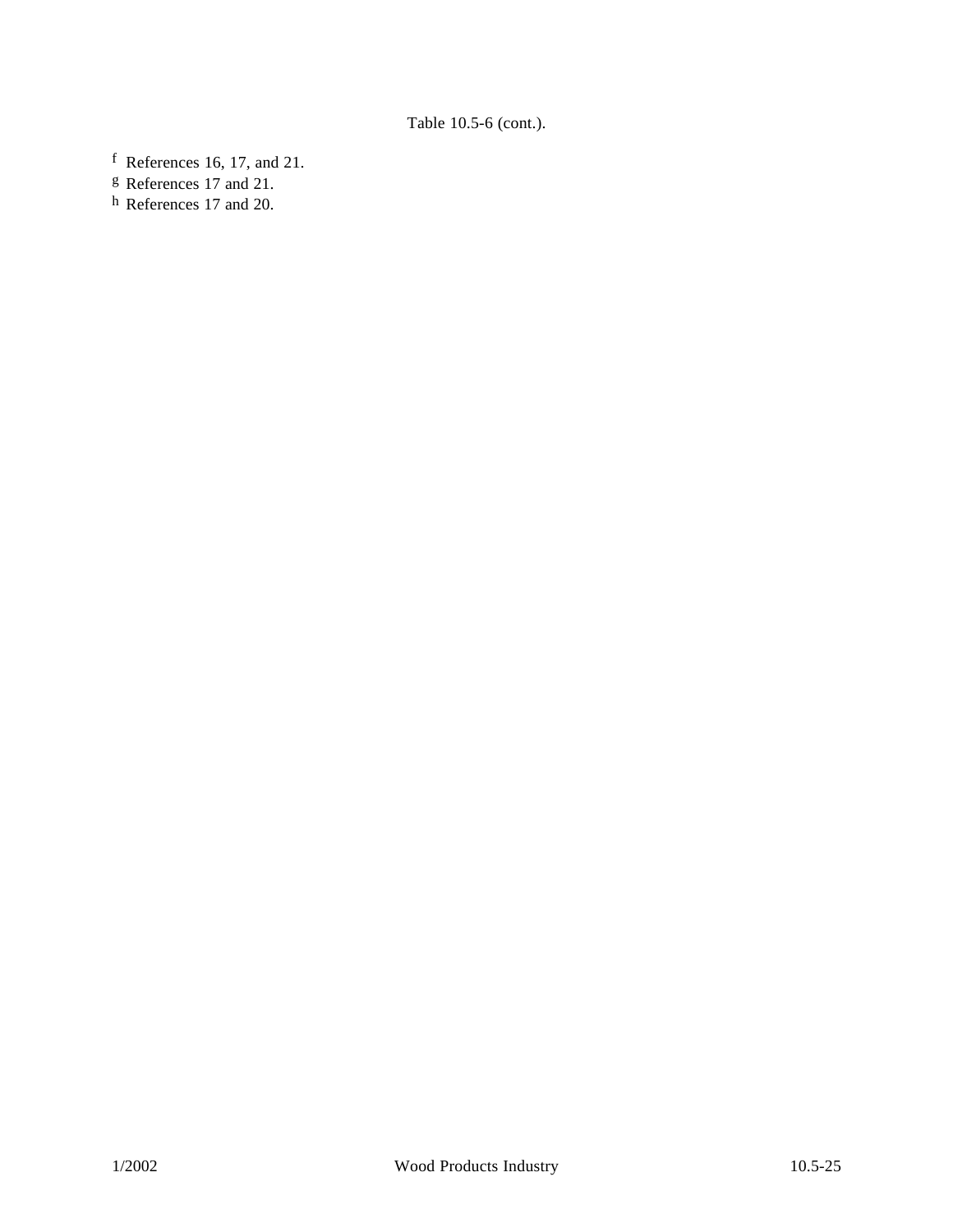| Sourceb                                                   | Emission<br>Control<br>Device <sup>c</sup> | CASRN <sup>d</sup> | Pollutant    | Emission<br>Factor | <b>EMISSION</b><br><b>FACTOR</b><br><b>RATING</b> |
|-----------------------------------------------------------|--------------------------------------------|--------------------|--------------|--------------------|---------------------------------------------------|
| Log storage<br>$(SCC 3-07-008-95)$                        | Uncontrolled                               | ND                 | PM, THC, VOC | <b>ND</b>          |                                                   |
| Debarking<br>$(SCC 3-07-008-01)$                          | Uncontrolled                               | ND                 | PM, THC, VOC | <b>ND</b>          |                                                   |
| Log bucking (cutting)<br>$(SCC 3-07-008-02)$              | Uncontrolled                               | <b>ND</b>          | PM, THC, VOC | <b>ND</b>          |                                                   |
| Veneer cutting<br>$(SCC 3-07-007-25)$                     | Uncontrolled                               | <b>ND</b>          | PM, THC, VOC | <b>ND</b>          |                                                   |
| Veneer layup and glue<br>spreading<br>$(SCC 3-07-007-27)$ | Uncontrolled                               | ND                 | PM, THC, VOC | <b>ND</b>          |                                                   |
| Plywood cutting<br>$(SCC 3-07-007-10)$                    | Uncontrolled                               | ND                 | PM, THC, VOC | <b>ND</b>          |                                                   |
| Plywood finishing<br>$(SCC 3-07-007-02)$                  | Uncontrolled                               | ND                 | PM, THC, VOC | <b>ND</b>          |                                                   |

# Table 10.5-7. EMISSION FACTORS FOR PLYWOOD MISCELLANEOUS SOURCES a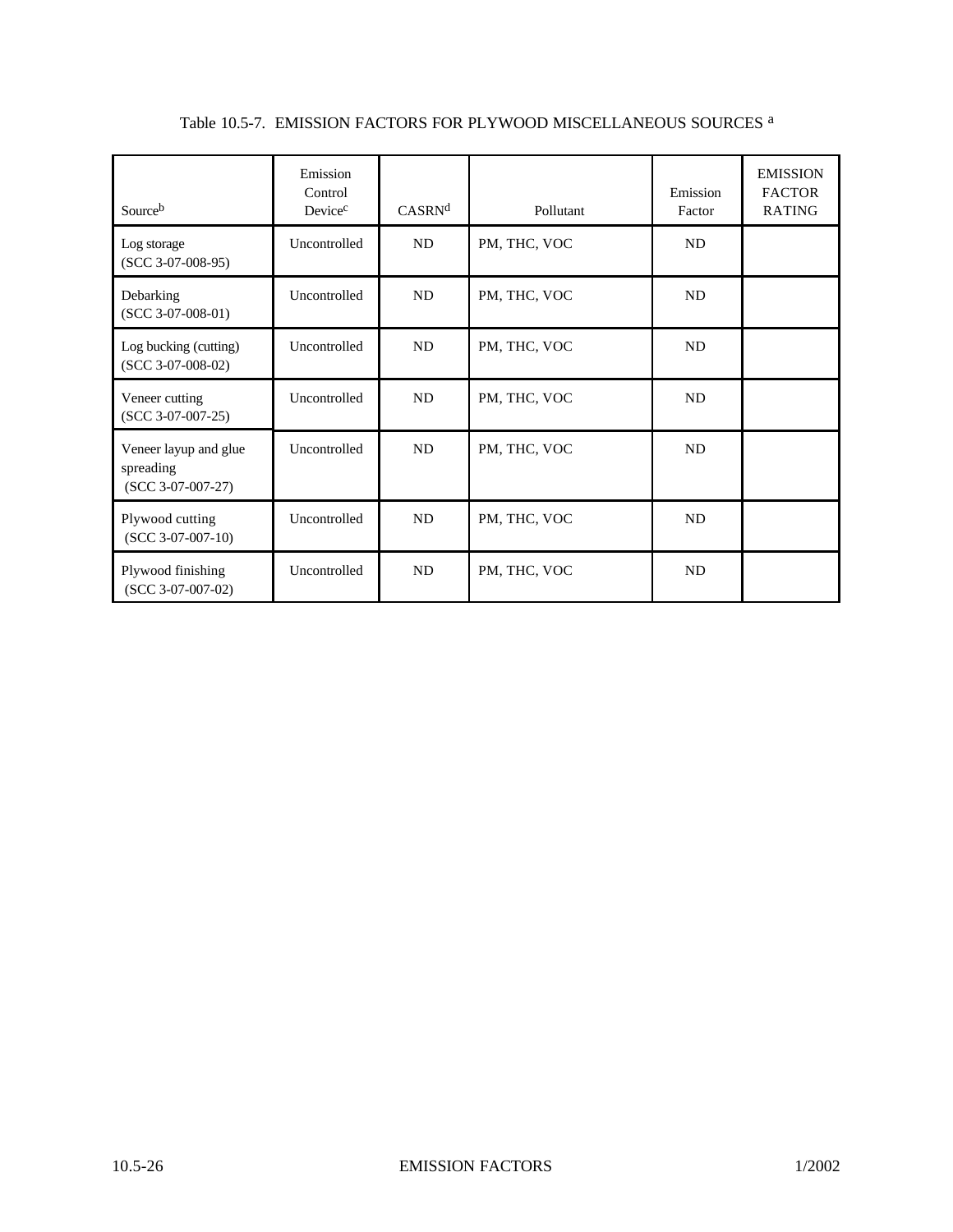| Sourceb                 | Emission<br>Control<br>Device <sup>c</sup> | CASRN <sup>d</sup> | Pollutant                   | Emission<br>Factor | <b>EMISSION</b><br><b>FACTOR</b><br>RATING |
|-------------------------|--------------------------------------------|--------------------|-----------------------------|--------------------|--------------------------------------------|
| Hardwood plywood        | Uncontrolled                               |                    | <b>PM</b>                   | <b>ND</b>          |                                            |
| combined dust baghouse  |                                            |                    | THC as carbon <sup>f</sup>  | 0.019              | U                                          |
| (includes trim saw,     |                                            |                    | VOC as propane <sup>g</sup> | 0.014              | $\mathbf U$                                |
| composer, core saw, dry |                                            |                    | 1,2-Dichloroethane*         | <b>BDL</b>         |                                            |
| hog, hammermill, and    |                                            |                    | 1,2,4-Trichlorobenzene *    | <b>BDL</b>         |                                            |
| sander) <sup>e</sup>    |                                            |                    | 3-Carene                    | <b>BDL</b>         |                                            |
| $(SCC 3-07-007-88)$     |                                            |                    | Acetaldehyde *              | <b>BDL</b>         |                                            |
|                         |                                            | $67-64-1$          | Acetone                     | 0.0089             | $\mathbf U$                                |
| Use with caution!       |                                            |                    | Acrolein <sup>*</sup>       | <b>BDL</b>         |                                            |
|                         |                                            |                    | Alpha-pinene                | BDL                |                                            |
|                         |                                            |                    | Benzene <sup>*</sup>        | BDL                |                                            |
|                         |                                            |                    | Beta-pinene                 | BDL                |                                            |
|                         |                                            |                    | Bromomethane <sup>*</sup>   | <b>BDL</b>         |                                            |
|                         |                                            |                    | Camphene                    | <b>BDL</b>         |                                            |
|                         |                                            |                    | Chloroethane <sup>*</sup>   | <b>BDL</b>         |                                            |
|                         |                                            |                    | Chloroethene <sup>*</sup>   | <b>BDL</b>         |                                            |
|                         |                                            |                    | Cis-1,2-dichloroethylene    | <b>BDL</b>         |                                            |
|                         |                                            |                    | Cumene <sup>*</sup>         | <b>BDL</b>         |                                            |
|                         |                                            |                    | Formaldehyde *              | <b>BDL</b>         |                                            |
|                         |                                            |                    | Limonene                    | <b>BDL</b>         |                                            |
|                         |                                            | $67-56-1$          | Methanol <sup>*</sup>       | 0.0029             | $\mathbf U$                                |
|                         |                                            |                    | Methyl ethyl ketone *       | <b>BDL</b>         |                                            |
|                         |                                            |                    | Methyl isobutyl ketone *    | <b>BDL</b>         |                                            |
|                         |                                            |                    | Methylene chloride *        | <b>BDL</b>         |                                            |
|                         |                                            |                    | m,p-Xylene*                 | <b>BDL</b>         |                                            |
|                         |                                            |                    | o-Xylene*                   | <b>BDL</b>         |                                            |
|                         |                                            |                    | p-Cymene                    | <b>BDL</b>         |                                            |
|                         |                                            |                    | p-Mentha-1,5-diene          | <b>BDL</b>         |                                            |
|                         |                                            |                    | Phenol <sup>*</sup>         | <b>BDL</b>         |                                            |
|                         |                                            |                    | Propionaldehyde *           | <b>BDL</b>         |                                            |
|                         |                                            |                    | Styrene*                    | <b>BDL</b>         |                                            |
|                         |                                            |                    | Toluene*                    | <b>BDL</b>         |                                            |

Table 10.5-7 (cont.).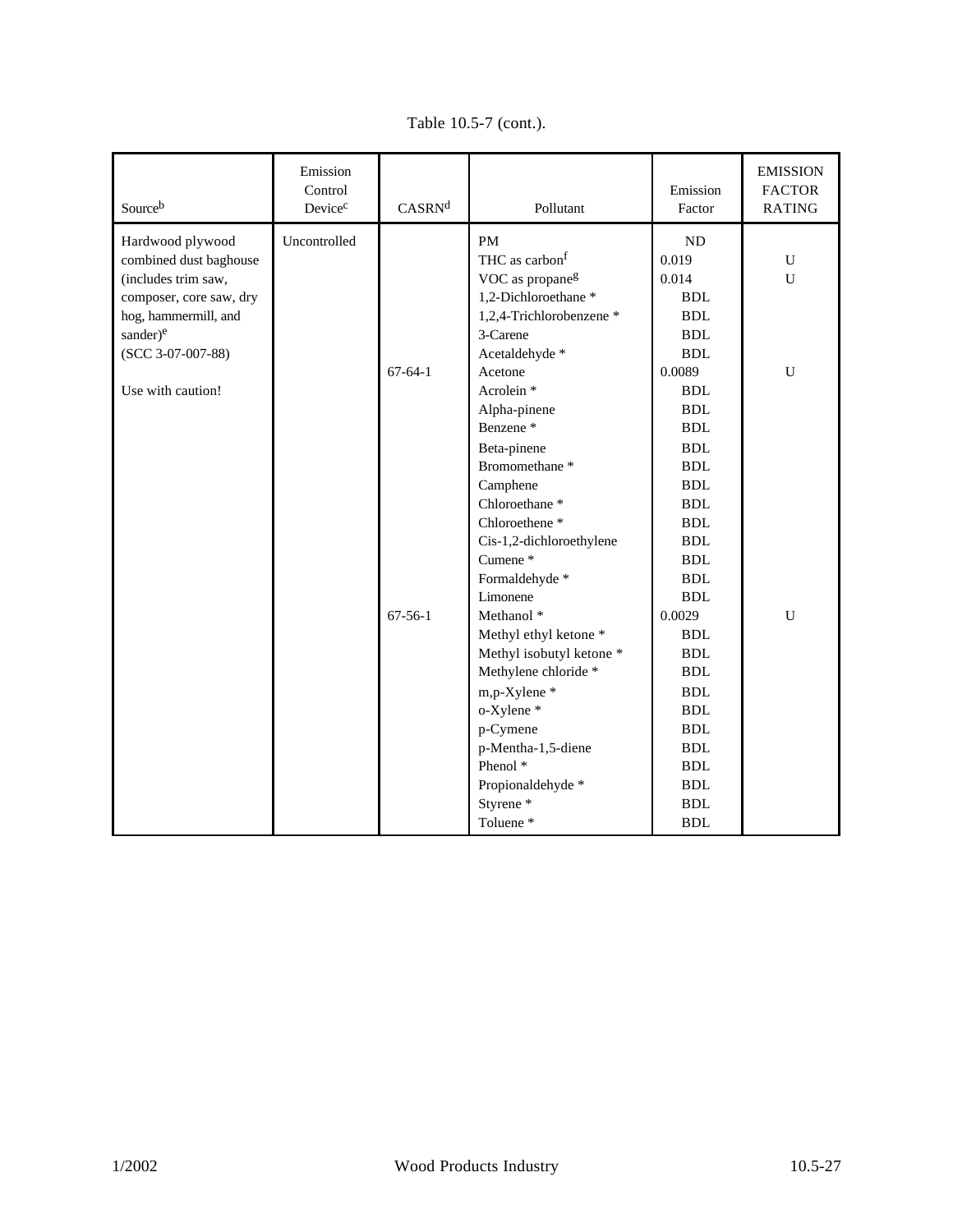| Sourceb               | Emission<br>Control<br>Device <sup>c</sup> | CASRN <sup>d</sup> | Pollutant                        | Emission<br>Factor   | <b>EMISSION</b><br><b>FACTOR</b><br><b>RATING</b> |
|-----------------------|--------------------------------------------|--------------------|----------------------------------|----------------------|---------------------------------------------------|
| Softwood plywood, log | Uncontrolled                               |                    | <b>PM</b>                        | ND                   |                                                   |
| steaming vat          |                                            |                    | 1,2-Dichloroethane*              | <b>BDL</b>           |                                                   |
| $(SCC 3-07-007-89)$   |                                            |                    | 1,2,4-Trichlorobenzene*          | <b>BDL</b>           |                                                   |
|                       |                                            |                    | 3-Carene                         | BDL                  |                                                   |
| Use with caution!     |                                            | 75-07-0            | Acetaldehyde *                   | 0.0047               | ${\bf U}$                                         |
|                       |                                            | $67 - 64 - 1$      | Acetone                          | 0.0030               | U                                                 |
|                       |                                            |                    | Acrolein <sup>*</sup>            | BDL                  |                                                   |
|                       |                                            | 80-56-8            | Alpha-pinene                     | 0.056                | $\mathbf U$                                       |
|                       |                                            |                    | Benzene <sup>*</sup>             | BDL                  |                                                   |
|                       |                                            | 127-91-3           | Beta-pinene                      | 0.0064               | $\mathbf U$                                       |
|                       |                                            |                    | Bromomethane <sup>*</sup>        | <b>BDL</b>           |                                                   |
|                       |                                            |                    | Camphene                         | <b>BDL</b>           |                                                   |
|                       |                                            |                    | Chloroethane <sup>*</sup>        | <b>BDL</b>           |                                                   |
|                       |                                            |                    | Chloroethene*                    | <b>BDL</b>           |                                                   |
|                       |                                            |                    | Cis-1,2-dichloroethylene         | <b>BDL</b>           |                                                   |
|                       |                                            |                    | Cumene*                          | <b>BDL</b>           |                                                   |
|                       |                                            |                    | Formaldehyde *                   | $\operatorname{BDL}$ |                                                   |
|                       |                                            |                    | Limonene                         | <b>BDL</b>           |                                                   |
|                       |                                            | $67-56-1$          | Methanol <sup>*</sup>            | 0.0073               | U                                                 |
|                       |                                            |                    | Methyl ethyl ketone <sup>*</sup> | <b>BDL</b>           |                                                   |
|                       |                                            |                    | Methyl isobutyl ketone *         | <b>BDL</b>           |                                                   |
|                       |                                            |                    | Methylene chloride *             | <b>BDL</b>           |                                                   |
|                       |                                            |                    | m,p-Xylene *                     | <b>BDL</b>           |                                                   |
|                       |                                            |                    | o-Xylene*                        | <b>BDL</b>           |                                                   |
|                       |                                            |                    | p-Cymene                         | <b>BDL</b>           |                                                   |
|                       |                                            |                    | p-Mentha-1,5-diene               | <b>BDL</b>           |                                                   |
|                       |                                            |                    | Phenol <sup>*</sup>              | <b>BDL</b>           |                                                   |
|                       |                                            |                    | Propionaldehyde *                | <b>BDL</b>           |                                                   |
|                       |                                            |                    | Styrene*                         | <b>BDL</b>           |                                                   |
|                       |                                            |                    | Toluene*                         | <b>BDL</b>           |                                                   |

Table 10.5-7 (cont.).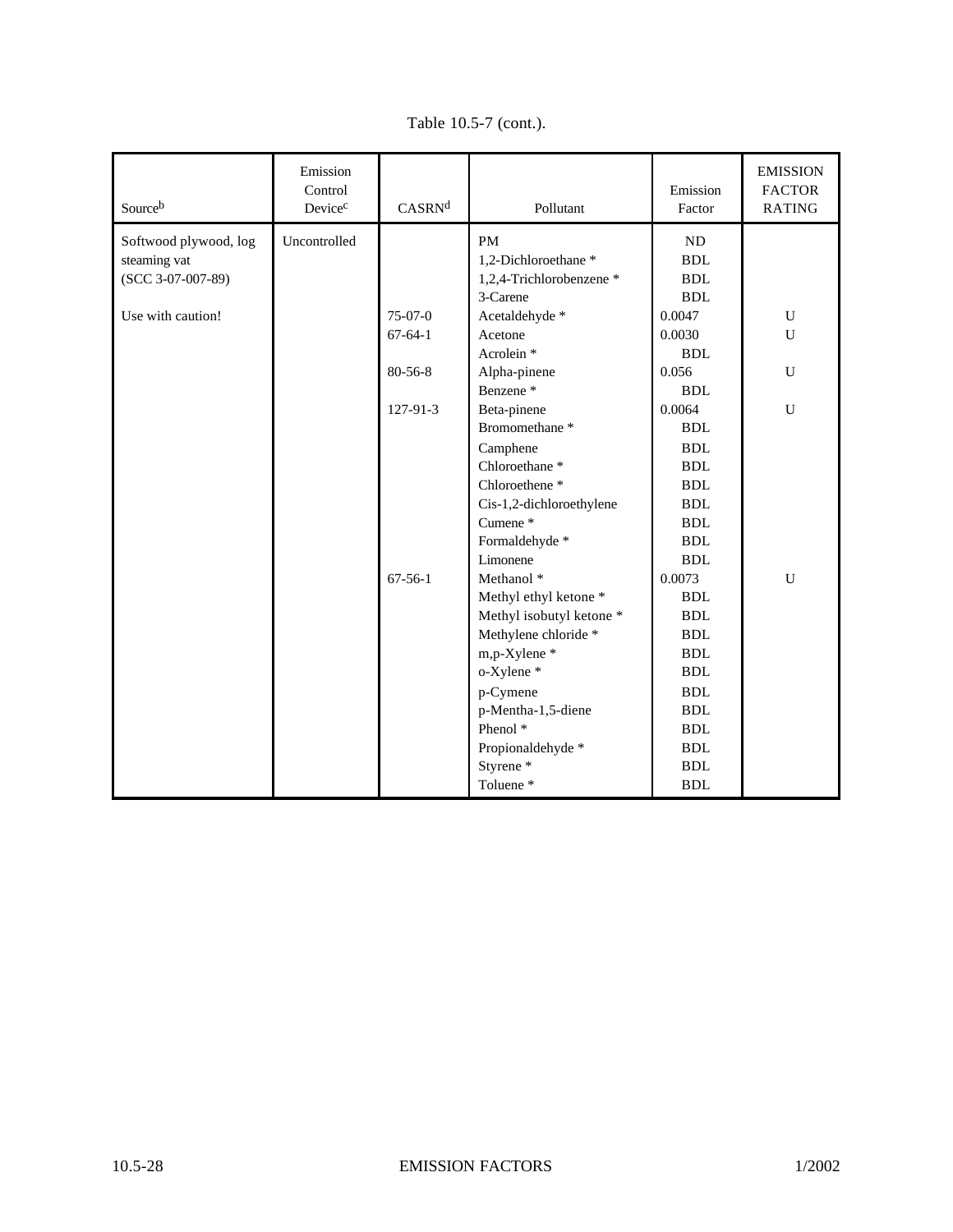| Sourceb               | Emission<br>Control<br>Device <sup>c</sup> | CASRN <sup>d</sup> | Pollutant                   | Emission<br>Factor | <b>EMISSION</b><br><b>FACTOR</b><br><b>RATING</b> |
|-----------------------|--------------------------------------------|--------------------|-----------------------------|--------------------|---------------------------------------------------|
| Softwood plywood, dry | Uncontrolled                               |                    | <b>PM</b>                   | <b>ND</b>          |                                                   |
| veneer trim chipper   |                                            |                    | THC as carbon <sup>f</sup>  | 0.059              | U                                                 |
| (trimmed veneer from  |                                            |                    | VOC as propane <sup>g</sup> | 0.072              | $\mathbf U$                                       |
| layup line)           |                                            |                    | 1,2-Dichloroethane*         | BDL                |                                                   |
| $(SCC 3-07-007-90)$   |                                            |                    | 1,2,4-Trichlorobenzene *    | <b>BDL</b>         |                                                   |
|                       |                                            |                    | 3-Carene                    | <b>BDL</b>         |                                                   |
| Use with caution!     |                                            | 75-07-0            | Acetaldehyde *              | 0.00081            | $\mathbf U$                                       |
|                       |                                            | $67 - 64 - 1$      | Acetone                     | 0.00082            | U                                                 |
|                       |                                            |                    | Acrolein <sup>*</sup>       | <b>BDL</b>         |                                                   |
|                       |                                            | $80 - 56 - 8$      | Alpha-pinene                | 0.032              | $\mathbf U$                                       |
|                       |                                            |                    | Benzene <sup>*</sup>        | <b>BDL</b>         |                                                   |
|                       |                                            |                    | Beta-pinene                 | <b>BDL</b>         |                                                   |
|                       |                                            |                    | Bromomethane <sup>*</sup>   | <b>BDL</b>         |                                                   |
|                       |                                            |                    | Camphene                    | <b>BDL</b>         |                                                   |
|                       |                                            |                    | Chloroethane <sup>*</sup>   | <b>BDL</b>         |                                                   |
|                       |                                            |                    | Chloroethene <sup>*</sup>   | <b>BDL</b>         |                                                   |
|                       |                                            |                    | Cis-1,2-dichloroethylene    | <b>BDL</b>         |                                                   |
|                       |                                            |                    | Cumene <sup>*</sup>         | <b>BDL</b>         |                                                   |
|                       |                                            | $50 - 00 - 0$      | Formaldehyde*               | 0.00034            | ${\bf U}$                                         |
|                       |                                            |                    | Limonene                    | BDL                |                                                   |
|                       |                                            | $67-56-1$          | Methanol <sup>*</sup>       | 0.0087             | $\mathbf U$                                       |
|                       |                                            |                    | Methyl ethyl ketone *       | <b>BDL</b>         |                                                   |
|                       |                                            |                    | Methyl isobutyl ketone *    | <b>BDL</b>         |                                                   |
|                       |                                            |                    | Methylene chloride *        | <b>BDL</b>         |                                                   |
|                       |                                            |                    | m,p-Xylene*                 | <b>BDL</b>         |                                                   |
|                       |                                            |                    | o-Xylene*                   | <b>BDL</b>         |                                                   |
|                       |                                            |                    | p-Cymene                    | <b>BDL</b>         |                                                   |
|                       |                                            |                    | p-Mentha-1,5-diene          | <b>BDL</b>         |                                                   |
|                       |                                            | 108-95-2           | Phenol <sup>*</sup>         | 0.0019             | U                                                 |
|                       |                                            |                    | Propionaldehyde *           | <b>BDL</b>         |                                                   |
|                       |                                            |                    | Styrene <sup>*</sup>        | <b>BDL</b>         |                                                   |
|                       |                                            |                    | Toluene*                    | <b>BDL</b>         |                                                   |

Table 10.5-7 (cont.).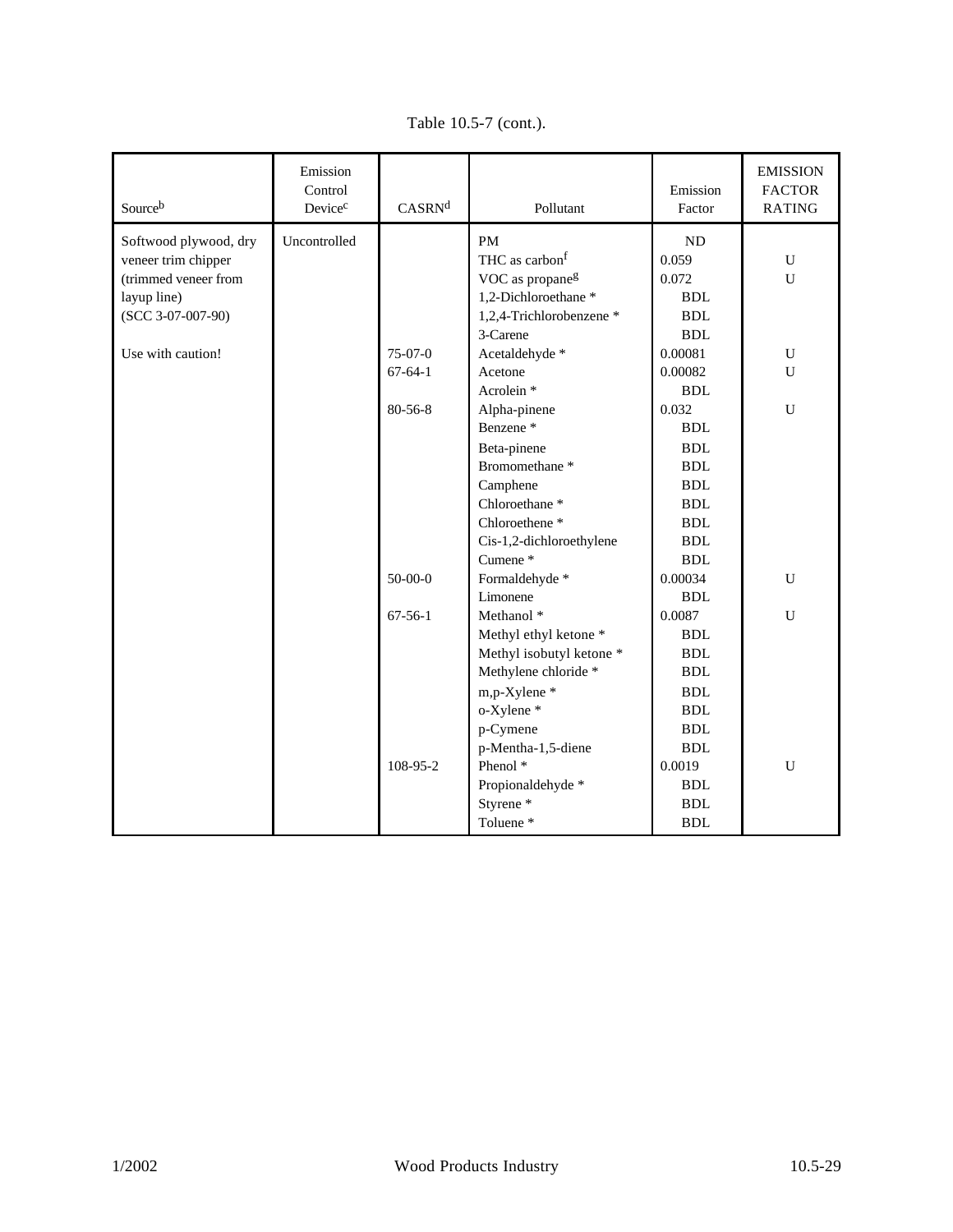| Sourceb                                                                                                             | Emission<br>Control<br>Device <sup>c</sup> | CASRN <sup>d</sup> | Pollutant                                                                                                                                                                     | Emission<br>Factor                                                                                                                             | <b>EMISSION</b><br><b>FACTOR</b><br>RATING |
|---------------------------------------------------------------------------------------------------------------------|--------------------------------------------|--------------------|-------------------------------------------------------------------------------------------------------------------------------------------------------------------------------|------------------------------------------------------------------------------------------------------------------------------------------------|--------------------------------------------|
| Softwood plywood, dry<br>plywood trim chipper<br>(trim from panel saws)<br>$(SCC 3-07-007-91)$<br>Use with caution! | Uncontrolled                               |                    | <b>PM</b><br>THC as carbon <sup>f</sup><br>VOC as propane <sup>g</sup><br>1,2-Dichloroethane*<br>1,2,4-Trichlorobenzene *<br>3-Carene<br>Acetaldehyde *                       | <b>ND</b><br>0.056<br>0.068<br><b>BDL</b><br>$\operatorname{BDL}$<br><b>BDL</b><br>$\operatorname{BDL}$                                        | U<br>$\mathbf U$                           |
|                                                                                                                     |                                            | 80-56-8            | Acetone<br>Acrolein <sup>*</sup><br>Alpha-pinene<br>Benzene <sup>*</sup><br>Beta-pinene<br>Bromomethane <sup>*</sup><br>Camphene                                              | <b>BDL</b><br><b>BDL</b><br>0.036<br><b>BDL</b><br><b>BDL</b><br><b>BDL</b><br><b>BDL</b>                                                      | $\mathbf U$                                |
|                                                                                                                     |                                            |                    | Chloroethane <sup>*</sup><br>Chloroethene <sup>*</sup><br>Cis-1,2-dichloroethylene<br>Cumene*<br>Formaldehyde*<br>Limonene                                                    | <b>BDL</b><br><b>BDL</b><br><b>BDL</b><br><b>BDL</b><br><b>BDL</b><br><b>BDL</b>                                                               |                                            |
|                                                                                                                     |                                            | $67-56-1$          | Methanol *<br>Methyl ethyl ketone *<br>Methyl isobutyl ketone *<br>Methylene chloride *<br>m,p-Xylene*<br>o-Xylene *<br>p-Cymene<br>p-Mentha-1,5-diene<br>Phenol <sup>*</sup> | $0.0078\,$<br><b>BDL</b><br><b>BDL</b><br>$\operatorname{BDL}$<br><b>BDL</b><br><b>BDL</b><br><b>BDL</b><br>$\operatorname{BDL}$<br><b>BDL</b> | $\mathbf U$                                |
|                                                                                                                     |                                            |                    | Propionaldehyde *<br>Styrene <sup>*</sup><br>Toluene*                                                                                                                         | $\operatorname{BDL}$<br><b>BDL</b><br><b>BDL</b>                                                                                               |                                            |

Table 10.5-7 (cont.).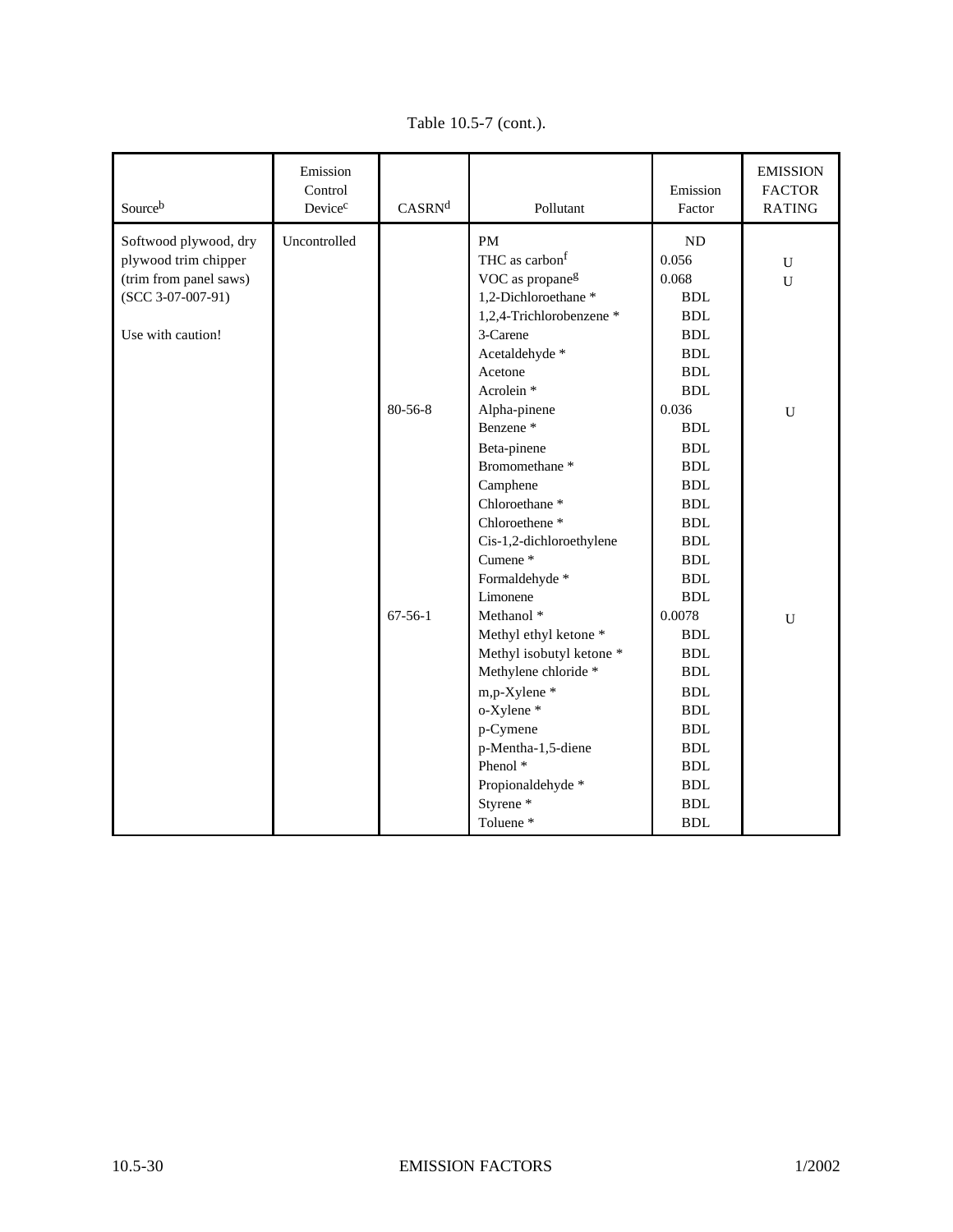| Sourceb                  | Emission<br>Control<br>Device <sup>c</sup> | CASRN <sup>d</sup> | Pollutant                   | Emission<br>Factor   | <b>EMISSION</b><br><b>FACTOR</b><br>RATING |
|--------------------------|--------------------------------------------|--------------------|-----------------------------|----------------------|--------------------------------------------|
| Softwood plywood         | Uncontrolled                               |                    | <b>PM</b>                   | <b>ND</b>            |                                            |
| sander (includes sanders |                                            |                    | THC as carbon <sup>f</sup>  | 0.15                 | U                                          |
| and specialty saw)h      |                                            |                    | VOC as propane <sup>g</sup> | 0.18                 | ${\bf U}$                                  |
| (SCC 3-07-007-92)        |                                            |                    | 1,2-Dichloroethane *        | <b>BDL</b>           |                                            |
|                          |                                            |                    | 1,2,4-Trichlorobenzene *    | $\operatorname{BDL}$ |                                            |
| Use with caution!        |                                            |                    | 3-Carene                    | <b>BDL</b>           |                                            |
|                          |                                            | $75-07-0$          | Acetaldehyde *              | 0.0028               | ${\bf U}$                                  |
|                          |                                            | $67-64-1$          | Acetone                     | 0.0047               | $\mathbf U$                                |
|                          |                                            |                    | Acrolein <sup>*</sup>       | <b>BDL</b>           |                                            |
|                          |                                            | 80-56-8            | Alpha-pinene                | 0.023                | $\mathbf U$                                |
|                          |                                            |                    | Benzene <sup>*</sup>        | <b>BDL</b>           |                                            |
|                          |                                            |                    | Beta-pinene                 | <b>BDL</b>           |                                            |
|                          |                                            |                    | Bromomethane*               | <b>BDL</b>           |                                            |
|                          |                                            |                    | Camphene                    | <b>BDL</b>           |                                            |
|                          |                                            |                    | Chloroethane <sup>*</sup>   | <b>BDL</b>           |                                            |
|                          |                                            |                    | Chloroethene <sup>*</sup>   | $\operatorname{BDL}$ |                                            |
|                          |                                            |                    | Cis-1,2-dichloroethylene    | <b>BDL</b>           |                                            |
|                          |                                            |                    | Cumene*                     | <b>BDL</b>           |                                            |
|                          |                                            | $50-00-0$          | Formaldehyde *              | 0.0018               | $\mathbf U$                                |
|                          |                                            |                    | Limonene                    | <b>BDL</b>           |                                            |
|                          |                                            | $67-56-1$          | Methanol <sup>*</sup>       | 0.012                | U                                          |
|                          |                                            |                    | Methyl ethyl ketone *       | $\operatorname{BDL}$ |                                            |
|                          |                                            |                    | Methyl isobutyl ketone *    | <b>BDL</b>           |                                            |
|                          |                                            |                    | Methylene chloride *        | $\operatorname{BDL}$ |                                            |
|                          |                                            |                    | m,p-Xylene *                | <b>BDL</b>           |                                            |
|                          |                                            |                    | o-Xylene*                   | $\operatorname{BDL}$ |                                            |
|                          |                                            |                    | p-Cymene                    | <b>BDL</b>           |                                            |
|                          |                                            |                    | p-Mentha-1,5-diene          | $\operatorname{BDL}$ |                                            |
|                          |                                            |                    | Phenol <sup>*</sup>         | <b>BDL</b>           |                                            |
|                          |                                            |                    | Propionaldehyde *           | $\operatorname{BDL}$ |                                            |
|                          |                                            |                    | Styrene <sup>*</sup>        | <b>BDL</b>           |                                            |
|                          |                                            |                    | Toluene*                    | <b>BDL</b>           |                                            |

Table 10.5-7 (cont.).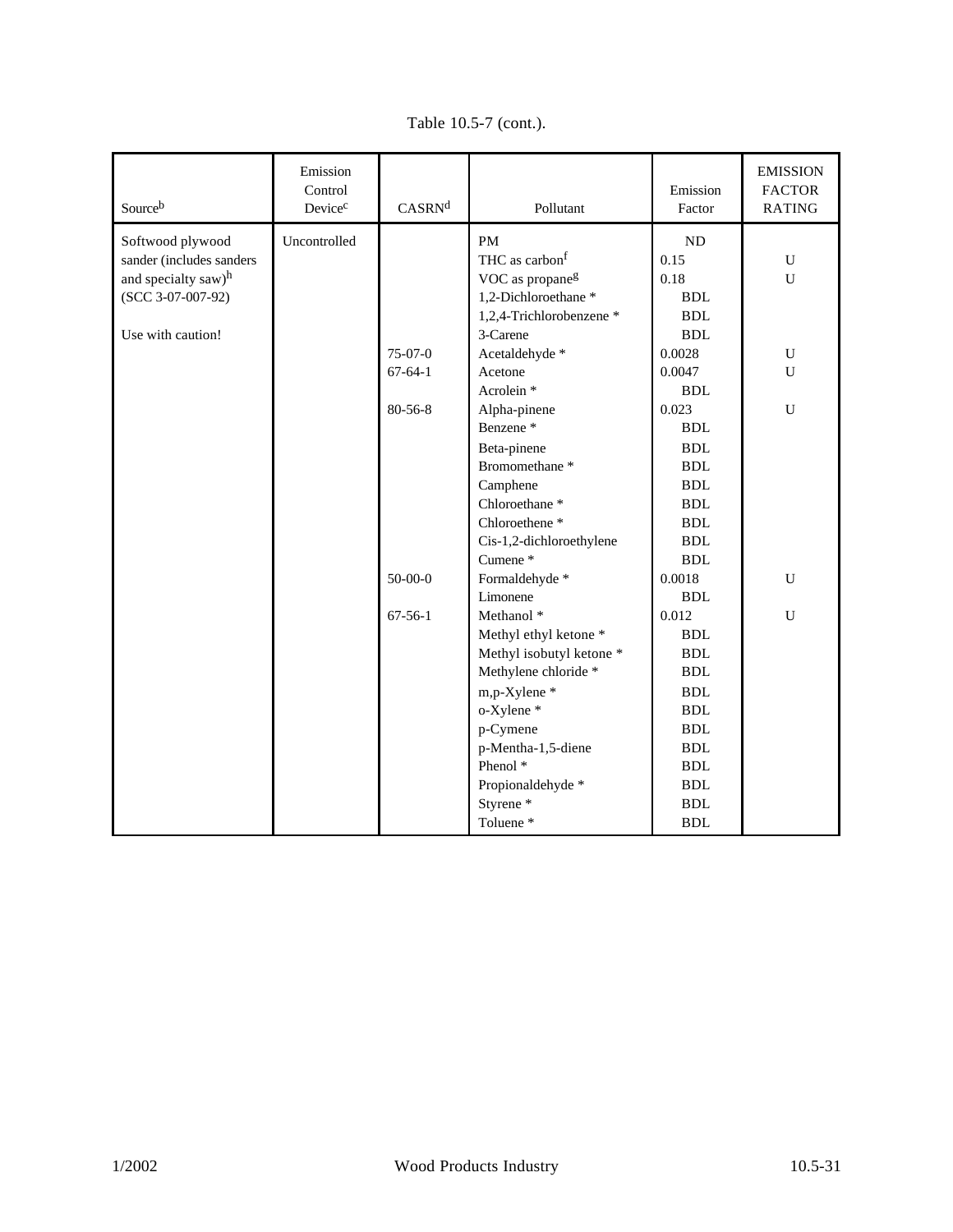| Sourceb                  | Emission<br>Control<br>Device <sup>c</sup> | CASRN <sup>d</sup> | Pollutant                   | Emission<br>Factor   | <b>EMISSION</b><br><b>FACTOR</b><br><b>RATING</b> |
|--------------------------|--------------------------------------------|--------------------|-----------------------------|----------------------|---------------------------------------------------|
| Softwood plywood saws    | Uncontrolled                               |                    | <b>PM</b>                   | ND                   |                                                   |
| (includes 3 saws, hog,   |                                            |                    | THC as carbon <sup>f</sup>  | 0.072                | $\mathbf U$                                       |
| and sander) <sup>j</sup> |                                            |                    | VOC as propane <sup>g</sup> | 0.086                | $\mathbf U$                                       |
| (SCC 3-07-007-93)        |                                            |                    | 1,2-Dichloroethane*         | <b>BDL</b>           |                                                   |
|                          |                                            |                    | 1,2,4-Trichlorobenzene *    | $\operatorname{BDL}$ |                                                   |
| Use with caution!        |                                            |                    | 3-Carene                    | <b>BDL</b>           |                                                   |
|                          |                                            | $75-07-0$          | Acetaldehyde *              | 0.00092              | ${\bf U}$                                         |
|                          |                                            | $67 - 64 - 1$      | Acetone                     | 0.0019               | $\mathbf U$                                       |
|                          |                                            |                    | Acrolein <sup>*</sup>       | <b>BDL</b>           |                                                   |
|                          |                                            | 80-56-8            | Alpha-pinene                | 0.027                | ${\bf U}$                                         |
|                          |                                            |                    | Benzene <sup>*</sup>        | <b>BDL</b>           |                                                   |
|                          |                                            |                    | Beta-pinene                 | <b>BDL</b>           |                                                   |
|                          |                                            |                    | Bromomethane <sup>*</sup>   | <b>BDL</b>           |                                                   |
|                          |                                            |                    | Camphene                    | <b>BDL</b>           |                                                   |
|                          |                                            |                    | Chloroethane <sup>*</sup>   | <b>BDL</b>           |                                                   |
|                          |                                            |                    | Chloroethene <sup>*</sup>   | $\operatorname{BDL}$ |                                                   |
|                          |                                            |                    | Cis-1,2-dichloroethylene    | <b>BDL</b>           |                                                   |
|                          |                                            |                    | Cumene*                     | <b>BDL</b>           |                                                   |
|                          |                                            | $50 - 00 - 0$      | Formaldehyde*               | 0.00034              | ${\bf U}$                                         |
|                          |                                            |                    | Limonene                    | <b>BDL</b>           |                                                   |
|                          |                                            | $67 - 56 - 1$      | Methanol <sup>*</sup>       | 0.012                | ${\bf U}$                                         |
|                          |                                            |                    | Methyl ethyl ketone *       | $\operatorname{BDL}$ |                                                   |
|                          |                                            |                    | Methyl isobutyl ketone *    | <b>BDL</b>           |                                                   |
|                          |                                            |                    | Methylene chloride *        | $\operatorname{BDL}$ |                                                   |
|                          |                                            |                    | m,p-Xylene*                 | $\operatorname{BDL}$ |                                                   |
|                          |                                            |                    | o-Xylene*                   | <b>BDL</b>           |                                                   |
|                          |                                            |                    | p-Cymene                    | $\operatorname{BDL}$ |                                                   |
|                          |                                            |                    | p-Mentha-1,5-diene          | <b>BDL</b>           |                                                   |
|                          |                                            |                    | Phenol <sup>*</sup>         | <b>BDL</b>           |                                                   |
|                          |                                            |                    | Propionaldehyde *           | $\operatorname{BDL}$ |                                                   |
|                          |                                            |                    | Styrene <sup>*</sup>        | <b>BDL</b>           |                                                   |
|                          |                                            |                    | Toluene*                    | ${\bf BDL}$          |                                                   |

Table 10.5-7 (cont.).

<sup>a</sup> Emission factor units are pounds of pollutant per thousand square feet of 3/8-inch thick panel (lb/MSF 3/8). One lb/MSF  $3/8 = 0.5$  kg/m<sup>3</sup>. Factors represent uncontrolled emissions unless otherwise noted.  $SCC = Source Classification Code.* = hazardous air pollutant. BDL = below test method$ detection limit; indicates that this pollutant has not been detected in any test runs on this source.  $ND =$ no data available.  $U =$  emission factor unrated. These emission factors should be used with caution; the ducting arrangements of these miscellaneous sources varies from mill to mill, therefore, these emission factors may not provide accurate estimates of emissions from other mills. Reference 17. See Table 10.5-8 for the hardwood and softwood species commonly used in the production of plywood and other composite wood products. **Note: emission factors in table represent averages of data sets. The data spreadsheets, which may be more useful for specific applications, are available on EPA's TTN website at: http://www.epa.gov/ttn/chief/.**

 $<sup>b</sup>$  SPW = softwood plywood; HPW = hardwood plywood.</sup>

c Emission control devices (baghouses) are considered no control for organic pollutants.

 $d$  CASRN = Chemical Abstracts Service Registry Number.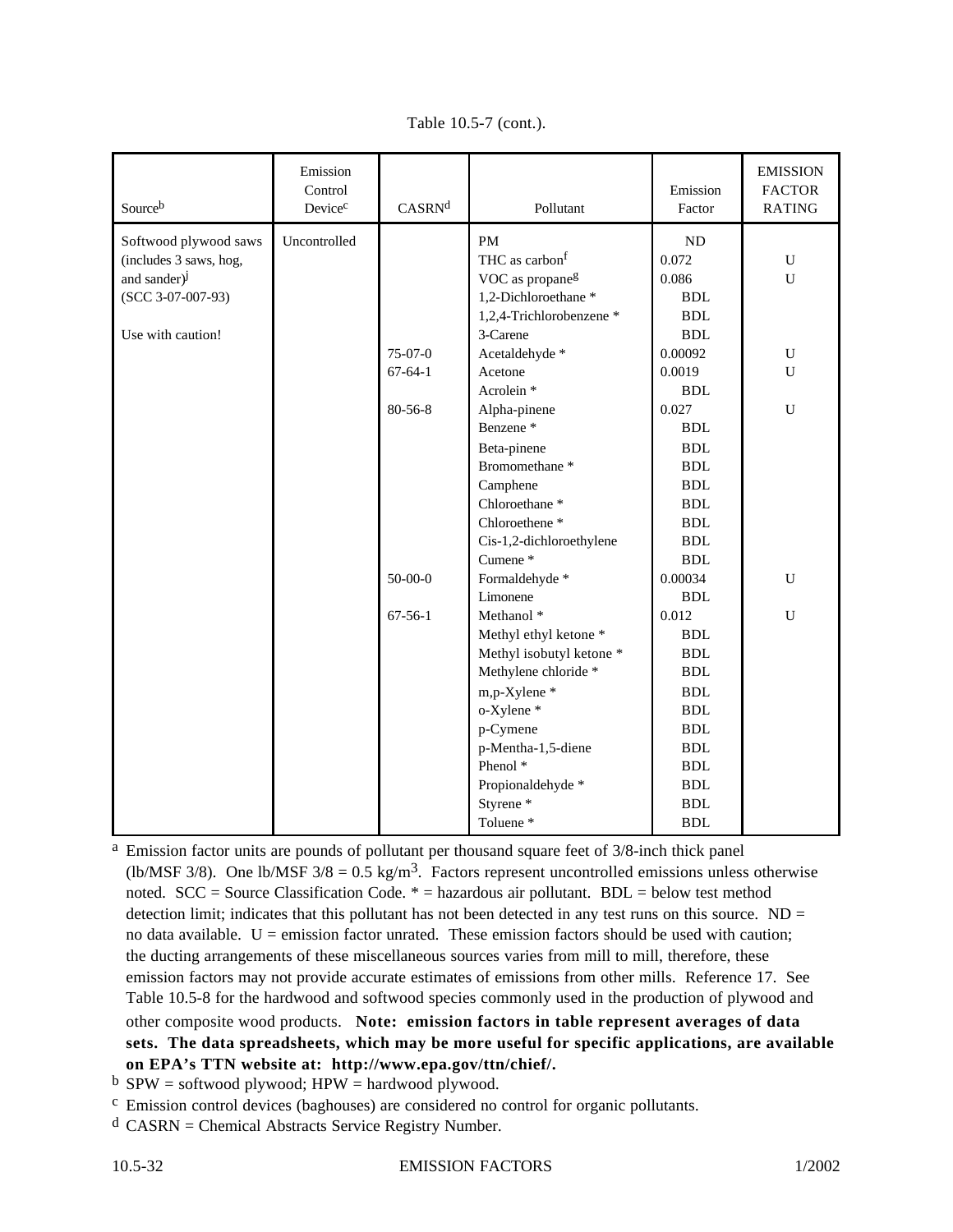#### Table 10.5-7 (cont.).

- e A composer is a device used for gluing veneers along the edge to form larger sheets of veneer; a core saw is used to cut core plies of veneer separately from decorative face veneers; a dry hog is used to reduce the size of wood residue by slicing or chopping; a hammermill is used to pulverize wood residue into small particles.
- f THC as carbon = total hydrocarbon measurements using EPA Method 25A.
- g VOC as propane =  $(1.22 \times THC)$  + formaldehyde (acetone + methane + methylene chloride); a value of zero is inserted in the equation for the specified compounds where no emission factor is available, or where the emission factor is reported only as "BDL".
- h A specialty saw is used for cutting and grooving the edges of plywood panels for tongue and groove joints.
- j A hog is used to reduce the size of wood residue by slicing or chopping.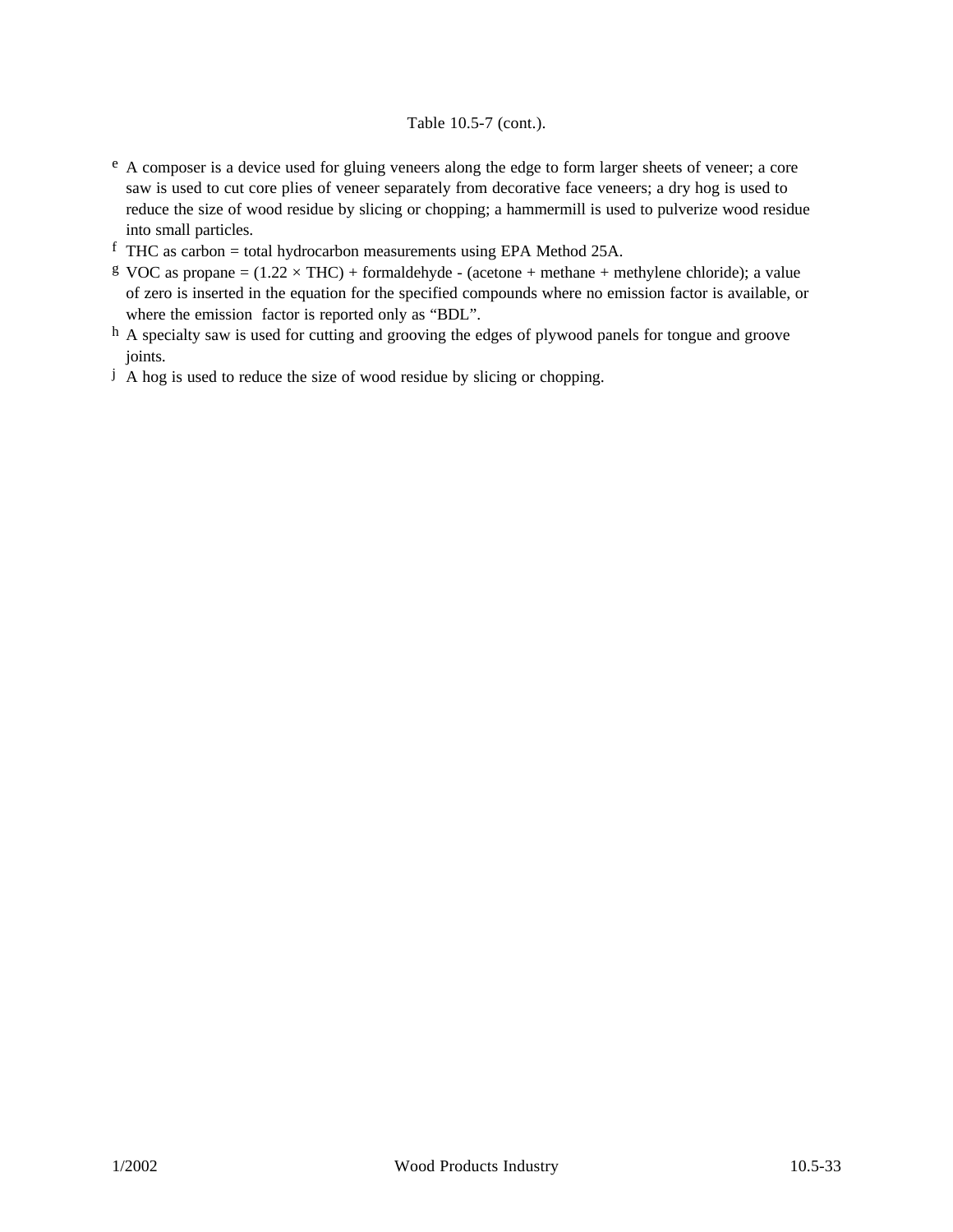### Table 10.5-8. WOOD SPECIES COMMONLY USED IN COMPOSITE WOOD PRODUCTS MANUFACTURING a

| Wood product              | AP-42 section | Hardwood species                  | Softwood species     |
|---------------------------|---------------|-----------------------------------|----------------------|
| Plywood                   | 10.5          | Oak, cherry, poplar, maple, larch | Firs, pines          |
| Oriented strandboard      | $10.6 - 1$    | Aspen                             | Pines, firs, spruce  |
| Particleboard             | $10.6 - 2$    | Aspen, oak                        | Pines, firs          |
| Medium density fiberboard | $10.6 - 3$    | Gum, alder, hickory               | Pines, firs          |
| Hardboard/fiberboard      | $10.6 - 4$    | Aspen, birch, beech, oak, maple   | Pines                |
| Engineered wood products  | 10.9          | Aspen, birch, poplar              | Pines, firs, hemlock |

a Reference 15.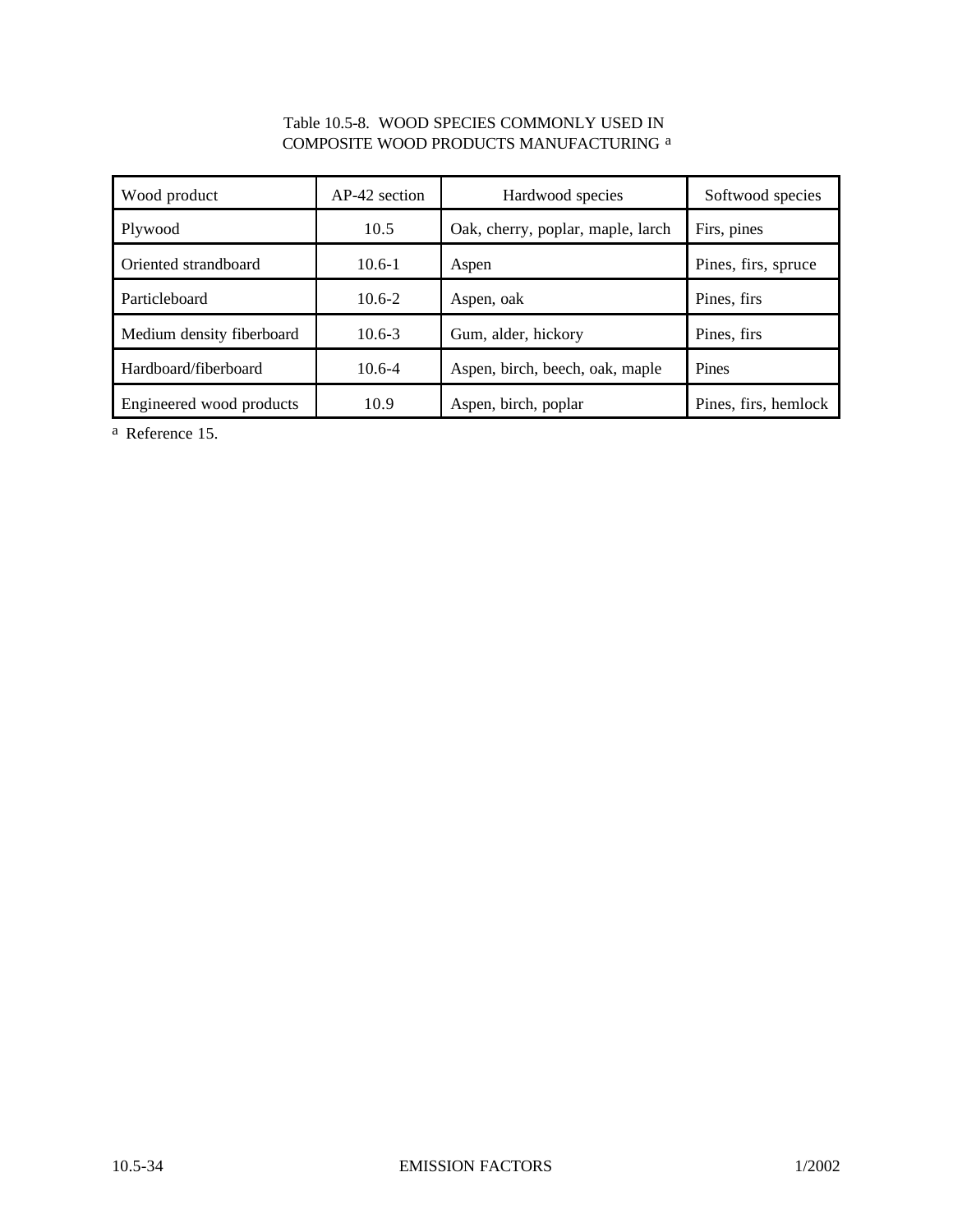References For Section 10.5

- 1. C. B. Hemming, Plywood, *Kirk-Othmer Encyclopedia Of Chemical Technology*, Second Edition, Volume 15, John Wiley & Sons, Inc., New York, NY, 1968, pp.  $896 - 907$ .
- 2. F. L. Monroe, *et al.*, *Investigation Of Emissions From Plywood Veneer Dryers*, Washington State University, Pullman, WA, February 1972.
- 3. T. Baumeister, ed., Plywood, *Standard Handbook For Mechanical Engineers*, Seventh Edition, McGraw-Hill, New York, NY, 1967, pp. 6-162 - 6-169.
- 4. Written communication from John Pinkerton, National Council of the Paper Industry for Air and Stream Improvement, Inc., to Dallas Safriet, U. S. Environmental Protection Agency, Research Triangle Park, NC, April 13, 1993.
- 5. A. Mick, and D. McCargar, *Air Pollution Problems In Plywood, Particleboard, And Hardboard Mills In The Mid-Willamette Valley*, Mid-Willamette Valley Air Pollution Authority, Salem, OR, March 24, 1969.
- 6. *Controlled And Uncontrolled Emission Rates And Applicable Limitations For Eighty Processes*, Second Printing, EPA-340/1-78-004, U. S. Environmental Protection Agency, Research Triangle Park, NC, April 1978, pp. X-1 - X-6.
- 7. J. A. Danielson, ed., *Air Pollution Engineering Manual*, AP-40, Second Edition, U. S. Environmental Protection Agency, Research Triangle Park, NC, May 1973, pp. 372 - 374.
- 8. *Assessment Of Fugitive Particulate Emission Factors For Industrial Processes*, EPA-450/3-78-107, U. S. Environmental Protection Agency, Research Triangle Park, NC, September 1978.
- 9. C. T. Van Decar, Plywood Veneer Dryer Control Device, *Journal Of The Air Pollution Control Association*, 22:968, December 1972.
- 10. *Alternative Control Technology Document--PM-10 Emissions From The Wood Products Industry: Plywood Manufacturing, Draft*, U. S. Environmental Protection Agency, Research Triangle Park, NC, September 1992.
- 11. Written communication from John Pinkerton, National Council of the Paper Industry for Air and Stream Improvement, Inc., to Dallas Safriet, U. S. Environmental Protection Agency, Research Triangle Park, NC, June 8, 1993.
- 12. Written communication and attachments from T. A. Crabtree, Smith Engineering Company, Broomall, PA, to P. E. Lassiter, U. S. Environmental Protection Agency, Research Triangle Park, NC, July 26, 1996.
- 13. Technical Memorandum, Minutes of the October 12-13, 1993 BACT Technologies Workshop, Raleigh, NC, sponsored by the American Forest and Paper Association, K. D. Bullock, Midwest Research Institute, Cary, NC, October 1993.